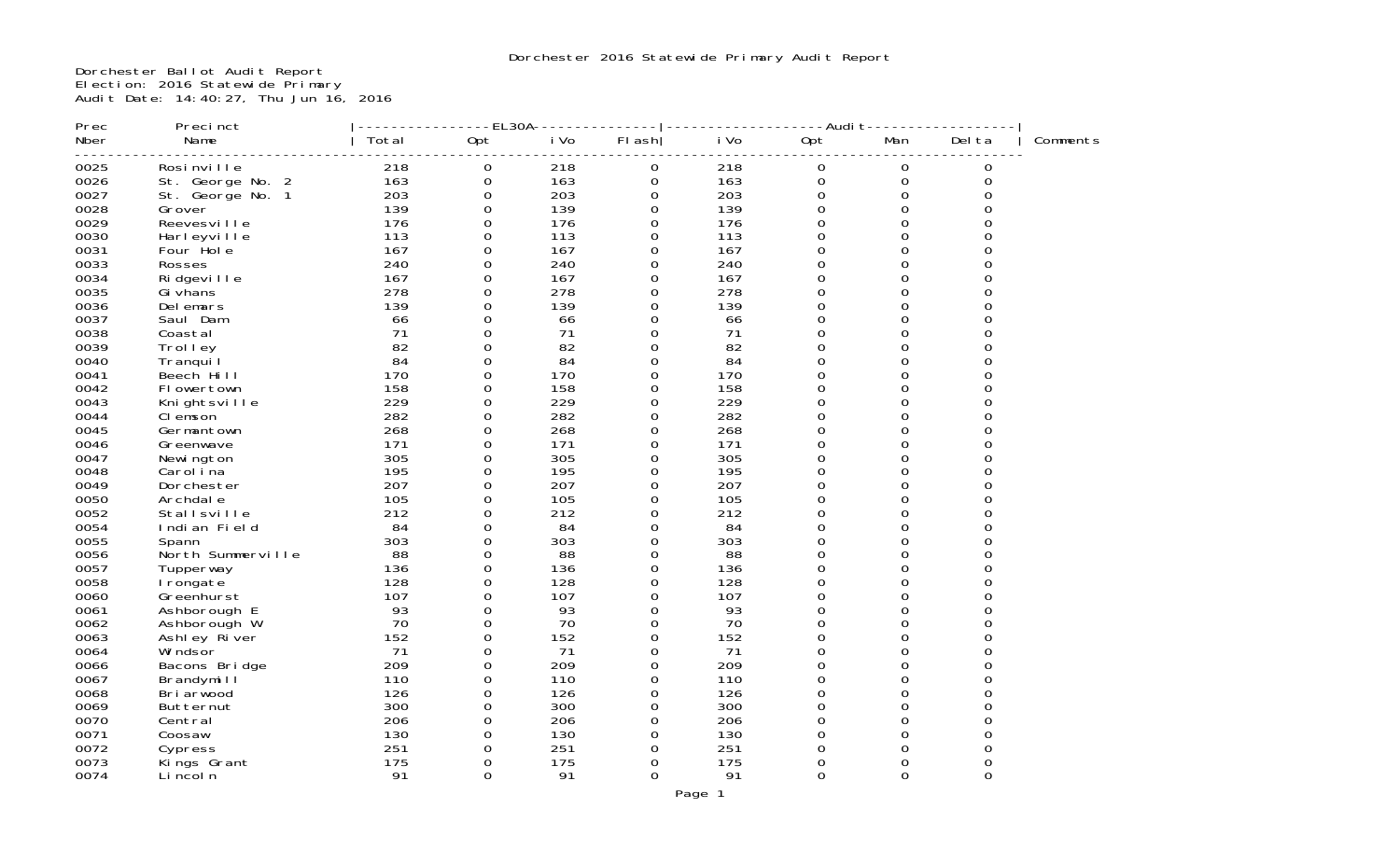|                  |                          |       |                | Dorchester 2016 Statewide Primary Audit Report |          |       |          |   |   |
|------------------|--------------------------|-------|----------------|------------------------------------------------|----------|-------|----------|---|---|
| 0075             | Miles/Jamison            | 158   | 0              | 158                                            | 0        | 158   |          | 0 | 0 |
| 0076             | <b>Oakbrook</b>          | 124   | 0              | 124                                            | 0        | 124   | 0        | 0 | 0 |
| 0077             | Patri ot                 | 69    | 0              | 69                                             | 0        | 69    | O        | 0 | 0 |
| 0078             | Sawmill Branch           | 274   | 0              | 274                                            | 0        | 274   | $\Omega$ | 0 | Ω |
| 0079             | Coastal<br>-2            | 171   | 0              | 171                                            | 0        | 171   | $\Omega$ | 0 | 0 |
| 0080             | Coastal 3                | 57    | 0              | 57                                             | 0        | 57    | 0        | 0 | 0 |
| 0081             | Archdale 2               | 129   | 0              | 129                                            | 0        | 129   | $\Omega$ | 0 | Ω |
| 0082             | Ashborough E 2           | 227   | 0              | 227                                            | 0        | 227   | $\Omega$ | 0 | 0 |
| 0083             | Ashborough W 2           | 224   | 0              | 224                                            | 0        | 224   | 0        | 0 | 0 |
| 0084             | Beech Hill<br>2          | 194   | 0              | 194                                            | 0        | 194   | $\Omega$ | 0 | Ω |
| 0085             | Brandymill 2             | 158   | 0              | 158                                            | 0        | 158   | 0        | 0 | 0 |
| 0086             | Briarwood 2              | 149   | 0              | 149                                            | 0        | 149   | 0        | 0 | 0 |
| 0087             | Briarwood 3              | 132   | 0              | 132                                            | 0        | 132   | 0        | 0 | Ω |
| 0088             | Central 2                | 224   | 0              | 224                                            | 0        | 224   | $\Omega$ | 0 | 0 |
| 0089             | Clemson 2                | 209   | 0              | 209                                            | 0        | 209   | $\Omega$ | 0 | 0 |
| 0090             | Clemson 3                | 139   | 0              | 139                                            | 0        | 139   | 0        | 0 | 0 |
| 0091             | Coosaw <sub>2</sub>      | 106   | 0              | 106                                            | 0        | 106   | 0        | 0 | 0 |
| 0092             | Dorchester 2             | 343   | 0              | 343                                            | 0        | 343   | 0        | 0 | 0 |
| 0093             | Flowertown 2             | 208   | 0              | 208                                            | 0        | 208   | 0        | 0 | Ω |
| 0094             | Gi vhans 2               | 183   | 0              | 183                                            | 0        | 183   | 0        | 0 | 0 |
| 0095             | Indian Field 2           | 174   | 0              | 174                                            | 0        | 174   | 0        | 0 | 0 |
| 0096             | I rongate 2              | 55    | 0              | 55                                             | 0        | 55    | 0        | 0 | 0 |
| 0097             | I rongate 3              | 107   | 0              | 107                                            | 0        | 107   | 0        | 0 | 0 |
| 0098             | Kings Grant 2            | 256   | 0              | 256                                            | 0        | 256   | 0        | 0 | 0 |
| 0099             | Newington 2              | 156   | 0              | 156                                            | 0        | 156   | 0        | 0 | 0 |
| 0100             | North Summerville 2      | 123   | 0              | 123                                            | 0        | 123   | 0        | 0 | 0 |
| 0101             | Ridgeville 2             | 126   | 0              | 126                                            | 0        | 126   | 0        | 0 | 0 |
| 0102             | Tranqui   2              | 71    | 0              | 71                                             | 0        | 71    | 0        | 0 | 0 |
| 0103             | Tupperway 2              | 104   | 0              | 104                                            | 0        | 104   | 0        | 0 | 0 |
| 0104             | Tranquil 3               | 68    | 0              | 68                                             | 0        | 68    | 0        | 0 | 0 |
| 0105             | Bacons Bridge 2          | 88    | 0              | 88                                             | 0        | 88    | 0        | 0 | 0 |
| 0106             | Coosaw 3                 | 112   | 0              | 112                                            | 0        | 112   | 0        | 0 | 0 |
| 0107             | Cypress 2                | 109   | 0              | 109                                            | 0        | 109   | 0        | 0 | 0 |
| 0108             | Flowertown 3             | 143   | 0              | 143                                            | 0        | 143   | 0        | 0 | 0 |
| 0109             | Oakbrook 2               | 67    | 0              | 67                                             | 0        | 67    | 0        | 0 | 0 |
| 0110             | Windsor 2                | 44    | 0              | 44                                             | 0        | 44    | 0        | 0 | 0 |
| Precincts Total: |                          | 12719 | 0              | 12719                                          | 0        | 12719 | $\Omega$ | 0 | 0 |
| 0750             | Absentee                 | 1457  | 460            | 997                                            | 0        | 997   | 460      | 0 | 0 |
| 0850             | Failsafe                 | 9     | 3              | 6                                              | 0        | 6     | 3        | 0 | 0 |
| 0900             | Provi si onal            | 7     | $\overline{7}$ | 0                                              | 0        | 0     | 7        | 0 | 0 |
|                  | Virtual Precincts Total: | 1473  | 470            | 1003                                           | 0        | 1003  | 470      | 0 | 0 |
| Grand Total:     |                          | 14192 | 470            | 13722                                          | $\Omega$ | 13722 | 470      | 0 | 0 |

NOTE: Any manual entries shown on this report are supported by the Manual Entry log (EL68).

Auditor's Comments: Total number of iVotronic ballots cast containg no votes: 21 This audit is complete and has no exceptions.

EL30A iVo to EL155 to EL152 Cross Check and Cancelled Ballots.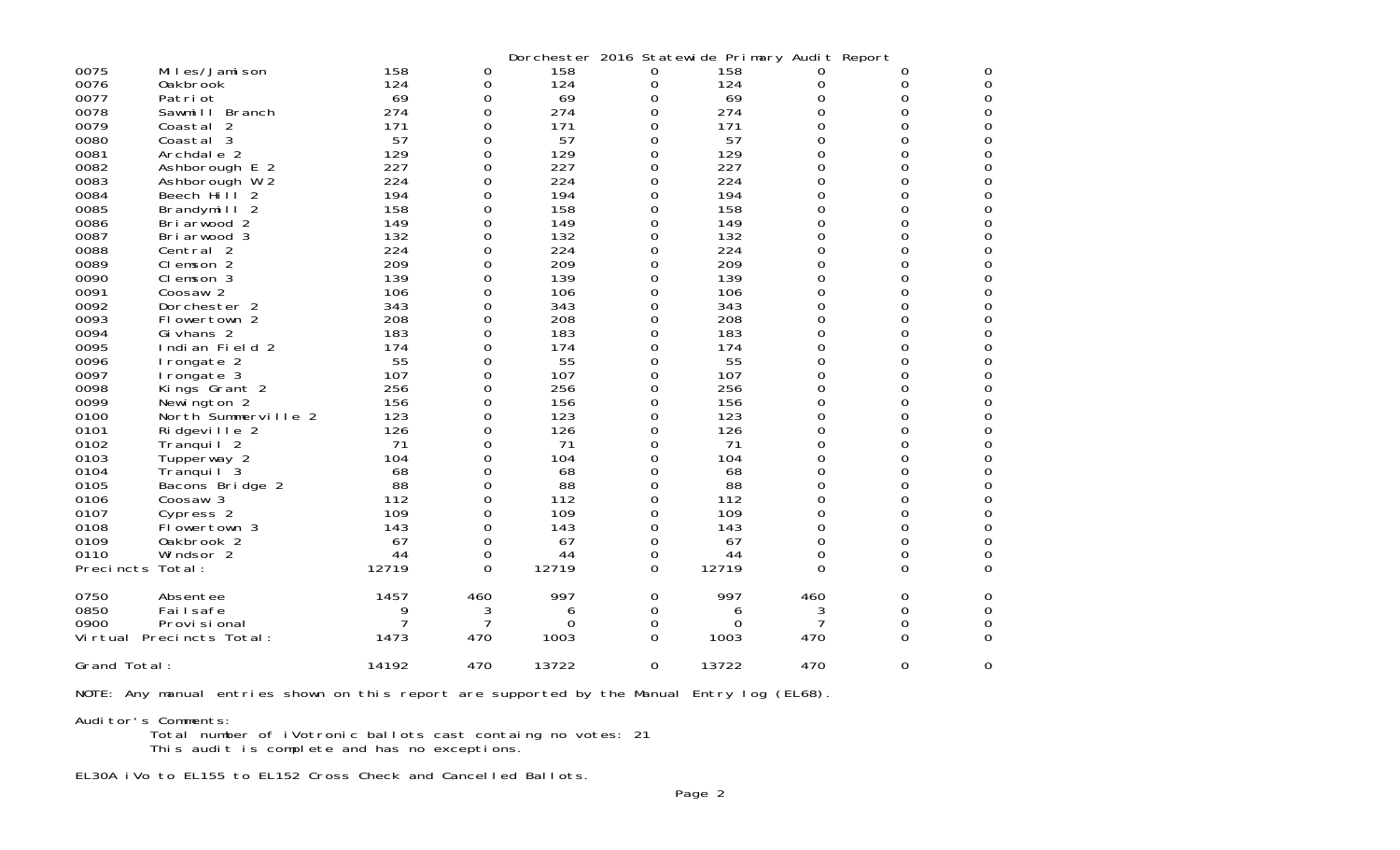|                                                                                                                                                                         | 13722<br>Del ta from EL30A<br>Del ta from EL155<br>Del ta from EL155<br>O          |                                                                                                                                                                                                                                                              |                                                                                                                                                                                                                                                                                                                                                                                                                                                                                                                       |
|-------------------------------------------------------------------------------------------------------------------------------------------------------------------------|------------------------------------------------------------------------------------|--------------------------------------------------------------------------------------------------------------------------------------------------------------------------------------------------------------------------------------------------------------|-----------------------------------------------------------------------------------------------------------------------------------------------------------------------------------------------------------------------------------------------------------------------------------------------------------------------------------------------------------------------------------------------------------------------------------------------------------------------------------------------------------------------|
|                                                                                                                                                                         | Cast By Voter $\vert$ 13720                                                        |                                                                                                                                                                                                                                                              |                                                                                                                                                                                                                                                                                                                                                                                                                                                                                                                       |
|                                                                                                                                                                         |                                                                                    |                                                                                                                                                                                                                                                              |                                                                                                                                                                                                                                                                                                                                                                                                                                                                                                                       |
|                                                                                                                                                                         | Printer Problem<br>Terminal Problem<br>Other Reason                                | Wrong Ballot<br>Voter Left AB<br>Voter Left BB<br>Voter Request<br>Tinter Problem<br>Thing Problem<br>Capacity Contains 2<br>Capacity Contains 2<br>Capacity Contains 2<br>Capacity Contains 2<br>Capacity Contains 2<br>Capacity Contains 2<br>Capaci<br>20 | (AB = After ballot selected by poll worker.)<br>$(BB = Before ballot selected by poll worker.)$                                                                                                                                                                                                                                                                                                                                                                                                                       |
| Number of ADA audio enabled events in this election: 39                                                                                                                 | Precinct Number and Name Machine Date Time                                         |                                                                                                                                                                                                                                                              |                                                                                                                                                                                                                                                                                                                                                                                                                                                                                                                       |
| 0063<br>0067<br>Brandymill<br>0069<br>Butternut<br>0078<br>0080<br>Coastal 3<br>0083<br>0087<br>Briarwood 3<br>0092<br>0094<br>Gi vhans 2<br>0095<br>0097<br>Irongate 3 | Ashley River<br>Sawmill Branch<br>Ashborough W 2<br>Dorchester 2<br>Indian Field 2 | 5122595<br>5124464<br>5125985<br>5128393<br>5176833<br>5129043<br>5119390<br>5119540<br>5120516<br>5120832<br>5178602                                                                                                                                        | 0026 St. George No. 2<br>0026 St. George No. 2<br>0027 St. George No. 2<br>5129217 05/24/2016 14: 26: 36<br>0027 St. George No. 1<br>5127806 05/24/2016 14: 01: 00<br>0028 Grover<br>0029 Reevesville<br>0029 Reevesville<br>0030 Harleyville<br>5<br>05/24/2016 11:20:52<br>05/24/2016 11:22:54<br>05/24/2016 13:48:46<br>05/24/2016 14:02:02<br>05/24/2016 14:29:58<br>05/24/2016 14: 25: 02<br>05/24/2016 14: 33: 42<br>05/24/2016 10: 37: 25<br>05/24/2016 11:25:47<br>05/24/2016 13:52:51<br>05/24/2016 10:38:41 |

0098 Kings Grant 2 5120541 05/24/2016 11:24:10 0100 North Summerville 2 5128625 05/24/2016 10:39:16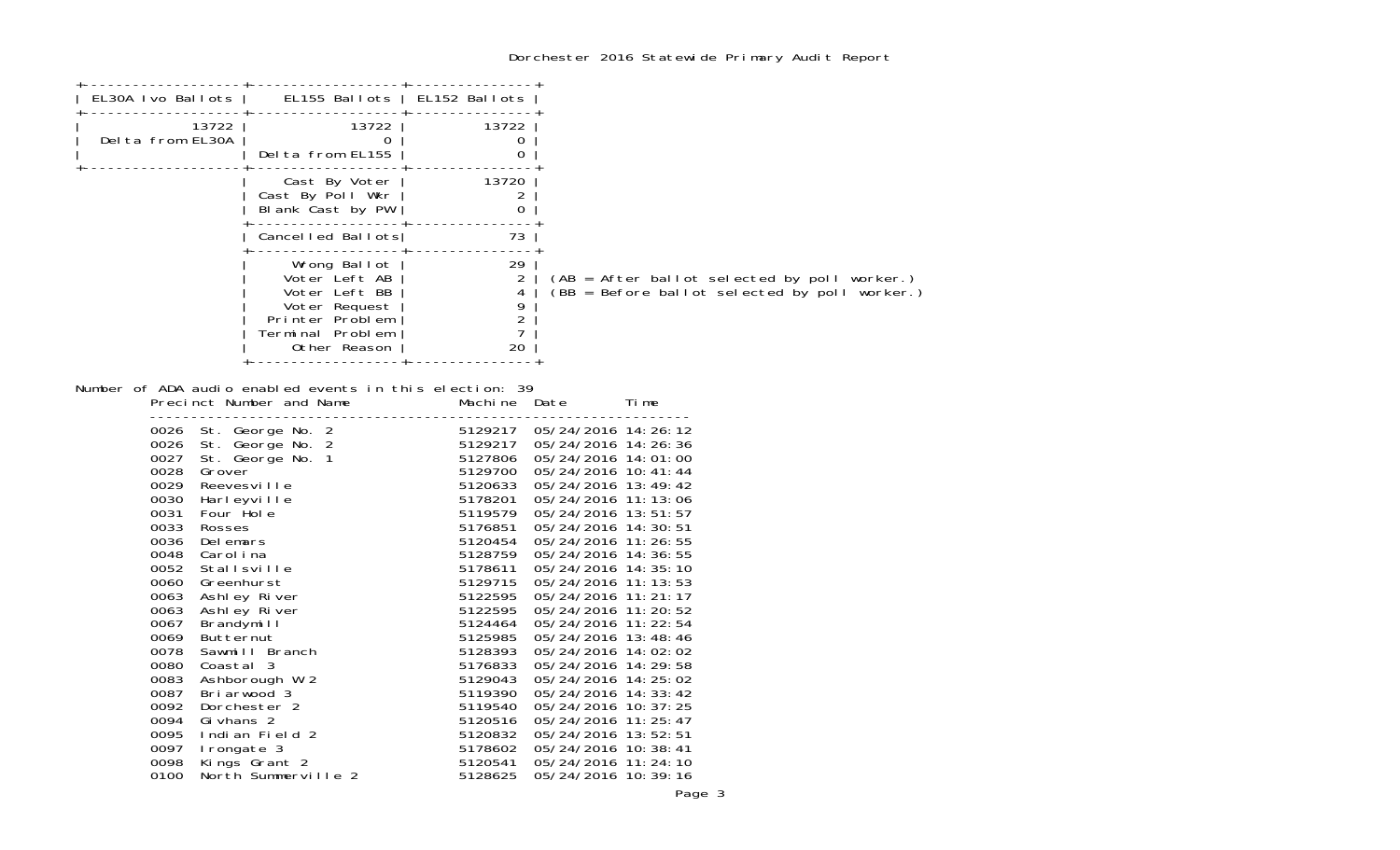|             |                       |         | Dorchester 2016 Statewide Primary Audit Report |  |  |
|-------------|-----------------------|---------|------------------------------------------------|--|--|
| 0101        | Ridgeville 2          | 5120320 | 05/24/2016 11: 15: 20                          |  |  |
| 0103        | Tupperway 2           | 5178603 | 05/24/2016 13:54:25                            |  |  |
| 0104        | Tranquil <sup>3</sup> | 5119478 | 05/24/2016 14:03:20                            |  |  |
| 0106        | Coosaw 3              | 5128916 | 05/24/2016 10:36:04                            |  |  |
| 0107        | Cypress 2             | 5127246 | 05/24/2016 10: 34: 54                          |  |  |
| 0110        | Windsor 2             | 5177952 | 05/24/2016 10: 31: 37                          |  |  |
| 0750        | Absentee              | 5126365 | 05/12/2016 10:26:01                            |  |  |
| 0850        | Failsafe              | 5133704 | 05/12/2016 10:25:09                            |  |  |
| <b>UNKN</b> | <b>Unknown</b>        | 5120316 | 05/24/2016 14: 32: 25                          |  |  |
| <b>UNKN</b> | Unknown               | 5120197 | 05/24/2016 14:30:51                            |  |  |
| <b>UNKN</b> | <b>Unknown</b>        | 5136576 | 05/12/2016 10: 27: 05                          |  |  |
| <b>UNKN</b> | <b>Unknown</b>        | 5124899 | 05/24/2016 11:18:19                            |  |  |
| <b>UNKN</b> | Unknown               | 5124899 | 05/24/2016 11:18:33                            |  |  |

Election Date: 06/14/2016

 In all but the Absentee Precicnt events reported before election day are due to testing. Machines reported with precinct unknown had ADA Audio Enabled Events but no ballots were cast on them.

-----------------------------------------------------------------

Note: The following machines(s) have audit records but no ballots were cast on them: 5119338, 5120197, 5120316, 5124899, 5136576 Because they do not have ballots cast, they cannot be matched to a precinct. This is not an issue as long as the EL30A Ivo Ballots, the EL155 Ballots and the EL152 Ballots match in the table immdiately above.

How to read this report.

This is the ballot level report. It compares the number of ballots cast in the tabulation report, the EL30A with the number of ballots cast in the audit data.

The values read from the EL30A report are reported in four categories; Total, Optical (Opt), iVotronic (iVo) and Flash. None of these values on each line are calculated but parsed from the actual report. The total lines are the calculated sums of the individual precince line values.

The Opt totals are the total number of ballots cast on paper ballots that were scanned into the optical scanner and transferred to the tabulation computer via memory stick or ZipDisk (depending on the type of device, M100 or M650 used to scan the ballots.) Optical totals should exist only in some but not all of the Virtual Precincts at the bottom of the table.

The iVo totals are the results gathered from the PEBs (Personal Electronic Ballot) which are used to open and close an iVotronic voting machine and, after the polls have closed, gather the ballots cast for transmission to the tabulation system.

The Flash totals are the totals that are read from the flash cards in the rare event that the ballotscannot be copied from the machine to the PEB or from the PEB to the tabulating machine.

The values on the Audit side come from the iVotronic audit data that is read from the flash cards as part of the audit process. That process combines the individual machine data into two master audit files, the EL155 Vote image log and the EL152 iVotronic event log. The EL155 contains a record of all the votes cast on a ballot. The vote images indicate the machine 0counting the number of asterisks in a precint we get the number of ballots cast in that precinct. That number should always match the number in the iVo column on the EL30A side of the report.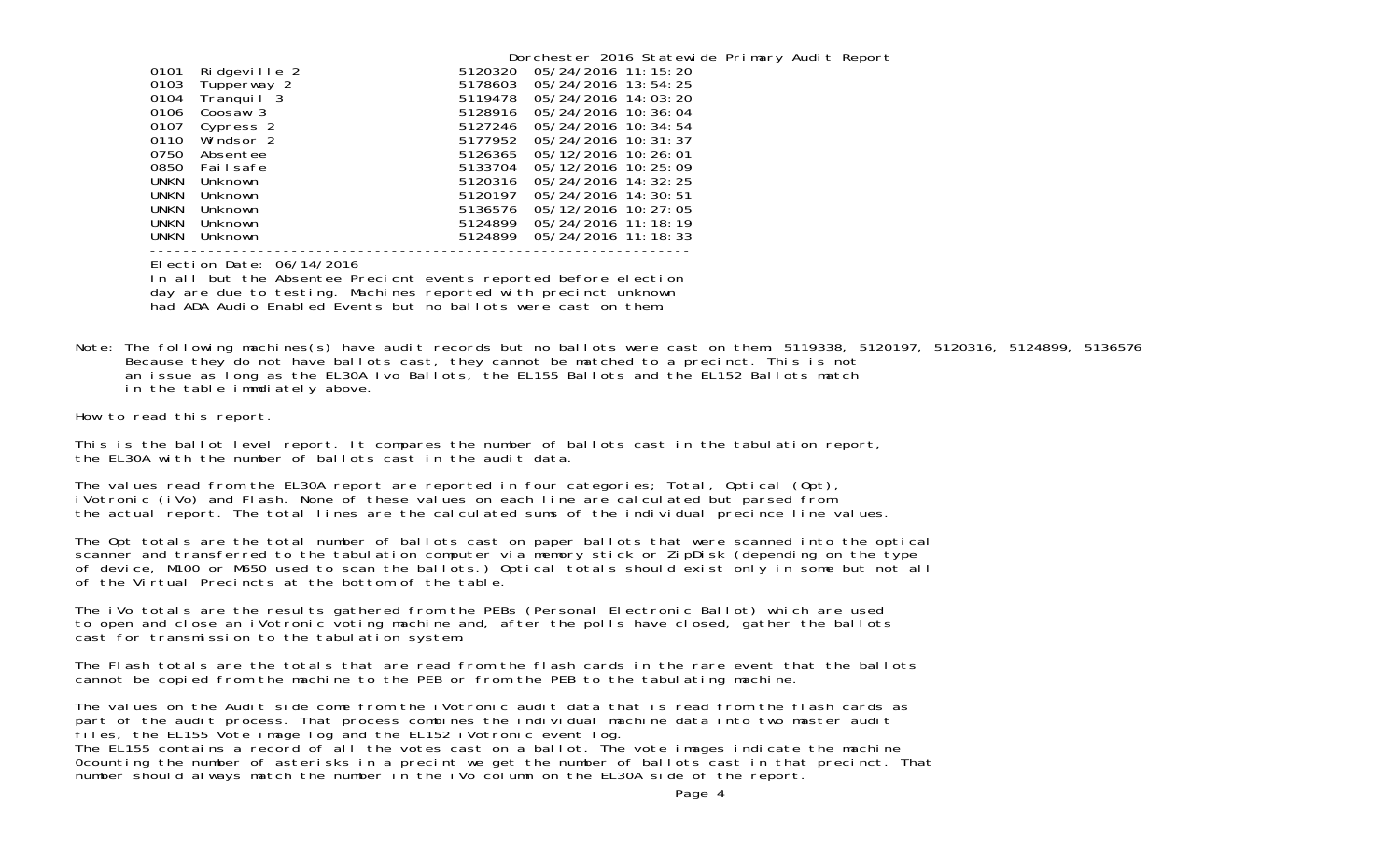Optical ballots do not have electonically readable audit files. So if the audit data iVotronic total does not match the EL30A Total value, the auditor is prompted to read the paper report from the optical scanner and enter the total ballots cast into the auditing program.

If the sum of the audit iVotronic and Optical ballots cast still do not match the EL30A total value, then the audit software reads the EL68 Manual Entry log for any changes made in that precinct to either the iVo or Opt totals by the CEC staff. It displays any manual entries to the auditor for inclusion into the totals. If accepted by the auditor these entries are automatically added to the Man column from the Manual Entry log.

Finally, the audit software calculates the Delta value which should be zero unless the sum of the iVo, the Opt and the Man do not match the EL30A Total column. If the Delta is greater than zero then audit data is missing. A comment will be placed on that line in the report indicating missing audit data. If the Delta value is less than zero then there are more ballots in the audit data than there are in the tabulated data and a comment will be placed on that line in the report.

Wherever possible, the audit system will attempt to indicate where the difference is by displaying the iVotronic machine numbers and the number of ballots cast on that machine that exist in the audit data. In the case of missing tabulated data, it might be possible to identify a machine that has the same number of ballots cast as the delta value and that number and ballot count will be highlited with a  $\overline{\cdot}$  sign. If there is a non zero Delta value there will be an entry by the auditor explaining the variance.

Finally, there is a EL30A iVo to EL155 to EL152 Cross Check and Cancelled Ballots table in the report This table should indicate that the nubmer ballots cast in the EL30A match the numbers in the EL155 and the EL152 report. Then there are some statistics pulled from the EL152 repor that indicate how many ballots were cast by the voter and the number cast by the poll worker. Lastly the number of ballots that were cancelled and the reason they were cancelled. It should be noted that the reason cancelled is chosen from a pull down menu presented to the poll worker when a ballot is cancelled, there is no way to validate the poll worker's choice.

#### Dorchester Vote Level Audit Report Election: 2016 Statewide Primary Audit Date: 14:41:30, Thu Jun 16, 2016

| Precinct Number / Name<br>Office                                                                                         | Candi date                                                                                 | Party | Total                              | Optical          | $-EL30A-$<br>i Vo                  | FI ash | i Vo                               | --Audi t------- <br>Del ta | Comments |
|--------------------------------------------------------------------------------------------------------------------------|--------------------------------------------------------------------------------------------|-------|------------------------------------|------------------|------------------------------------|--------|------------------------------------|----------------------------|----------|
| Rosinville<br>0025<br>REP - Sheriff<br>REP - Sheriff<br>REP - Sheriff<br>REP - Coroner<br>REP - Coroner<br>REP - Coroner | Robert Biddle<br>L C Knight<br>Ray Nash<br>Paul Brouthers<br>Mike Giglio<br>Wayne H Reeves |       | 10<br>167<br>41<br>103<br>50<br>60 | 0<br>0<br>0<br>0 | 10<br>167<br>41<br>103<br>50<br>60 |        | 10<br>167<br>41<br>103<br>50<br>60 | 0                          |          |
| 0026 St. Geor<br>REP - Sheriff<br>St. George No. 2<br>REP - Sheriff                                                      | Robert Biddle<br>L C Knight                                                                |       | 108                                |                  | 108                                |        | 108                                | 0<br>0                     |          |

----------------------------------------------------------------------------------------------------------------------------------------------------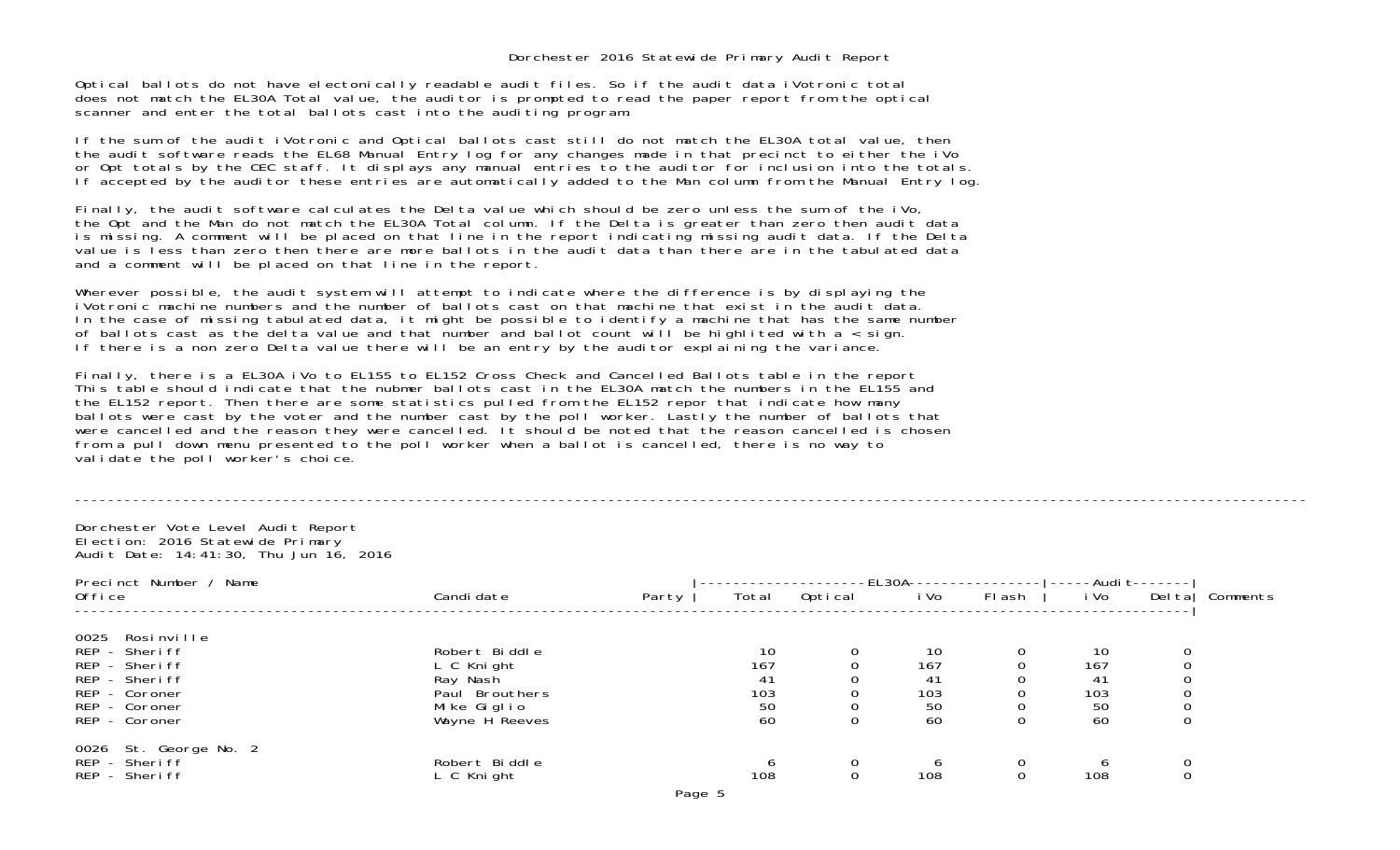|      |                                                                                                                        | Dorchester 2016 Statewide Primary Audit Report                                                          |                                  |                                             |                                  |                                   |                                  |                                                                                                                |
|------|------------------------------------------------------------------------------------------------------------------------|---------------------------------------------------------------------------------------------------------|----------------------------------|---------------------------------------------|----------------------------------|-----------------------------------|----------------------------------|----------------------------------------------------------------------------------------------------------------|
|      | REP - Sheriff<br>REP - Coroner<br>REP - Coroner<br>REP - Coroner                                                       | Ray Nash<br>Paul Brouthers<br>Mike Giglio<br>Wayne H Reeves                                             | 47<br>57<br>48<br>51             | 0<br>0<br>$\Omega$                          | 47<br>57<br>48<br>51             | 0<br>0<br>0<br>0                  | 47<br>57<br>48<br>51             | 0<br>$\mathbf 0$<br>$\overline{0}$<br>0                                                                        |
| 0027 | St. George No. 1<br>REP - Sheriff<br>REP - Sheriff<br>REP - Sheriff<br>REP - Coroner<br>REP - Coroner<br>REP - Coroner | Robert Biddle<br>L C Knight<br>Ray Nash<br>Paul Brouthers<br>Mike Giglio<br>Wayne H Reeves              | 5<br>130<br>67<br>91<br>42<br>63 | 0<br>0<br>0<br>0<br>0<br>$\mathbf{O}$       | 5<br>130<br>67<br>91<br>42<br>63 | 0<br>0<br>0<br>0<br>0<br>0        | 5<br>130<br>67<br>91<br>42<br>63 | 0<br>$\mathsf{O}\xspace$<br>$\mathbf 0$<br>$\mathsf{O}\xspace$<br>${\bf O}$<br>$\mathbf 0$                     |
| 0028 | Grover<br>REP - Sheriff<br>REP - Sheriff<br>REP - Sheriff<br>REP - Coroner<br>REP - Coroner<br>REP - Coroner           | Robert Biddle<br>L C Knight<br>Ray Nash<br>Paul Brouthers<br>Mike Giglio<br>Wayne H Reeves              | 5<br>89<br>44<br>66<br>33<br>38  | 0<br>0<br>0<br>0<br>0<br>0                  | 5<br>89<br>44<br>66<br>33<br>38  | 0<br>0<br>0<br>0<br>0<br>$\Omega$ | 5<br>89<br>44<br>66<br>33<br>38  | $\overline{0}$<br>$\mathbf 0$<br>$\mathsf{O}\xspace$<br>$\mathsf{O}\xspace$<br>$_{\rm 0}^{\rm 0}$              |
| 0029 | Reevesville<br>REP - Sheriff<br>REP - Sheriff<br>REP - Sheriff<br>REP - Coroner<br>REP - Coroner<br>REP - Coroner      | Robert Biddle<br>L C Knight<br>Ray Nash<br>Paul Brouthers<br>Mike Giglio<br>Wayne H Reeves              | 5<br>110<br>60<br>63<br>29<br>78 | 0<br>0<br>$\Omega$<br>0<br>0<br>$\Omega$    | 5<br>110<br>60<br>63<br>29<br>78 | 0<br>0<br>0<br>0<br>0<br>$\Omega$ | 5<br>110<br>60<br>63<br>29<br>78 | $\mathbf 0$<br>$\mathbf 0$<br>$\mathbf 0$<br>$\boldsymbol{0}$<br>$\mathsf{O}\xspace$<br>$\mathbf 0$            |
| 0030 | Harleyville<br>REP - Sheriff<br>REP - Sheriff<br>REP - Sheriff<br>REP - Coroner<br>REP - Coroner<br>REP - Coroner      | Robert Biddle<br>L C Knight<br>Ray Nash<br>Paul Brouthers<br>Mike Giglio<br>Wayne H Reeves              | 5<br>75<br>33<br>41<br>29<br>39  | 0<br>0<br>0<br>0<br>0<br>$\Omega$           | 5<br>75<br>33<br>41<br>29<br>39  | 0<br>0<br>0<br>0<br>0<br>0        | 5<br>75<br>33<br>41<br>29<br>39  | $\mathbf{O}$<br>0<br>$\overline{0}$<br>$\mathsf{O}\xspace$<br>$\mathsf{O}\xspace$<br>$\mathbf 0$               |
| 0031 | Four Hole<br>REP - Sheriff<br>REP - Sheriff<br>REP - Sheriff<br>REP - Coroner<br>REP - Coroner<br>REP - Coroner        | Robert Biddle<br>L C Knight<br>Ray Nash<br>Paul Brouthers<br>Mike Giglio<br>Wayne H Reeves              | 9<br>119<br>39<br>80<br>29<br>52 | 0<br>0<br>0<br>0<br>0<br>0                  | 9<br>119<br>39<br>80<br>29<br>52 | 0<br>0<br>0<br>0<br>0<br>$\Omega$ | 9<br>119<br>39<br>80<br>29<br>52 | $\overline{0}$<br>$\mathsf O$<br>$\boldsymbol{0}$<br>$\mathbf 0$<br>$\mathsf{O}\xspace$<br>$\mathsf{O}\xspace$ |
| 0033 | Rosses<br>REP - Sheriff<br>REP - Sheriff<br>REP - Sheriff<br>REP - Coroner<br>REP - Coroner<br>REP - Coroner           | Robert Biddle<br>L C Knight<br>Ray Nash<br>Paul Brouthers<br>Mike Giglio<br>Wayne H <sup>o</sup> Reeves | 5<br>169<br>63<br>87<br>58<br>88 | 0<br>0<br>0<br>$\Omega$<br>0<br>$\mathbf 0$ | 5<br>169<br>63<br>87<br>58<br>88 | 0<br>0<br>0<br>0<br>0<br>$\Omega$ | 5<br>169<br>63<br>87<br>58<br>88 | $\mathbf 0$<br>$\overline{0}$<br>$\begin{smallmatrix} 0\\0 \end{smallmatrix}$<br>$\mathsf{O}\xspace$           |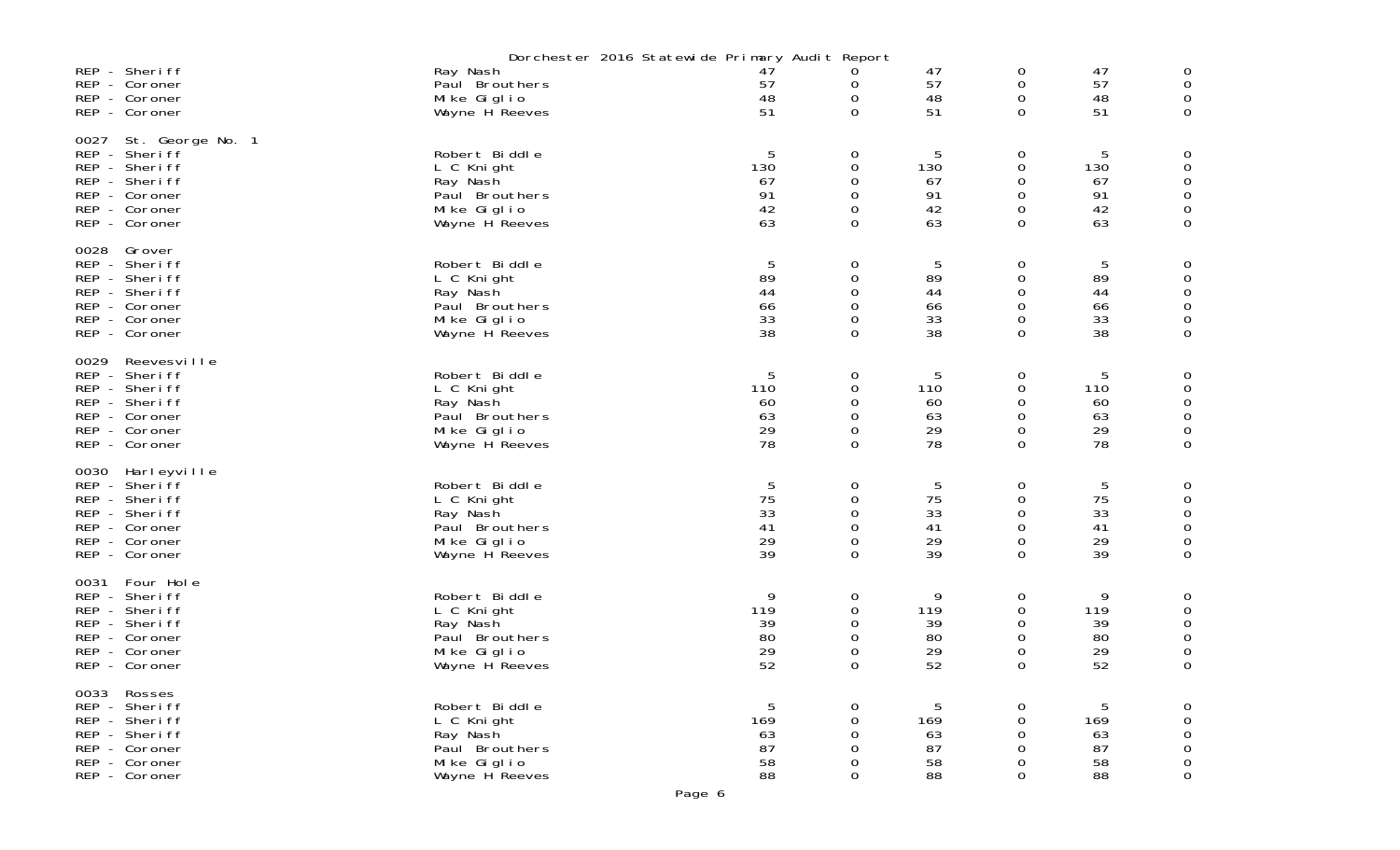| 0034 | Ridgeville<br>REP - Sheriff<br>REP - Sheriff<br>REP - Sheriff<br>REP - Coroner<br>REP - Coroner<br>REP - Coroner                                                                                                                                                                                                                                                                                                                    | Robert Biddle<br>L C Knight<br>Ray Nash<br>Paul Brouthers<br>Mike Giglio<br>Wayne H Reeves                                                                           | 7<br>123<br>37<br>59<br>52<br>52                                                                | 0<br>0<br>0<br>0<br>0<br>0                                                                   | 7<br>123<br>37<br>59<br>52<br>52                                                                | 0<br>$\mathbf 0$<br>0<br>0<br>$\Omega$<br>0                                                                                  | 7<br>123<br>37<br>59<br>52<br>52                                                                | 0<br>0<br>O<br>0<br>0<br>0                                                                          |
|------|-------------------------------------------------------------------------------------------------------------------------------------------------------------------------------------------------------------------------------------------------------------------------------------------------------------------------------------------------------------------------------------------------------------------------------------|----------------------------------------------------------------------------------------------------------------------------------------------------------------------|-------------------------------------------------------------------------------------------------|----------------------------------------------------------------------------------------------|-------------------------------------------------------------------------------------------------|------------------------------------------------------------------------------------------------------------------------------|-------------------------------------------------------------------------------------------------|-----------------------------------------------------------------------------------------------------|
| 0035 | Gi vhans<br>REP - Sheriff<br>REP - Sheriff<br>REP - Sheriff<br>REP - Coroner<br>REP - Coroner<br>REP - Coroner                                                                                                                                                                                                                                                                                                                      | Robert Biddle<br>L C Knight<br>Ray Nash<br>Paul Brouthers<br>Mike Giglio<br>Wayne H Reeves                                                                           | 8<br>175<br>95<br>50<br>124<br>91                                                               | 0<br>$\Omega$<br>0<br>0<br>0<br>$\Omega$                                                     | 8<br>175<br>95<br>50<br>124<br>91                                                               | 0<br>$\Omega$<br>0<br>$\Omega$<br>$\Omega$<br>$\Omega$                                                                       | 8<br>175<br>95<br>50<br>124<br>91                                                               | 0<br>$\Omega$<br>$\Omega$<br>$\Omega$<br>0<br>0                                                     |
| 0036 | Delemars<br>REP - Sheriff<br>REP - Sheriff<br>REP - Sheriff<br>REP - Coroner<br>REP - Coroner<br>REP - Coroner                                                                                                                                                                                                                                                                                                                      | Robert Biddle<br>L C Knight<br>Ray Nash<br>Paul Brouthers<br>Mike Giglio<br>Wayne H Reeves                                                                           | 3<br>121<br>13<br>33<br>13<br>76                                                                | 0<br>0<br>0<br>0<br>$\Omega$<br>$\Omega$                                                     | 3<br>121<br>13<br>33<br>13<br>76                                                                | 0<br>$\Omega$<br>0<br>0<br>$\Omega$<br>$\Omega$                                                                              | 3<br>121<br>13<br>33<br>13<br>76                                                                | 0<br>$\Omega$<br>$\Omega$<br>0<br>$\Omega$<br>$\Omega$                                              |
| 0037 | Saul Dam<br>REP - U.S. House of Representatives DISTRICT 1Jenny Horne<br>REP - U.S. House of Representatives DISTRICT 1Mark Sanford<br>REP - State Senator DISTRICT 41<br>REP - State Senator DISTRICT 41<br>REP - State Senator DISTRICT 41<br>REP - State Senator DISTRICT 41<br>REP - State Senator DISTRICT 41<br>REP - Sheriff<br>REP - Sheriff<br>REP - Sheriff<br>REP - Coroner<br>REP - Coroner<br>REP - Coroner            | Culver Kidd<br>Tim Mallard<br>Roy Maybank<br>Joe Qual ey<br>Sandy Senn<br>Robert Biddle<br>L C Knight<br>Ray Nash<br>Paul Brouthers<br>Mike Giglio<br>Wayne H Reeves | 30<br>33<br>14<br>16<br>9<br>$\mathbf{1}$<br>20<br>$\overline{2}$<br>27<br>37<br>16<br>26<br>20 | 0<br>$\mathbf 0$<br>0<br>0<br>$\Omega$<br>0<br>0<br>0<br>0<br>$\Omega$<br>0<br>0<br>$\Omega$ | 30<br>33<br>14<br>16<br>9<br>$\mathbf{1}$<br>20<br>$\overline{2}$<br>27<br>37<br>16<br>26<br>20 | 0<br>$\Omega$<br>0<br>$\mathsf{O}\xspace$<br>$\Omega$<br>0<br>$\mathbf 0$<br>$\Omega$<br>0<br>$\Omega$<br>0<br>0<br>$\Omega$ | 30<br>33<br>14<br>16<br>9<br>$\mathbf{1}$<br>20<br>$\overline{2}$<br>27<br>37<br>16<br>26<br>20 | 0<br>$\mathbf 0$<br>0<br>0<br>0<br>$\Omega$<br>O<br>$\Omega$<br>$\Omega$<br>O<br>0<br>0<br>$\Omega$ |
| 0038 | Coastal<br>REP - U.S. House of Representatives DISTRICT 1 Jenny Horne<br>REP - U.S. House of Representatives DISTRICT 1Mark Sanford<br>REP - State Senator DISTRICT 38<br>REP - State Senator DISTRICT 38<br>REP - State House of Representatives DISTRICT 94Katie Arrington<br>REP - State House of Representatives DISTRICT 94Carroll Duncan<br>REP - Sheriff<br>REP - Sheriff<br>REP - Sheriff<br>REP - Coroner<br>REP - Coroner | Sean Bennett<br>Evan Guthrie<br>Robert Biddle<br>L C Knight<br>Ray Nash<br>Paul Brouthers<br>Mike Giglio                                                             | 29<br>39<br>$\frac{22}{37}$<br>44<br>14<br>8<br>28<br>32<br>24<br>23                            | 0<br>0<br>0<br>$\Omega$<br>0<br>$\Omega$<br>0<br>0<br>0<br>$\Omega$<br>$\Omega$              | 29<br>39<br>$\frac{22}{37}$<br>44<br>14<br>8<br>28<br>32<br>24<br>23                            | 0<br>$\mathbf 0$<br>0<br>$\mathbf{O}$<br>0<br>$\Omega$<br>0<br>0<br>0<br>0<br>0                                              | 29<br>39<br>$\frac{22}{37}$<br>44<br>14<br>8<br>28<br>32<br>24<br>23                            | $\Omega$<br>$\mathbf 0$<br>0<br>$\Omega$<br>0<br>0<br>0<br>0<br>0<br>0                              |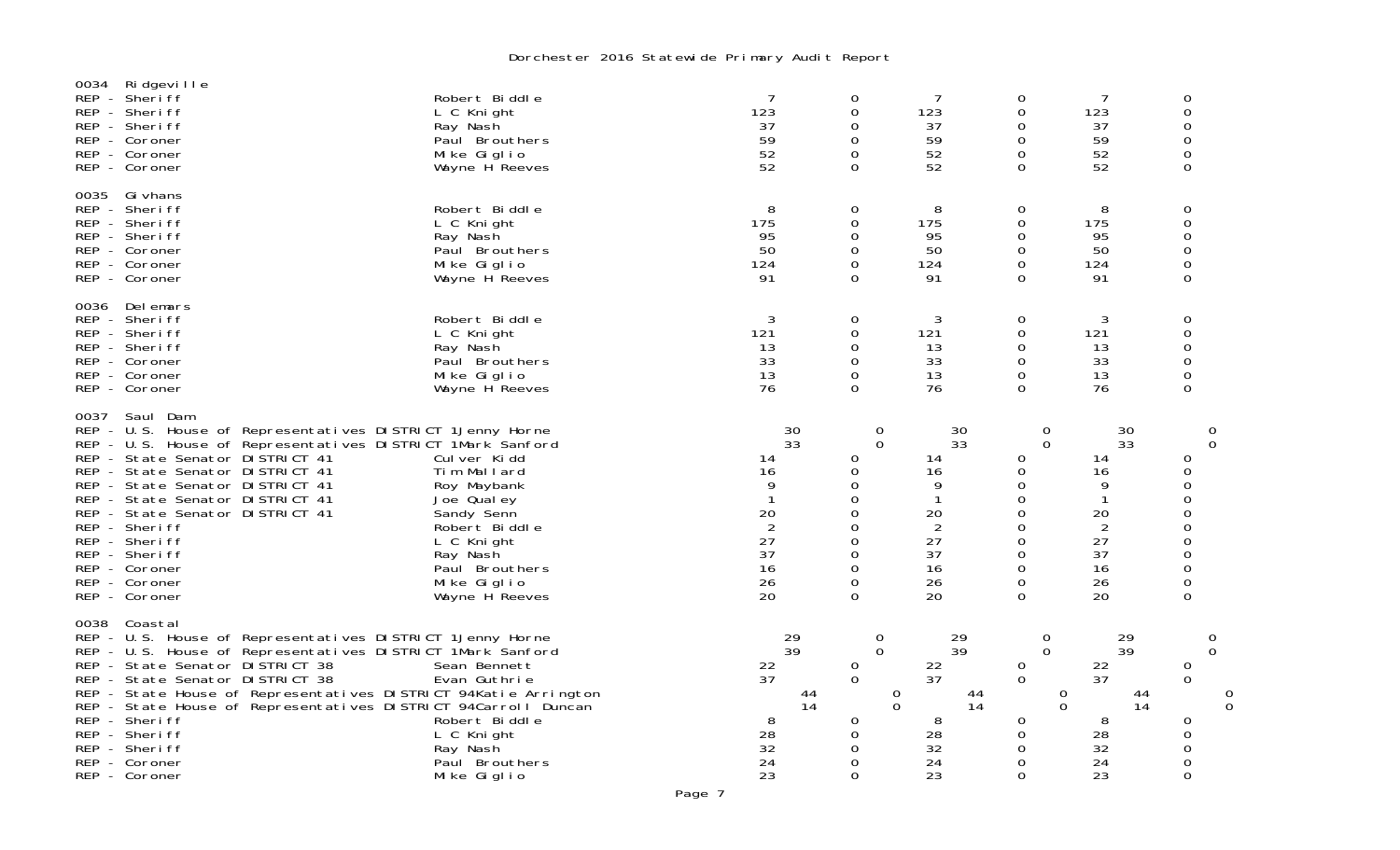|                           |                                                                                                                                                                                                                                                                                                                          | Dorchester 2016 Statewide Primary Audit Report                                                                                          |                                                             |                                                                        |                                                             |                                                                                         |                                                          |                                                              |
|---------------------------|--------------------------------------------------------------------------------------------------------------------------------------------------------------------------------------------------------------------------------------------------------------------------------------------------------------------------|-----------------------------------------------------------------------------------------------------------------------------------------|-------------------------------------------------------------|------------------------------------------------------------------------|-------------------------------------------------------------|-----------------------------------------------------------------------------------------|----------------------------------------------------------|--------------------------------------------------------------|
|                           | REP - Coroner                                                                                                                                                                                                                                                                                                            | Wayne H Reeves                                                                                                                          | 17                                                          |                                                                        | 17                                                          | $\mathbf 0$                                                                             | 17                                                       | 0                                                            |
| 0039<br><b>REP</b><br>REP | Trolley<br>REP - U.S. House of Representatives DISTRICT 1Jenny Horne<br>REP - U.S. House of Representatives DISTRICT 1Mark Sanford<br>- State Senator DISTRICT 38<br>- State Senator DISTRICT 38<br>REP - Sheriff<br>REP - Sheriff<br>REP - Sheriff<br>REP - Coroner<br>REP - Coroner<br>REP - Coroner                   | Sean Bennett<br>Evan Guthrie<br>Robert Biddle<br>L C Knight<br>Ray Nash<br>Paul Brouthers<br>Mike Giglio<br>Wayne H Reeves              | 37<br>40<br>48<br>25<br>3<br>30<br>48<br>24<br>32<br>18     | 0<br>$\mathbf 0$<br>0<br>0<br>$\Omega$<br>0<br>0<br>$\Omega$<br>0<br>0 | 37<br>40<br>48<br>25<br>3<br>30<br>48<br>24<br>32<br>18     | 0<br>$\mathbf 0$<br>0<br>0<br>$\Omega$<br>0<br>0<br>$\Omega$<br>0<br>$\Omega$           | 37<br>40<br>48<br>25<br>3<br>30<br>48<br>24<br>32<br>18  | 0<br>$\Omega$<br>0<br>0<br>0<br>0<br>0<br>0<br>0<br>0        |
| 0040                      | Tranqui I<br>REP - U.S. House of Representatives DISTRICT 1Jenny Horne<br>REP - U.S. House of Representatives DISTRICT 1Mark Sanford<br>REP - State Senator DISTRICT 38<br>REP - State Senator DISTRICT 38<br>REP - Sheriff<br>REP - Sheriff<br>REP - Sheriff<br>REP - Coroner<br>REP - Coroner<br>REP - Coroner         | Sean Bennett<br>Evan Guthrie<br>Robert Biddle<br>L C Knight<br>Ray Nash<br>Paul Brouthers<br>Mike Giglio<br>Wayne H Reeves              | $^{24}_{59}$<br>49<br>32<br>3<br>44<br>37<br>26<br>30<br>27 | 0<br>$\mathbf 0$<br>0<br>0<br>0<br>0<br>0<br>0<br>0<br>0               | $^{24}_{59}$<br>49<br>32<br>3<br>44<br>37<br>26<br>30<br>27 | 0<br>$\Omega$<br>0<br>0<br>$\Omega$<br>0<br>$\Omega$<br>0<br>0<br>$\Omega$              | 24<br>59<br>49<br>32<br>3<br>44<br>37<br>26<br>30<br>27  | 0<br>$\Omega$<br>0<br>0<br>0<br>0<br>0<br>0<br>0<br>$\Omega$ |
| 0041<br><b>REP</b>        | Beech Hill<br>REP - U.S. House of Representatives DISTRICT 1Jenny Horne<br>REP - U.S. House of Representatives DISTRICT 1Mark Sanford<br>- State Senator DISTRICT 38<br>REP - State Senator DISTRICT 38<br>REP - Sheriff<br>REP - Sheriff<br>REP - Sheriff<br>REP - Coroner<br>REP - Coroner<br>REP - Coroner            | Sean Bennett<br>Evan Guthrie<br>Robert Biddle<br>L C Knight<br>Ray Nash<br>Paul Brouthers<br>Mike Giglio<br>Wayne H Reeves              | 87<br>79<br>117<br>46<br>6<br>76<br>86<br>49<br>53<br>60    | 0<br>$\Omega$<br>0<br>0<br>0<br>0<br>0<br>0<br>0<br>$\Omega$           | 87<br>79<br>117<br>46<br>6<br>76<br>86<br>49<br>53<br>60    | $\overline{O}$<br>$\Omega$<br>0<br>0<br>$\Omega$<br>0<br>$\Omega$<br>0<br>0<br>$\Omega$ | 87<br>79<br>117<br>46<br>6<br>76<br>86<br>49<br>53<br>60 | 0<br>$\Omega$<br>0<br>0<br>0<br>0<br>0<br>0<br>0<br>$\Omega$ |
| 0042                      | <b>Flowertown</b><br>REP - U.S. House of Representatives DISTRICT 1Jenny Horne<br>REP - U.S. House of Representatives DISTRICT 1Mark Sanford<br>REP - State Senator DISTRICT 38<br>REP - State Senator DISTRICT 38<br>REP - Sheriff<br>REP - Sheriff<br>REP - Sheriff<br>REP - Coroner<br>REP - Coroner<br>REP - Coroner | Sean Bennett<br>Evan Guthrie<br>Robert Biddle<br>L C Knight<br>Ray Nash<br>Paul Brouthers<br>Mike Giglio<br>Wayne H <sup>o</sup> Reeves | 77<br>77<br>82<br>66<br>8<br>93<br>53<br>38<br>51<br>58     | 0<br>$\Omega$<br>0<br>$\Omega$<br>0<br>0<br>0<br>0<br>$\Omega$         | 77<br>77<br>82<br>66<br>8<br>93<br>53<br>38<br>51<br>58     | $\Omega$<br>$\overline{0}$<br>0<br>0<br>$\Omega$<br>0<br>$\Omega$<br>0<br>0<br>$\Omega$ | 77<br>77<br>82<br>66<br>8<br>93<br>53<br>38<br>51<br>58  | O<br>$\Omega$<br>0<br>0<br>0<br>0<br>0<br>0<br>0<br>$\Omega$ |
|                           | 0043 Knightsville<br>REP - U.S. House of Representatives DISTRICT 1 Jenny Horne                                                                                                                                                                                                                                          |                                                                                                                                         | 100                                                         | $\mathbf 0$                                                            | 100                                                         | $\overline{0}$                                                                          | 100                                                      | $\mathbf{0}$                                                 |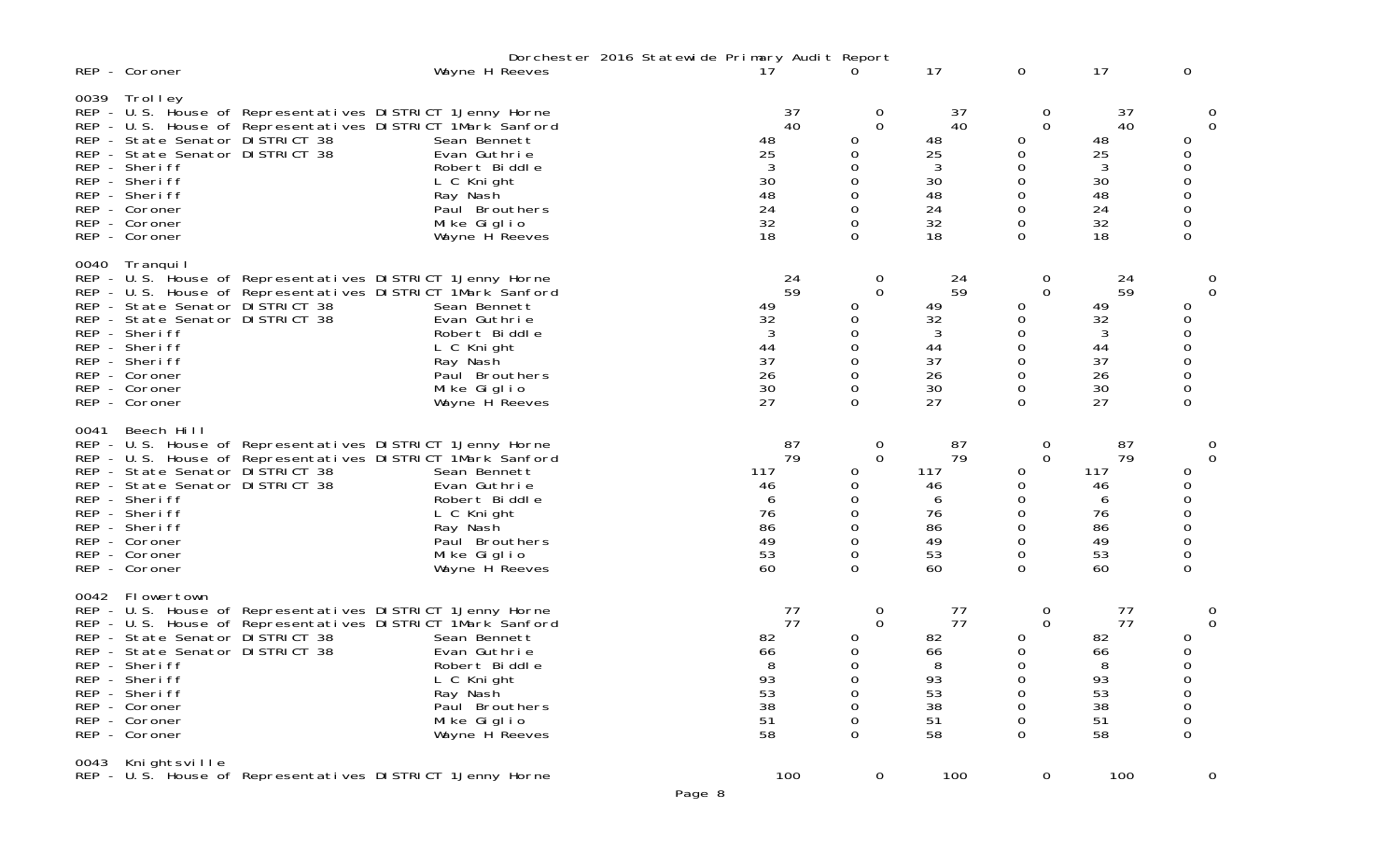|      |                                                                                                                                                                                                                                                                                                                                                                                                                                                        | Dorchester 2016 Statewide Primary Audit Report                                                                                          |                                                                       |                                                                               |                                                                       |                                                                                                      |                                                                       |                                                                                                             |
|------|--------------------------------------------------------------------------------------------------------------------------------------------------------------------------------------------------------------------------------------------------------------------------------------------------------------------------------------------------------------------------------------------------------------------------------------------------------|-----------------------------------------------------------------------------------------------------------------------------------------|-----------------------------------------------------------------------|-------------------------------------------------------------------------------|-----------------------------------------------------------------------|------------------------------------------------------------------------------------------------------|-----------------------------------------------------------------------|-------------------------------------------------------------------------------------------------------------|
|      | REP - U.S. House of Representatives DISTRICT 1Mark Sanford<br>REP - State Senator DISTRICT 38<br>REP - State Senator DISTRICT 38<br>REP - Sheriff<br>REP - Sheriff<br>REP - Sheriff<br>REP - Coroner<br>REP - Coroner<br>REP - Coroner                                                                                                                                                                                                                 | Sean Bennett<br>Evan Guthrie<br>Robert Biddle<br>L C Knight<br>Ray Nash<br>Paul Brouthers<br>Mike Giglio<br>Wayne H Reeves              | 127<br>132<br>90<br>13<br>124<br>92<br>70<br>98<br>58                 | 0<br>0<br>0<br>0<br>0<br>0<br>0<br>0<br>$\Omega$                              | 127<br>132<br>90<br>13<br>124<br>92<br>70<br>98<br>58                 | 0<br>0<br>0<br>0<br>0<br>0<br>0<br>0<br>0                                                            | 127<br>132<br>90<br>13<br>124<br>92<br>70<br>98<br>58                 | $\overline{0}$<br>0<br>$\Omega$<br>$\Omega$<br>$\Omega$<br>$\Omega$<br>$\mathbf 0$<br>0<br>0                |
| 0044 | CI emson<br>REP - U.S. House of Representatives DISTRICT 1 Jenny Horne<br>REP - U.S. House of Representatives DISTRICT 1Mark Sanford<br>REP - State Senator DISTRICT 38<br>REP - State Senator DISTRICT 38<br>REP - Sheriff<br>REP - Sheriff<br>REP - Sheriff<br>REP - Coroner<br>REP - Coroner<br>REP - Coroner                                                                                                                                       | Sean Bennett<br>Evan Guthrie<br>Robert Biddle<br>L C Knight<br>Ray Nash<br>Paul Brouthers<br>Mike Giglio<br>Wayne H Reeves              | 132<br>146<br>192<br>77<br>16<br>140<br>126<br>112<br>91<br>65        | 0<br>$\Omega$<br>0<br>0<br>0<br>0<br>0<br>0<br>0<br>$\Omega$                  | 132<br>146<br>192<br>77<br>16<br>140<br>126<br>112<br>91<br>65        | 0<br>0<br>0<br>0<br>0<br>0<br>0<br>0<br>0<br>0                                                       | 132<br>146<br>192<br>77<br>16<br>140<br>126<br>112<br>91<br>65        | 0<br>$\Omega$<br>0<br>$\Omega$<br>$\Omega$<br>$\Omega$<br>$\mathbf 0$<br>0<br>$\Omega$                      |
| 0045 | Germantown<br>REP - U.S. House of Representatives DISTRICT 1 Jenny Horne<br>REP - U.S. House of Representatives DISTRICT 1Mark Sanford<br>REP - State House of Representatives DISTRICT 94Katie Arrington<br>REP - State House of Representatives DISTRICT 94Carroll Duncan<br>REP - Sheriff<br>REP - Sheriff<br>REP - Sheriff<br>REP - Coroner<br>REP - Coroner<br>REP - Coroner                                                                      | Robert Biddle<br>L C Knight<br>Ray Nash<br>Paul Brouthers<br>Mike Giglio<br>Wayne H Reeves                                              | 138<br>119<br>153<br>96<br>12<br>159<br>94<br>107<br>64<br>79         | 0<br>$\Omega$<br>0<br>$\Omega$<br>0<br>0<br>0<br>0<br>0<br>$\Omega$           | 138<br>119<br>153<br>96<br>12<br>159<br>94<br>107<br>64<br>79         | 0<br>0<br>0<br>$\Omega$<br>0<br>0<br>0<br>0<br>0<br>0                                                | 138<br>119<br>153<br>96<br>12<br>159<br>94<br>107<br>64<br>79         | 0<br>0<br>0<br>$\Omega$<br>$\Omega$<br>$\Omega$<br>0<br>0                                                   |
| 0046 | Greenwave<br>REP - U.S. House of Representatives DISTRICT 1 Jenny Horne<br>REP - U.S. House of Representatives DISTRICT 1Mark Sanford<br>REP - State Senator DISTRICT 38<br>REP - State Senator DISTRICT 38<br>REP - State House of Representatives DISTRICT 94Katie Arrington<br>REP - State House of Representatives DISTRICT 94Carroll Duncan<br>REP - Sheriff<br>REP - Sheriff<br>REP - Sheriff<br>REP - Coroner<br>REP - Coroner<br>REP - Coroner | Sean Bennett<br>Evan Guthrie<br>Robert Biddle<br>L C Knight<br>Ray Nash<br>Paul Brouthers<br>Mike Giglio<br>Wayne H <sup>o</sup> Reeves | 81<br>82<br>81<br>77<br>111<br>52<br>14<br>75<br>82<br>60<br>43<br>60 | 0<br>0<br>0<br>0<br>0<br>$\Omega$<br>0<br>0<br>$\Omega$<br>0<br>0<br>$\Omega$ | 81<br>82<br>81<br>77<br>111<br>52<br>14<br>75<br>82<br>60<br>43<br>60 | 0<br>$\Omega$<br>0<br>$\mathbf 0$<br>$\overline{0}$<br>$\Omega$<br>0<br>0<br>$\Omega$<br>0<br>0<br>0 | 81<br>82<br>81<br>77<br>111<br>52<br>14<br>75<br>82<br>60<br>43<br>60 | 0<br>$\Omega$<br>0<br>$\mathbf 0$<br>0<br>$\Omega$<br>0<br>0<br>$\Omega$<br>$\mathbf 0$<br>0<br>$\mathbf 0$ |
| 0047 | Newi ngton<br>REP - U.S. House of Representatives DISTRICT 1 Jenny Horne<br>REP - U.S. House of Representatives DISTRICT 1Mark Sanford<br>REP - State Senator DISTRICT 38                                                                                                                                                                                                                                                                              | Sean Bennett                                                                                                                            | 148<br>152<br>200                                                     | 0<br>0<br>$\overline{0}$                                                      | 148<br>152<br>200                                                     | 0<br>$\mathbf{0}$                                                                                    | 148<br>152<br>200                                                     | $\Omega$<br>$\mathbf{O}$                                                                                    |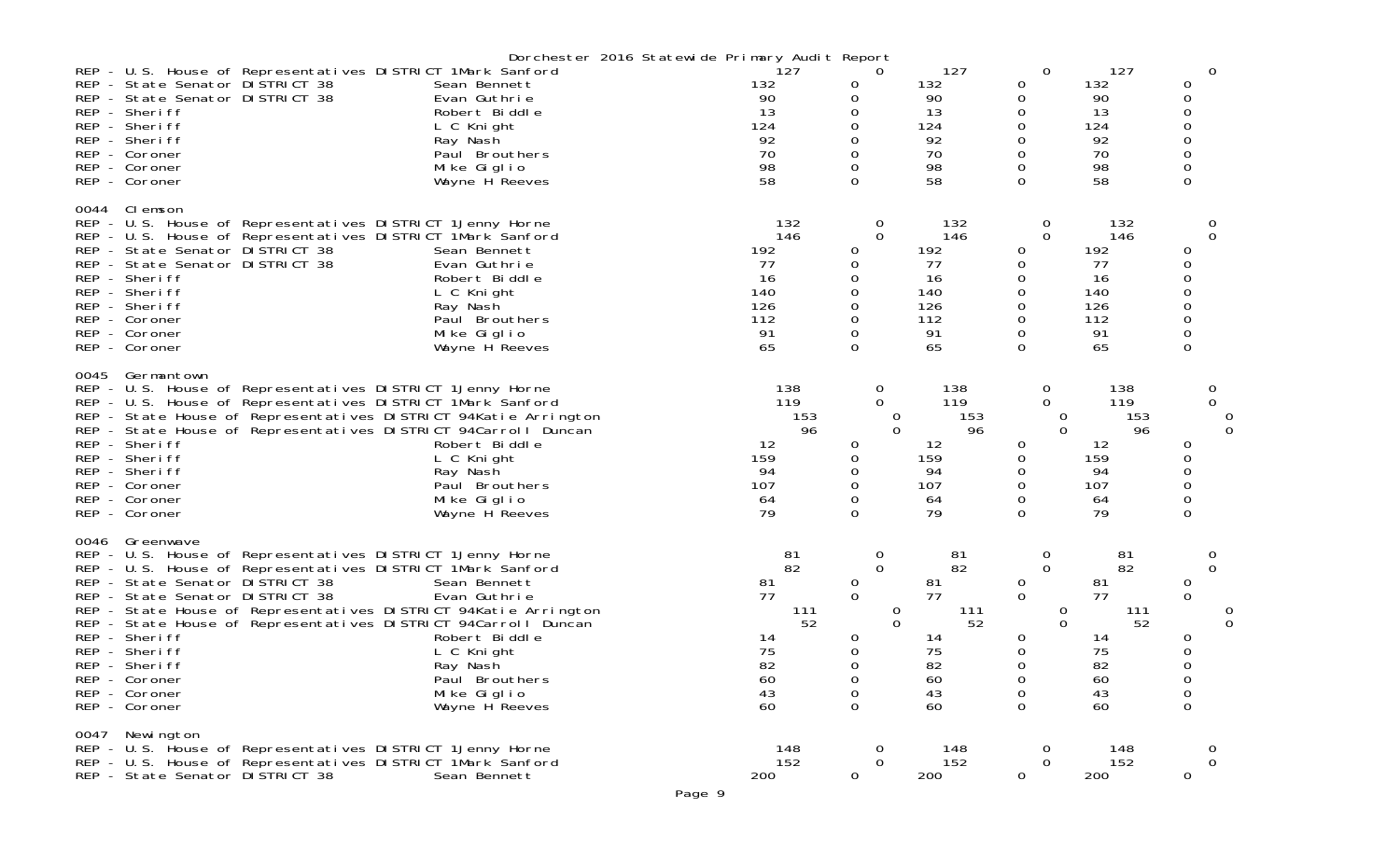|                                    |                                                                                                                                                                                                                                                                                                                                                                                                              | Dorchester 2016 Statewide Primary Audit Report                                                                                                                        |                                                                           |                                                                     |                                                                           |                                                                     |                                                                                        |                                                                 |        |
|------------------------------------|--------------------------------------------------------------------------------------------------------------------------------------------------------------------------------------------------------------------------------------------------------------------------------------------------------------------------------------------------------------------------------------------------------------|-----------------------------------------------------------------------------------------------------------------------------------------------------------------------|---------------------------------------------------------------------------|---------------------------------------------------------------------|---------------------------------------------------------------------------|---------------------------------------------------------------------|----------------------------------------------------------------------------------------|-----------------------------------------------------------------|--------|
|                                    | REP - State Senator DISTRICT 38<br>REP - State House of Representatives DISTRICT 94Katie Arrington<br>REP - State House of Representatives DISTRICT 94Carroll Duncan<br>REP - Sheriff<br>REP - Sheriff<br>REP - Sheriff<br>REP - Coroner<br>REP - Coroner<br>REP - Coroner                                                                                                                                   | Evan Guthrie<br>Robert Biddle<br>L C Knight<br>Ray Nash<br>Paul Brouthers<br>Mike Giglio<br>Wayne H Reeves                                                            | 94<br>172<br>126<br>19<br>150<br>134<br>102<br>72<br>119                  | 0<br>0<br>$\Omega$<br>0<br>0<br>0<br>0<br>0<br>$\Omega$             | 94<br>172<br>126<br>19<br>150<br>134<br>102<br>72<br>119                  | $\mathbf 0$<br>0<br>$\Omega$<br>0<br>0<br>0<br>0<br>0<br>$\Omega$   | 94<br>172<br>126<br>19<br>150<br>134<br>102<br>72<br>119                               | $\mathbf 0$<br>0<br>0<br>0<br>0<br>0<br>0                       | O<br>0 |
| 0048                               | Carol i na<br>REP - U.S. House of Representatives DISTRICT 1 Jenny Horne<br>REP - U.S. House of Representatives DISTRICT 1Mark Sanford<br>REP - State Senator DISTRICT 38<br>REP - State Senator DISTRICT 38<br>REP - Sheriff<br>REP - Sheriff<br>REP - Sheriff<br>REP - Coroner<br>REP - Coroner<br>REP - Coroner                                                                                           | Sean Bennett<br>Evan Guthrie<br>Robert Biddle<br>L C Knight<br>Ray Nash<br>Paul Brouthers<br>Mike Giglio<br>Wayne H Reeves                                            | 100<br>79<br>52<br>49<br>5<br>126<br>61<br>61<br>57<br>63                 | 0<br>$\Omega$<br>0<br>0<br>0<br>0<br>0<br>0<br>0<br>$\Omega$        | 100<br>79<br>52<br>49<br>5<br>126<br>61<br>61<br>57<br>63                 | 0<br>0<br>0<br>0<br>0<br>0<br>$\Omega$<br>0<br>0<br>$\Omega$        | 100<br>79<br>52<br>49<br>5<br>126<br>61<br>61<br>57<br>63                              | 0<br>Ü<br>0<br>0<br>0<br>0<br>0<br>0<br>$\Omega$                |        |
| 0049                               | Dorchester<br>REP - U.S. House of Representatives DISTRICT 1 Jenny Horne<br>REP - U.S. House of Representatives DISTRICT 1Mark Sanford<br>REP - State House of Representatives DISTRICT 94Katie Arrington<br>REP - State House of Representatives DISTRICT 94Carroll Duncan<br>REP - Sheriff<br>REP - Sheriff<br>REP - Sheriff<br>REP - Coroner<br>REP - Coroner<br>REP - Coroner                            | Robert Biddle<br>L C Knight<br>Ray Nash<br>Paul Brouthers<br>Mike Giglio<br>Wayne H Reeves                                                                            | 120<br>83<br>100<br>97<br>9<br>126<br>70<br>79<br>36<br>79                | 0<br>$\Omega$<br>0<br>$\Omega$<br>0<br>0<br>0<br>0<br>0<br>$\Omega$ | 120<br>83<br>100<br>97<br>9<br>126<br>70<br>79<br>36<br>79                | 0<br>0<br>$\sigma$<br>$\Omega$<br>0<br>0<br>0<br>0<br>0<br>$\Omega$ | 120<br>83<br>100<br>97<br>9<br>126<br>70<br>79<br>36<br>79                             | 0<br>0<br>0<br>0<br>0<br>0<br>0<br>0                            | O<br>0 |
| 0050<br>REP –<br>REP<br><b>REP</b> | Archdal e<br>REP - U.S. House of Representatives DISTRICT 1 Jenny Horne<br>REP - U.S. House of Representatives DISTRICT 1Mark Sanford<br>REP - State Senator DISTRICT 41<br>State Senator DISTRICT 41<br>- State Senator DISTRICT 41<br>- State Senator DISTRICT 41<br>REP - State Senator DISTRICT 41<br>REP - Sheriff<br>REP - Sheriff<br>REP - Sheriff<br>REP - Coroner<br>REP - Coroner<br>REP - Coroner | Culver Kidd<br>Tim Mallard<br>Roy Maybank<br>Joe Qualey<br>Sandy Senn<br>Robert Biddle<br>$L$ C Knight<br>Ray Nash<br>Paul Brouthers<br>Mike Giglio<br>Wayne H Reeves | 43<br>61<br>30<br>13<br>16<br>2<br>43<br>11<br>50<br>44<br>37<br>28<br>35 | 0<br>0<br>0<br>0<br>O<br>0<br>0<br>$\Omega$<br>0<br>$\Omega$        | 43<br>61<br>30<br>13<br>16<br>2<br>43<br>11<br>50<br>44<br>37<br>28<br>35 | 0<br>0<br>0<br>0<br>0<br>0<br>0<br>0<br>∩<br>0<br>0<br>0<br>0       | 43<br>61<br>30<br>13<br>16<br>$\overline{2}$<br>43<br>11<br>50<br>44<br>37<br>28<br>35 | O<br>0<br>0<br>ი<br>0<br>0<br>0<br>$\Omega$<br>0<br>0<br>0<br>0 |        |
|                                    | 0052 Stallsville<br>REP - U.S. House of Representatives DISTRICT 1 Jenny Horne<br>REP - U.S. House of Representatives DISTRICT 1Mark Sanford                                                                                                                                                                                                                                                                 |                                                                                                                                                                       | 91<br>116                                                                 | $\mathbf{0}$<br>0                                                   | 91<br>116                                                                 | 0<br>$\mathbf 0$                                                    | 91<br>116                                                                              | 0<br>0                                                          |        |

Page 10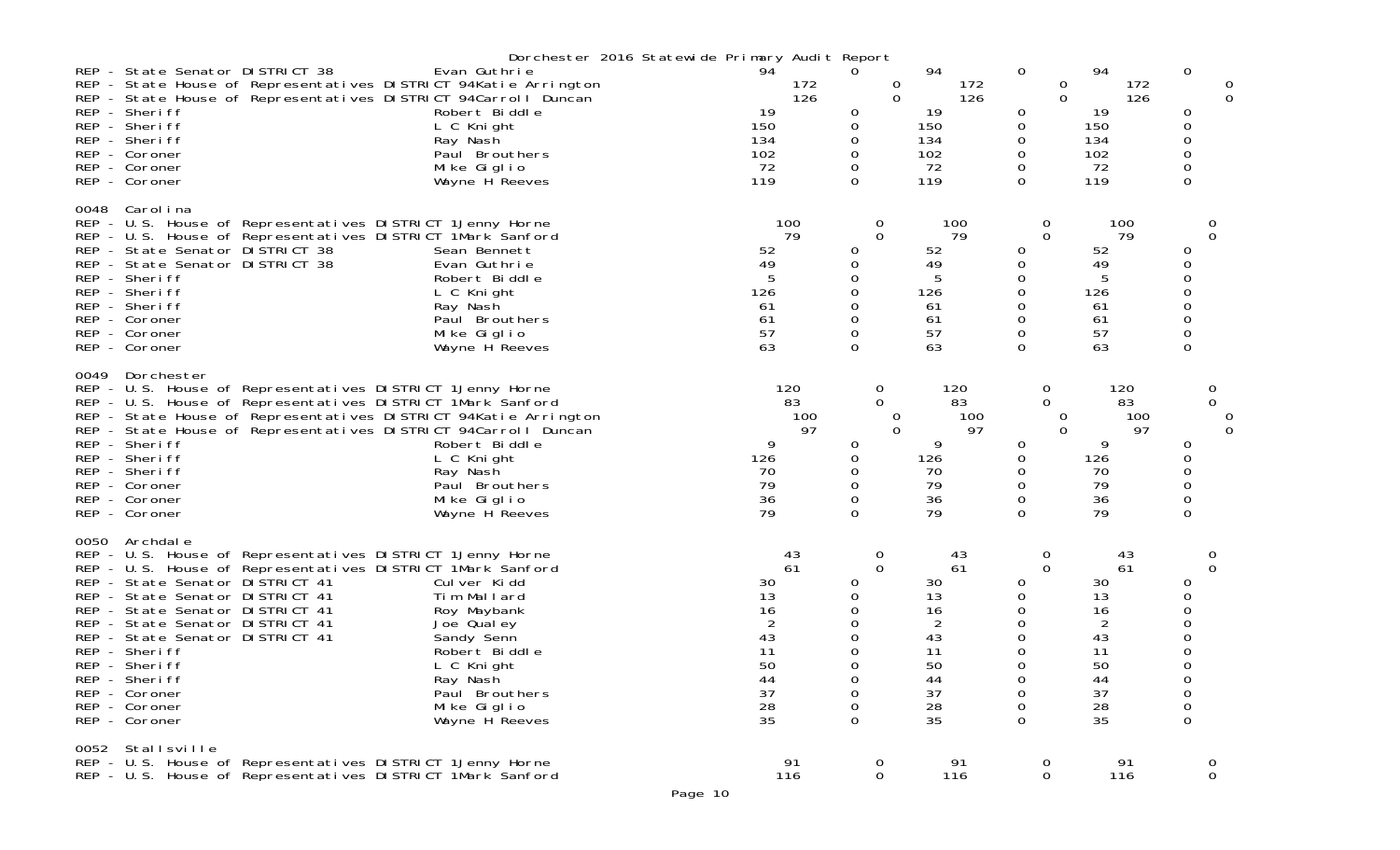|                            | REP - State Senator DISTRICT 38<br>REP - State Senator DISTRICT 38<br>REP - State House of Representatives DISTRICT 94Katie Arrington<br>REP - State House of Representatives DISTRICT 94Carroll Duncan<br>REP - Sheriff<br>REP - Sheriff<br>REP - Sheriff<br>REP - Coroner<br>REP - Coroner                                                                                                                                                       | Dorchester 2016 Statewide Primary Audit Report<br>Sean Bennett<br>Evan Guthrie<br>Robert Biddle<br>L C Knight<br>Ray Nash<br>Paul Brouthers<br>Mike Giglio | 129<br>66<br>129<br>68<br>11<br>91<br>109<br>74<br>62                                         | 0<br>0<br>0<br>0<br>0                                | 129<br>66<br>129<br>0<br>68<br>$\Omega$<br>11<br>91<br>109<br>74<br>62                        | 0<br>$\mathbf 0$<br>0<br>$\Omega$<br>0<br>0<br>0<br>0<br>0                                             | 129<br>66<br>129<br>68<br>11<br>91<br>109<br>74<br>62                        | 0<br>$\mathbf 0$<br>0<br>0<br>0<br>$\Omega$<br>0                          | $\Omega$                        |
|----------------------------|----------------------------------------------------------------------------------------------------------------------------------------------------------------------------------------------------------------------------------------------------------------------------------------------------------------------------------------------------------------------------------------------------------------------------------------------------|------------------------------------------------------------------------------------------------------------------------------------------------------------|-----------------------------------------------------------------------------------------------|------------------------------------------------------|-----------------------------------------------------------------------------------------------|--------------------------------------------------------------------------------------------------------|------------------------------------------------------------------------------|---------------------------------------------------------------------------|---------------------------------|
| 0054                       | REP - Coroner<br>Indian Field<br>REP - Sheriff<br>REP - Sheriff<br>REP - Sheriff<br>REP - Coroner<br>REP - Coroner<br>REP - Coroner                                                                                                                                                                                                                                                                                                                | Wayne H Reeves<br>Robert Biddle<br>L C Knight<br>Ray Nash<br>Paul Brouthers<br>Mike Giglio<br>Wayne H Reeves                                               | 64<br>$\overline{0}$<br>60<br>22<br>29<br>12<br>39                                            | 0<br>0<br>0<br>0<br>0                                | 64<br>0<br>60<br>22<br>29<br>12<br>39                                                         | 0<br>0<br>0<br>0<br>0<br>0<br>$\Omega$                                                                 | 64<br>60<br>22<br>29<br>12<br>39                                             | 0<br>0<br>$\Omega$                                                        | No Audit Data expected or found |
| 0055                       | Spann<br>REP - U.S. House of Representatives DISTRICT 1 Jenny Horne<br>REP - U.S. House of Representatives DISTRICT 1Mark Sanford<br>REP - State Senator DISTRICT 38<br>REP - State Senator DISTRICT 38<br>REP - State House of Representatives DISTRICT 94Katie Arrington<br>REP - State House of Representatives DISTRICT 94Carroll Duncan<br>REP - Sheriff<br>REP - Sheriff<br>REP - Sheriff<br>REP - Coroner<br>REP - Coroner<br>REP - Coroner | Sean Bennett<br>Evan Guthrie<br>Robert Biddle<br>L C Knight<br>Ray Nash<br>Paul Brouthers<br>Mike Giglio<br>Wayne H Reeves                                 | 165<br>134<br>195<br>91<br>173<br>113<br>13<br>161<br>129<br>121<br>86<br>77                  | $\sigma$<br>$\Omega$<br>0<br>0<br>0<br>0<br>$\Omega$ | 165<br>134<br>195<br>91<br>173<br>0<br>$\Omega$<br>113<br>13<br>161<br>129<br>121<br>86<br>77 | 0<br>$\Omega$<br>0<br>$\mathbf 0$<br>0<br>$\Omega$<br>0<br>0<br>0<br>0<br>0<br>$\Omega$                | 165<br>134<br>195<br>91<br>173<br>113<br>13<br>161<br>129<br>121<br>86<br>77 | 0<br>0<br>0<br>$\mathbf 0$<br>0<br>0<br>$\Omega$<br>0<br>0<br>$\Omega$    | $\Omega$                        |
| 0056<br>$REP -$<br>$REP -$ | North Summerville<br>REP - U.S. House of Representatives DISTRICT 1Jenny Horne<br>REP - U.S. House of Representatives DISTRICT 1Mark Sanford<br>State Senator DISTRICT 38<br>REP - State Senator DISTRICT 38<br>REP - State House of Representatives DISTRICT 94Katie Arrington<br>State House of Representatives DISTRICT 94Carroll Duncan<br>REP - Sheriff<br>REP - Sheriff<br>REP - Sheriff<br>REP - Coroner<br>REP - Coroner<br>REP - Coroner  | Sean Bennett<br>Evan Guthrie<br>Robert Biddle<br>L C Knight<br>Ray Nash<br>Paul Brouthers<br>Mike Giglio<br>Wayne H Reeves                                 | 45<br>43<br>57<br>27<br>48<br>36<br>$\begin{array}{c} 45 \\ 38 \end{array}$<br>32<br>34<br>19 | 0<br>0<br>0<br>0<br>O<br>0<br>0<br>0                 | 45<br>43<br>$\frac{57}{27}$<br>48<br>0<br>36<br>$\Omega$<br>3<br>45<br>38<br>32<br>34<br>19   | 0<br>$\mathbf 0$<br>0<br>$\Omega$<br>0<br>$\Omega$<br>0<br>0<br>$\Omega$<br>$\mathbf 0$<br>$\mathbf 0$ | 45<br>43<br>$\frac{57}{27}$<br>48<br>36<br>3<br>45<br>38<br>32<br>34<br>19   | 0<br>$\mathbf 0$<br>0<br>$\Omega$<br>0<br>0<br>0<br>0<br>0<br>$\mathbf 0$ | 0<br>0                          |
|                            | 0057 Tupperway<br>REP - U.S. House of Representatives DISTRICT 1 Jenny Horne<br>REP - U.S. House of Representatives DISTRICT 1Mark Sanford<br>REP - State Senator DISTRICT 38<br>REP - State Senator DISTRICT 38                                                                                                                                                                                                                                   | Sean Bennett<br>Evan Guthrie                                                                                                                               | 55<br>75<br>71<br>57                                                                          | 0<br>$\Omega$<br>0<br>$\overline{0}$                 | 55<br>75<br>71<br>57                                                                          | 0<br>$\Omega$<br>0<br>$\mathbf 0$                                                                      | 55<br>75<br>71<br>57                                                         | 0<br>$\mathbf 0$<br>0<br>$\mathbf 0$                                      |                                 |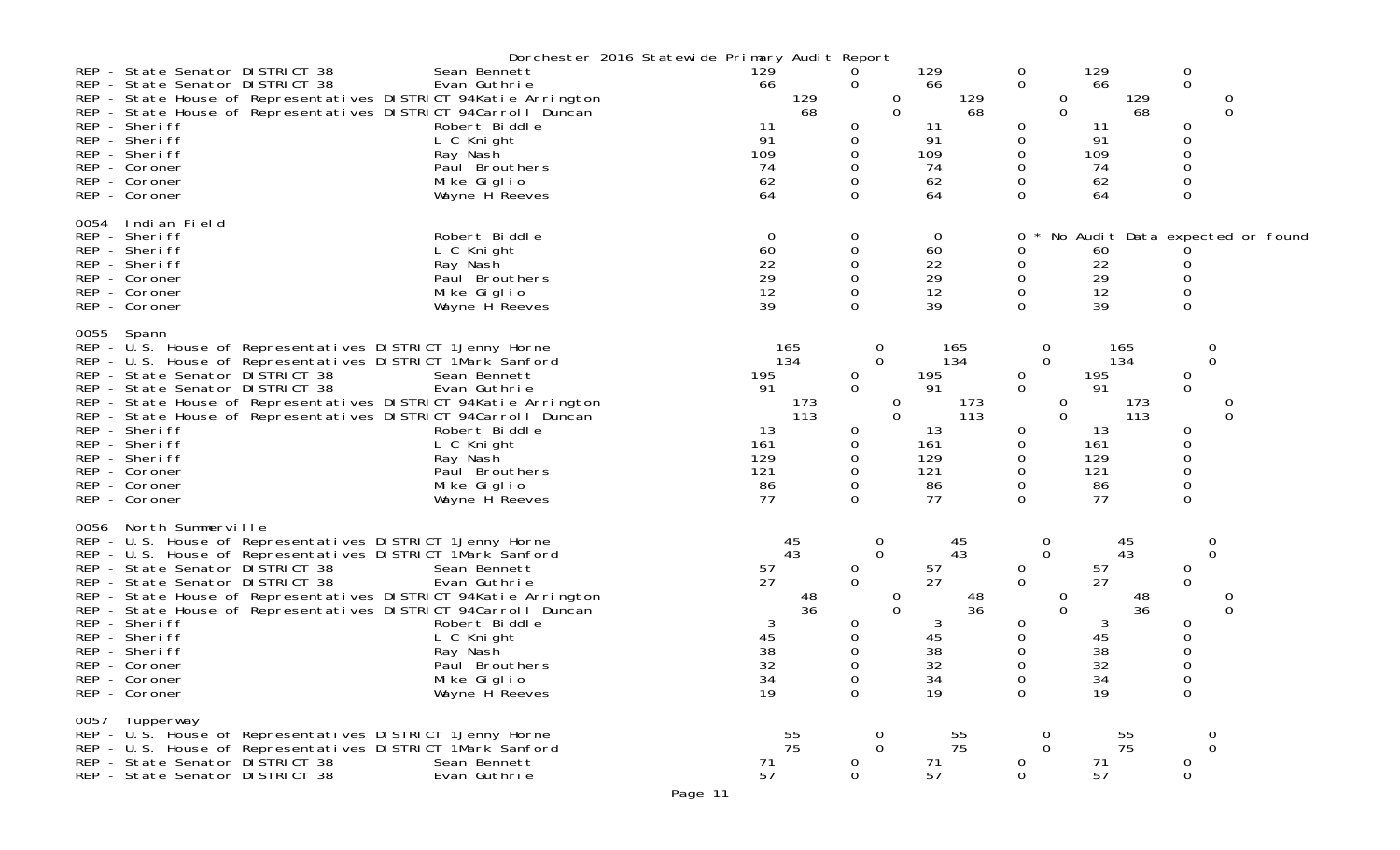|                      |                                                                                                                                                                                                                                                                                                                                                                                                                                                         | Dorchester 2016 Statewide Primary Audit Report                                                                               |                                                                                               |                                                                                             |                                                                              |                                                                                      |                                                                |                                                                   |
|----------------------|---------------------------------------------------------------------------------------------------------------------------------------------------------------------------------------------------------------------------------------------------------------------------------------------------------------------------------------------------------------------------------------------------------------------------------------------------------|------------------------------------------------------------------------------------------------------------------------------|-----------------------------------------------------------------------------------------------|---------------------------------------------------------------------------------------------|------------------------------------------------------------------------------|--------------------------------------------------------------------------------------|----------------------------------------------------------------|-------------------------------------------------------------------|
|                      | REP - State House of Representatives DISTRICT 94Katie Arrington<br>REP - State House of Representatives DISTRICT 94Carroll Duncan<br>REP - Sheriff<br>REP - Sheriff<br>REP - Sheriff<br>REP - Coroner<br>REP - Coroner<br>REP - Coroner                                                                                                                                                                                                                 | Robert Biddle<br>L C Knight<br>Ray Nash<br>Paul Brouthers<br>Mike Giglio<br>Wayne H Reeves                                   | 85<br>48<br>64<br>65<br>46<br>50<br>35                                                        | 0<br>$\Omega$<br>0<br>0<br>0<br>$\Omega$<br>$\Omega$<br>0                                   | 85<br>48<br>64<br>65<br>46<br>50<br>35                                       | 0<br>0<br>0<br>0<br>0<br>0<br>0<br>0                                                 | 85<br>48<br>64<br>65<br>46<br>50<br>35                         | $\Omega$<br>0<br>0<br>0<br>$\Omega$<br>0<br>0                     |
| 0058<br>REP.<br>REP. | Irongate<br>REP - U.S. House of Representatives DISTRICT 1 Jenny Horne<br>- U.S. House of Representatives DISTRICT 1Mark Sanford<br>- State Senator DISTRICT 38<br>REP - State Senator DISTRICT 38<br>REP - State House of Representatives DISTRICT 94Katie Arrington<br>REP - State House of Representatives DISTRICT 94Carroll Duncan<br>REP - Sheriff<br>REP - Sheriff<br>REP - Sheriff<br>REP - Coroner<br>REP - Coroner<br>REP - Coroner           | Sean Bennett<br>Evan Guthrie<br>Robert Biddle<br>L C Knight<br>Ray Nash<br>Paul Brouthers<br>Mike Giglio<br>Wayne H Reeves   | 65<br>60<br>84<br>35<br>3<br>1<br>5<br>62<br>58<br>37<br>43<br>40                             | 0<br>0<br>0<br>$\Omega$<br>0<br>$\Omega$<br>0<br>$\Omega$<br>0<br>0<br>$\Omega$<br>$\Omega$ | 65<br>60<br>84<br>35<br>3<br>$\mathbf{1}$<br>5<br>62<br>58<br>37<br>43<br>40 | 0<br>$\Omega$<br>0<br>0<br>0<br>$\Omega$<br>0<br>0<br>0<br>0<br>$\Omega$<br>$\Omega$ | 65<br>60<br>84<br>35<br>3<br>5<br>62<br>58<br>37<br>43<br>40   | O<br>$\Omega$<br>0<br>0<br>0<br>0<br>0<br>0<br>0<br>$\Omega$<br>0 |
| 0060                 | Greenhurst<br>REP - U.S. House of Representatives DISTRICT 1 Jenny Horne<br>REP - U.S. House of Representatives DISTRICT 1Mark Sanford<br>REP - State Senator DISTRICT 38<br>REP - State Senator DISTRICT 38<br>REP - State House of Representatives DISTRICT 94Katie Arrington<br>REP - State House of Representatives DISTRICT 94Carroll Duncan<br>REP - Sheriff<br>REP - Sheriff<br>REP - Sheriff<br>REP - Coroner<br>REP - Coroner<br>REP - Coroner | Sean Bennett<br>Evan Guthrie<br>Robert Biddle<br>L C Knight<br>Ray Nash<br>Paul Brouthers<br>Mike Giglio<br>Wayne H Reeves   | 50<br>55<br>52<br>49<br>75<br>23<br>30<br>68<br>37<br>$\begin{array}{c} 29 \\ 32 \end{array}$ | 0<br>$\Omega$<br>0<br>0<br>0<br>$\mathbf 0$<br>0<br>0<br>0<br>0<br>0<br>$\Omega$            | 50<br>55<br>52<br>49<br>75<br>23<br>30<br>68<br>37<br>29<br>32               | 0<br>0<br>0<br>$\mathbf 0$<br>0<br>$\Omega$<br>0<br>0<br>0<br>0<br>0<br>$\Omega$     | 50<br>55<br>52<br>49<br>75<br>23<br>30<br>68<br>37<br>29<br>32 | $\Omega$<br>0<br>0<br>0<br>$\Omega$<br>0<br>0<br>0<br>0<br>0      |
| 0061<br>REP.         | Ashborough E<br>REP - U.S. House of Representatives DISTRICT 1Jenny Horne<br>REP - U.S. House of Representatives DISTRICT 1Mark Sanford<br>- State Senator DISTRICT 38<br>REP - State Senator DISTRICT 38<br>REP - Sheriff<br>REP - Sheriff<br>REP - Sheriff<br>REP - Coroner<br>REP - Coroner<br>REP - Coroner                                                                                                                                         | Sean Bennett<br>Evan Guthrie<br>Robert Biddle<br>$L$ C Knight<br>Ray Nash<br>Paul Brouthers<br>Mike Giglio<br>Wayne H Reeves | 37<br>54<br>52<br>35<br>12<br>35<br>44<br>23<br>38<br>26                                      | 0<br>0<br>0<br>0<br>0<br>$\Omega$<br>$\Omega$<br>$\Omega$                                   | 37<br>54<br>52<br>35<br>12<br>35<br>44<br>23<br>38<br>26                     | 0<br>$\mathbf 0$<br>0<br>0<br>0<br>$\Omega$<br>0<br>0<br>0<br>$\Omega$               | 37<br>54<br>52<br>35<br>12<br>35<br>44<br>23<br>38<br>26       | O<br>$\Omega$<br>O<br>0<br>U<br>0<br>0<br>0<br>0                  |
|                      | 0062 Ashborough W<br>REP - U.S. House of Representatives DISTRICT 1 Jenny Horne<br>REP - U.S. House of Representatives DISTRICT 1Mark Sanford                                                                                                                                                                                                                                                                                                           |                                                                                                                              | 34<br>34                                                                                      | 0<br>0                                                                                      | 34<br>34                                                                     | $\mathbf 0$<br>0                                                                     | 34<br>34                                                       | 0<br>$\mathbf 0$                                                  |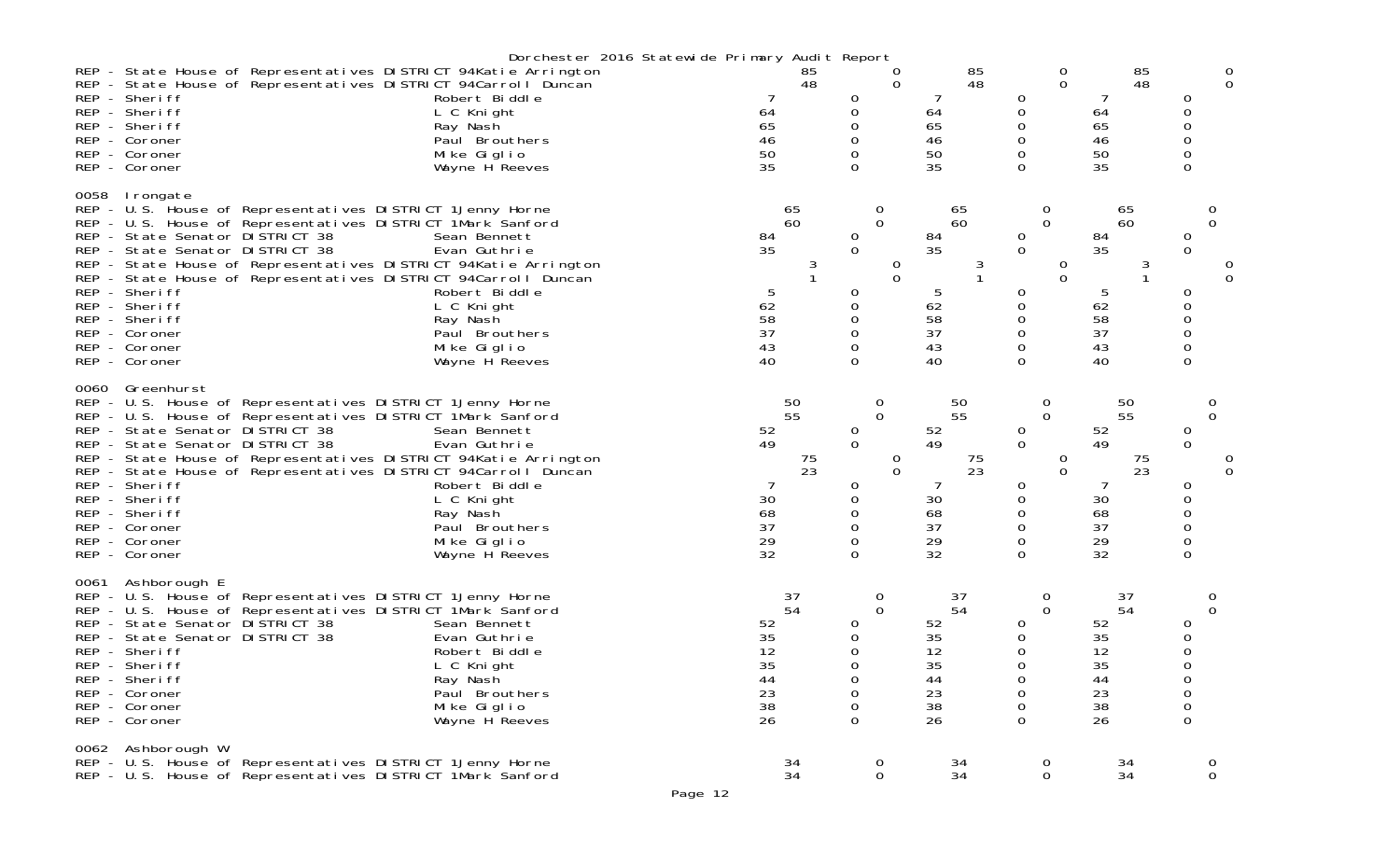|      |                                                                                                                                                                                                                                                                                                                                                                                                                                    | Dorchester 2016 Statewide Primary Audit Report                                                                                                                       |                                                                      |                                                                                         |                                                                           |                                                                                                                                      |                                                                           |                                                                                                       |
|------|------------------------------------------------------------------------------------------------------------------------------------------------------------------------------------------------------------------------------------------------------------------------------------------------------------------------------------------------------------------------------------------------------------------------------------|----------------------------------------------------------------------------------------------------------------------------------------------------------------------|----------------------------------------------------------------------|-----------------------------------------------------------------------------------------|---------------------------------------------------------------------------|--------------------------------------------------------------------------------------------------------------------------------------|---------------------------------------------------------------------------|-------------------------------------------------------------------------------------------------------|
|      | REP - State Senator DISTRICT 41<br>REP - State Senator DISTRICT 41<br>REP - State Senator DISTRICT 41<br>REP - State Senator DISTRICT 41<br>REP - State Senator DISTRICT 41<br>REP - Sheriff<br>REP - Sheriff<br>REP - Sheriff<br>REP - Coroner<br>REP - Coroner<br>REP - Coroner                                                                                                                                                  | Culver Kidd<br>Tim Mallard<br>Roy Maybank<br>Joe Qualey<br>Sandy Senn<br>Robert Biddle<br>L C Knight<br>Ray Nash<br>Paul Brouthers<br>Mike Giglio<br>Wayne H Reeves  | 14<br>10<br>$\Omega$<br>40<br>25<br>37<br>22<br>23<br>21             | 0<br>0<br>0<br>0<br>0<br>$\Omega$                                                       | 3<br>14<br>10<br>0<br>40<br>7<br>25<br>37<br>22<br>23<br>21               | 0<br>0<br>0<br>0<br>0<br>$\Omega$<br>0<br>$\mathbf 0$<br>0<br>$\Omega$<br>$\Omega$                                                   | 3<br>14<br>10<br>40<br>$\overline{7}$<br>25<br>37<br>22<br>23<br>21       | 0<br>$\mathsf{O}\xspace$<br>0<br>No Audit Data expected or found<br>0<br>0<br>0<br>0<br>0<br>$\Omega$ |
|      | 0063 Ashley River<br>REP - U.S. House of Representatives DISTRICT 1 Jenny Horne<br>REP - U.S. House of Representatives DISTRICT 1Mark Sanford<br>REP - State Senator DISTRICT 41<br>REP - State Senator DISTRICT 41<br>REP - State Senator DISTRICT 41<br>REP - State Senator DISTRICT 41<br>REP - State Senator DISTRICT 41<br>REP - Sheriff<br>REP - Sheriff<br>REP - Sheriff<br>REP - Coroner<br>REP - Coroner<br>REP - Coroner | Culver Kidd<br>Tim Mallard<br>Roy Maybank<br>Joe Qual ey<br>Sandy Senn<br>Robert Biddle<br>L C Knight<br>Ray Nash<br>Paul Brouthers<br>Mike Giglio<br>Wayne H Reeves | 73<br>75<br>23<br>18<br>27<br>73<br>10<br>57<br>83<br>66<br>38<br>36 | 0<br>$\overline{0}$<br>0<br>0<br>$\Omega$<br>$\Omega$<br>0<br>0<br>$\Omega$<br>$\Omega$ | 73<br>75<br>23<br>18<br>27<br>2<br>73<br>10<br>57<br>83<br>66<br>38<br>36 | 0<br>$\overline{0}$<br>0<br>$\mathbf 0$<br>$\Omega$<br>$\Omega$<br>$\Omega$<br>0<br>$\mathbf 0$<br>0<br>$\mathbf 0$<br>0<br>$\Omega$ | 73<br>75<br>23<br>18<br>27<br>2<br>73<br>10<br>57<br>83<br>66<br>38<br>36 | 0<br>$\mathbf 0$<br>0<br>0<br>0<br>0<br>0<br>0<br>0<br>0<br>0<br>0<br>$\mathbf 0$                     |
| 0064 | Wi ndsor<br>REP - U.S. House of Representatives DISTRICT 1 Jenny Horne<br>REP - U.S. House of Representatives DISTRICT 1Mark Sanford<br>REP - State Senator DISTRICT 38<br>REP - State Senator DISTRICT 38<br>REP - Sheriff<br>REP - Sheriff<br>REP - Sheriff<br>REP - Coroner<br>REP - Coroner<br>REP - Coroner                                                                                                                   | Sean Bennett<br>Evan Guthrie<br>Robert Biddle<br>L C Knight<br>Ray Nash<br>Paul Brouthers<br>Mike Giglio<br>Wayne H Reeves                                           | 28<br>42<br>47<br>17<br>6<br>19<br>46<br>28<br>13<br>25              | 0<br>0<br>0<br>0<br>0<br>O<br>0<br>$\Omega$                                             | 28<br>42<br>47<br>17<br>6<br>19<br>46<br>28<br>13<br>25                   | 0<br>$\mathbf 0$<br>0<br>$\mathbf 0$<br>$\mathbf 0$<br>$\Omega$<br>0<br>$\mathbf 0$<br>0<br>$\Omega$                                 | 28<br>42<br>47<br>17<br>6<br>19<br>46<br>28<br>13<br>25                   | 0<br>$\Omega$<br>0<br>0<br>0<br>0<br>0<br>0<br>0<br>$\mathbf 0$                                       |
| 0066 | Bacons Bridge<br>REP - U.S. House of Representatives DISTRICT 1Jenny Horne<br>REP - U.S. House of Representatives DISTRICT 1Mark Sanford<br>REP - State Senator DISTRICT 38<br>REP - State Senator DISTRICT 38<br>REP - Sheriff<br>REP - Sheriff<br>REP - Sheriff<br>REP - Coroner<br>REP - Coroner<br>REP - Coroner                                                                                                               | Sean Bennett<br>Evan Guthrie<br>Robert Biddle<br>L C Knight<br>Ray Nash<br>Paul Brouthers<br>Mike Giglio<br>Wayne H Reeves                                           | 106<br>100<br>120<br>74<br>38<br>82<br>88<br>61<br>71<br>70          | 0<br>$\Omega$<br>0<br>0<br>O<br>$\Omega$                                                | 106<br>100<br>120<br>74<br>38<br>82<br>88<br>61<br>71<br>70               | 0<br>$\Omega$<br>$\mathbf 0$<br>$\mathbf 0$<br>0<br>$\Omega$<br>$\Omega$<br>$\Omega$<br>$\Omega$<br>$\Omega$                         | 106<br>100<br>120<br>74<br>38<br>82<br>88<br>61<br>71<br>70               | 0<br>$\Omega$<br>0<br>$\Omega$<br>0<br>0<br>0<br>0<br>0<br>0                                          |

0067 Brandymill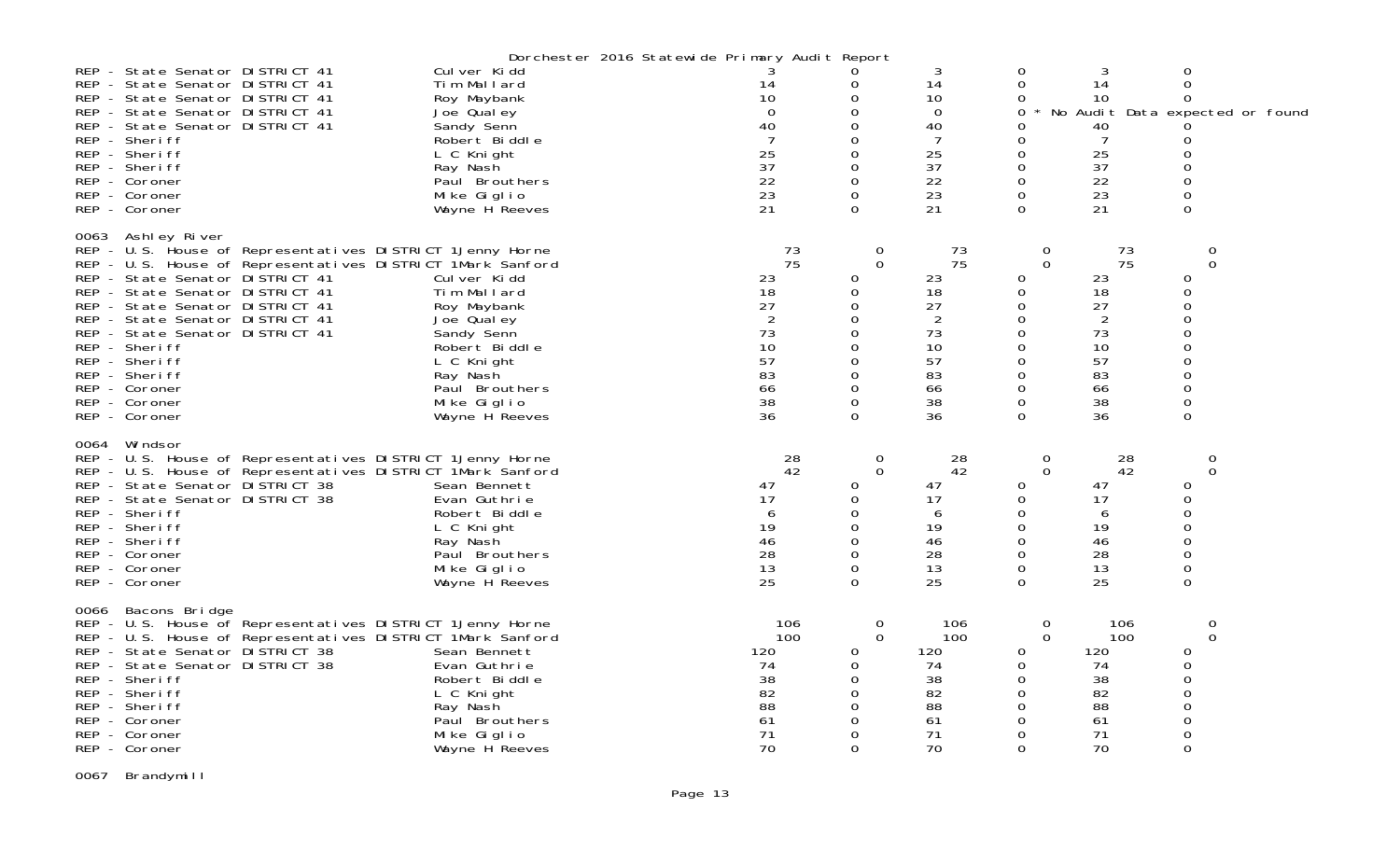|             |                                                                                                                                                                                                                                                                                                                                                                                                                                                         | Dorchester 2016 Statewide Primary Audit Report                                                                             |                                                                          |                                                                                                    |                                                                          |                                                                           |                                                                          |                                                                                     |               |
|-------------|---------------------------------------------------------------------------------------------------------------------------------------------------------------------------------------------------------------------------------------------------------------------------------------------------------------------------------------------------------------------------------------------------------------------------------------------------------|----------------------------------------------------------------------------------------------------------------------------|--------------------------------------------------------------------------|----------------------------------------------------------------------------------------------------|--------------------------------------------------------------------------|---------------------------------------------------------------------------|--------------------------------------------------------------------------|-------------------------------------------------------------------------------------|---------------|
|             | REP - U.S. House of Representatives DISTRICT 1Jenny Horne<br>REP - U.S. House of Representatives DISTRICT 1Mark Sanford<br>REP - State Senator DISTRICT 38<br>REP - State Senator DISTRICT 38<br>REP - Sheriff<br>REP - Sheriff<br>REP - Sheriff<br>REP - Coroner<br>REP - Coroner<br>REP - Coroner                                                                                                                                                     | Sean Bennett<br>Evan Guthrie<br>Robert Biddle<br>L C Knight<br>Ray Nash<br>Paul Brouthers<br>Mike Giglio<br>Wayne H Reeves | 61<br>64<br>40<br>4<br>35<br>71<br>29<br>57<br>18                        | $\Omega$<br>0<br>0<br>$\Omega$<br>0<br>$\Omega$<br>$\Omega$<br>0<br>$\Omega$                       | 46<br>61<br>64<br>40<br>4<br>35<br>71<br>29<br>57<br>18                  | 0<br>$\mathbf 0$<br>0<br>$\mathbf 0$<br>0<br>0<br>0<br>0<br>0<br>$\Omega$ | 46<br>61<br>64<br>40<br>4<br>35<br>71<br>29<br>57<br>18                  | 0<br>$\Omega$<br>Ω<br>0<br>0<br>0<br>$\Omega$<br>0<br>$\mathbf 0$<br>$\Omega$       |               |
| 0068        | Bri arwood<br>REP - U.S. House of Representatives DISTRICT 1 Jenny Horne<br>REP - U.S. House of Representatives DISTRICT 1Mark Sanford<br>REP - State Senator DISTRICT 38<br>REP - State Senator DISTRICT 38<br>REP - State House of Representatives DISTRICT 94Katie Arrington<br>REP - State House of Representatives DISTRICT 94Carroll Duncan<br>REP - Sheriff<br>REP - Sheriff<br>REP - Sheriff<br>REP - Coroner<br>REP - Coroner<br>REP - Coroner | Sean Bennett<br>Evan Guthrie<br>Robert Biddle<br>L C Knight<br>Ray Nash<br>Paul Brouthers<br>Mike Giglio<br>Wayne H Reeves | 62<br>61<br>60<br>57<br>21<br>6<br>17<br>39<br>70<br>41<br>51<br>29      | 0<br>$\Omega$<br>0<br>0<br>0<br>$\Omega$<br>0<br>0<br>$\Omega$<br>$\Omega$<br>$\Omega$<br>0        | 62<br>61<br>60<br>57<br>21<br>6<br>17<br>39<br>70<br>41<br>51<br>29      | 0<br>$\Omega$<br>0<br>0<br>0<br>$\mathbf 0$<br>0<br>0<br>0<br>0<br>0<br>0 | 62<br>61<br>60<br>57<br>21<br>6<br>17<br>39<br>70<br>41<br>51<br>29      | 0<br>$\Omega$<br>0<br>$\mathbf 0$<br>0<br>0<br>0<br>0<br>$\mathbf 0$<br>$\mathbf 0$ | 0<br>$\Omega$ |
| 0069        | Butternut<br>REP - U.S. House of Representatives DISTRICT 1 Jenny Horne<br>REP - U.S. House of Representatives DISTRICT 1Mark Sanford<br>REP - State Senator DISTRICT 38<br>REP - State Senator DISTRICT 38<br>REP - Sheriff<br>REP - Sheriff<br>REP - Sheriff<br>REP - Coroner<br>REP - Coroner<br>REP - Coroner                                                                                                                                       | Sean Bennett<br>Evan Guthrie<br>Robert Biddle<br>L C Knight<br>Ray Nash<br>Paul Brouthers<br>Mike Giglio<br>Wayne H Reeves | 149<br>134<br>162<br>117<br>9<br>146<br>144<br>88<br>103<br>91           | 0<br>$\Omega$<br>0<br>0<br>0<br>$\Omega$<br>0<br>0<br>0<br>$\Omega$                                | 149<br>134<br>162<br>117<br>9<br>146<br>144<br>88<br>103<br>91           | 0<br>$\Omega$<br>0<br>$\Omega$<br>0<br>0<br>0<br>0<br>0<br>0              | 149<br>134<br>162<br>117<br>9<br>146<br>144<br>88<br>103<br>91           | $\Omega$<br>0<br>0<br>0<br>$\Omega$<br>0<br>$\mathbf 0$<br>$\mathbf 0$<br>$\Omega$  |               |
| 0070<br>REP | Central<br>REP - U.S. House of Representatives DISTRICT 1Jenny Horne<br>- U.S. House of Representatives DISTRICT 1Mark Sanford<br>REP - State Senator DISTRICT 38<br>REP - State Senator DISTRICT 38<br>REP - State House of Representatives DISTRICT 94Katie Arrington<br>REP - State House of Representatives DISTRICT 94Carroll Duncan<br>REP - Sheriff<br>REP - Sheriff<br>REP - Sheriff<br>REP - Coroner<br>REP - Coroner<br>REP - Coroner         | Sean Bennett<br>Evan Guthrie<br>Robert Biddle<br>L C Knight<br>Ray Nash<br>Paul Brouthers<br>Mike Giglio<br>Wayne H Reeves | 110<br>92<br>116<br>81<br>134<br>64<br>12<br>109<br>84<br>68<br>78<br>53 | 0<br>$\Omega$<br>0<br>0<br>0<br>$\Omega$<br>0<br>$\Omega$<br>$\Omega$<br>$\Omega$<br>0<br>$\Omega$ | 110<br>92<br>116<br>81<br>134<br>64<br>12<br>109<br>84<br>68<br>78<br>53 | 0<br>$\mathbf 0$<br>0<br>0<br>0<br>$\Omega$<br>0<br>0<br>0<br>0<br>0<br>0 | 110<br>92<br>116<br>81<br>134<br>64<br>12<br>109<br>84<br>68<br>78<br>53 | 0<br>$\Omega$<br>0<br>0<br>0<br>0<br>0<br>0<br>0<br>$\Omega$                        | 0<br>0        |

0071 Coosaw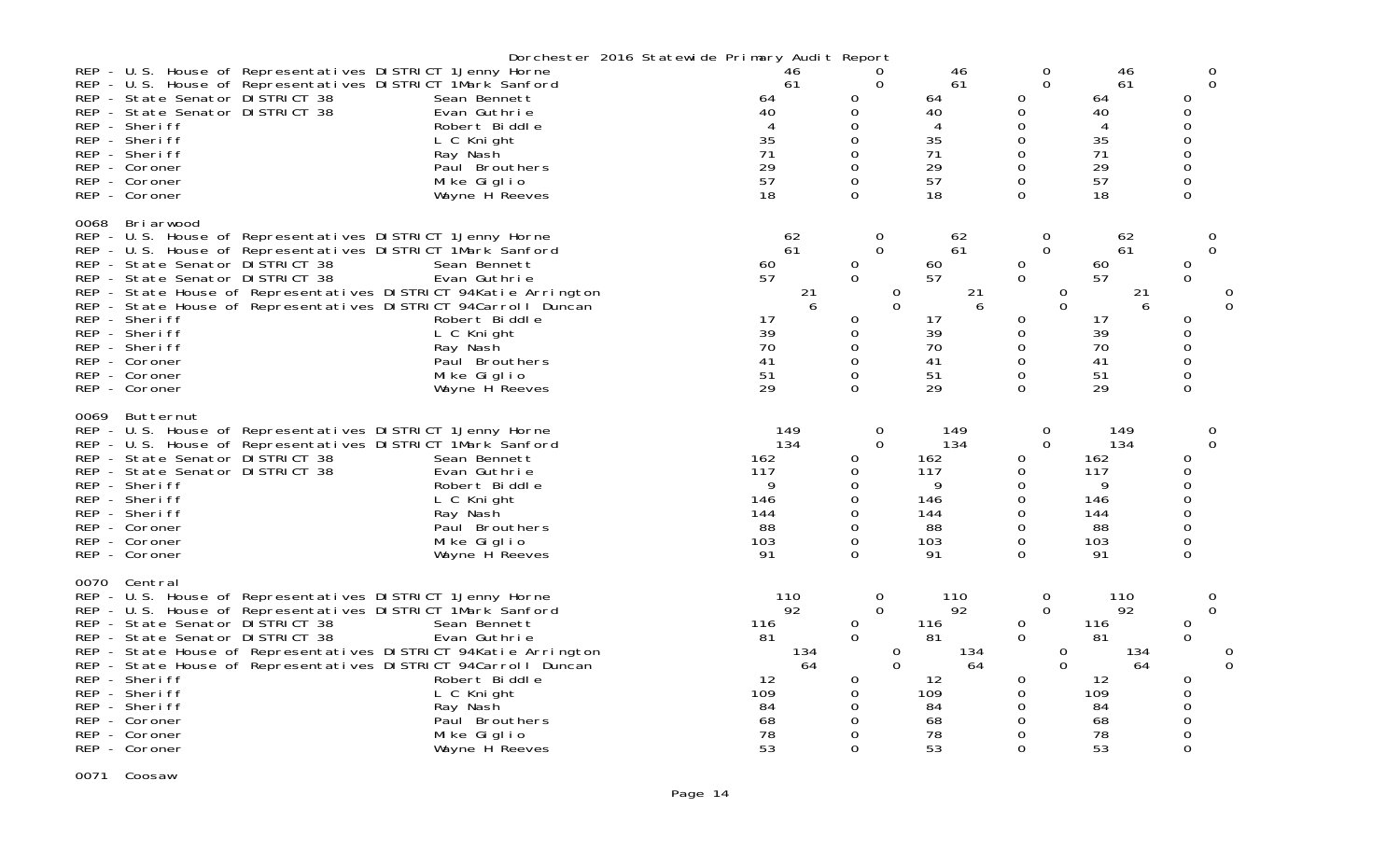|                                                                                                                                                                                                                                                                                                                                                                                                                                   | Dorchester 2016 Statewide Primary Audit Report                                                                                                                       |                                                                                  |                           |                                                                                  |                                                                     |                                                                      |                                                                                  |                                 |
|-----------------------------------------------------------------------------------------------------------------------------------------------------------------------------------------------------------------------------------------------------------------------------------------------------------------------------------------------------------------------------------------------------------------------------------|----------------------------------------------------------------------------------------------------------------------------------------------------------------------|----------------------------------------------------------------------------------|---------------------------|----------------------------------------------------------------------------------|---------------------------------------------------------------------|----------------------------------------------------------------------|----------------------------------------------------------------------------------|---------------------------------|
| REP - U.S. House of Representatives DISTRICT 1Jenny Horne<br>REP - U.S. House of Representatives DISTRICT 1Mark Sanford<br>REP - State Senator DISTRICT 38<br>REP - State Senator DISTRICT 38<br>REP - Sheriff<br>REP - Sheriff<br>REP - Sheriff<br>REP - Coroner<br>REP - Coroner<br>REP - Coroner                                                                                                                               | Sean Bennett<br>Evan Guthrie<br>Robert Biddle<br>L C Knight<br>Ray Nash<br>Paul Brouthers<br>Mike Giglio<br>Wayne H Reeves                                           | 61<br>62<br>86<br>35<br>11<br>64<br>53<br>50<br>42<br>28                         | 0                         | 67<br>62<br>86<br>35<br>11<br>64<br>53<br>50<br>42<br>28                         | 0<br>$\Omega$<br>0<br>0<br>0<br>0                                   | 67<br>62<br>86<br>35<br>11<br>64<br>53<br>50<br>42<br>28             | $\mathbf 0$<br>$\Omega$<br>$\Omega$<br>$\mathbf 0$<br>$\mathbf 0$                |                                 |
| 0072 Cypress<br>REP - U.S. House of Representatives DISTRICT 1 Jenny Horne<br>REP - U.S. House of Representatives DISTRICT 1Mark Sanford<br>REP - State Senator DISTRICT 38<br>REP - State Senator DISTRICT 38<br>REP - Sheriff<br>REP - Sheriff<br>REP - Sheriff<br>REP - Coroner<br>REP - Coroner<br>REP - Coroner                                                                                                              | Sean Bennett<br>Evan Guthrie<br>Robert Biddle<br>L C Knight<br>Ray Nash<br>Paul Brouthers<br>Mike Giglio<br>Wayne H Reeves                                           | 104<br>143<br>159<br>72<br>18<br>113<br>117<br>72<br>126<br>44                   | 0<br>$\Omega$             | 104<br>143<br>159<br>72<br>18<br>113<br>117<br>72<br>126<br>44                   | 0<br>$\Omega$<br>0<br>0<br>0<br>0<br>0<br>0                         | 104<br>143<br>159<br>72<br>18<br>113<br>117<br>72<br>126<br>44       | 0<br>$\Omega$<br>O<br>$\Omega$<br>$\mathbf 0$<br>0                               |                                 |
| 0073 Kings Grant<br>REP - U.S. House of Representatives DISTRICT 1 Jenny Horne<br>REP - U.S. House of Representatives DISTRICT 1Mark Sanford<br>REP - State Senator DISTRICT 41<br>REP - State Senator DISTRICT 41<br>REP - State Senator DISTRICT 41<br>REP - State Senator DISTRICT 41<br>REP - State Senator DISTRICT 41<br>REP - Sheriff<br>REP - Sheriff<br>REP - Sheriff<br>REP - Coroner<br>REP - Coroner<br>REP - Coroner | Culver Kidd<br>Tim Mallard<br>Roy Maybank<br>Joe Qual ey<br>Sandy Senn<br>Robert Biddle<br>L C Knight<br>Ray Nash<br>Paul Brouthers<br>Mike Giglio<br>Wayne H Reeves | 76<br>95<br>21<br>21<br>16<br>$\Omega$<br>99<br>18<br>69<br>87<br>68<br>53<br>37 | 0<br>$\Omega$<br>0<br>0   | 76<br>95<br>21<br>21<br>16<br>$\Omega$<br>99<br>18<br>69<br>87<br>68<br>53<br>37 | 0<br>$\Omega$<br>Ω<br>0<br>0<br>0<br>0                              | 76<br>95<br>21<br>21<br>16<br>99<br>18<br>69<br>87<br>68<br>53<br>37 | 0<br>$\Omega$<br>0<br>0<br>0<br>$\Omega$                                         | No Audit Data expected or found |
| 0074 Lincoln<br>REP - U.S. House of Representatives DISTRICT 1Jenny Horne<br>REP - U.S. House of Representatives DISTRICT 1Mark Sanford<br>REP - State Senator DISTRICT 38<br>REP - State Senator DISTRICT 38<br>REP - Sheriff<br>REP - Sheriff<br>REP - Sheriff<br>REP - Coroner<br>REP - Coroner<br>REP - Coroner                                                                                                               | Sean Bennett<br>Evan Guthrie<br>Robert Biddle<br>L C Knight<br>Ray Nash<br>Paul Brouthers<br>Mike Giglio<br>Wayne H Reeves                                           | 58<br>31<br>68<br>16<br>$\overline{7}$<br>36<br>47<br>31<br>24<br>33             | $\theta$<br>$\Omega$<br>0 | 58<br>31<br>68<br>16<br>$\mathcal{L}$<br>36<br>47<br>31<br>24<br>33              | 0<br>$\Omega$<br>0<br>0<br>$\Omega$<br>0<br>Ω<br>Ω<br>0<br>$\Omega$ | 58<br>31<br>68<br>16<br>7<br>36<br>47<br>31<br>24<br>33              | 0<br>$\Omega$<br>O<br>0<br>$\Omega$<br>$\mathbf 0$<br>0<br>0<br>$\mathbf 0$<br>0 |                                 |
| 0075 Miles/Jamison<br>REP - U.S. House of Representatives DISTRICT 1Jenny Horne                                                                                                                                                                                                                                                                                                                                                   |                                                                                                                                                                      | 78                                                                               | 0                         | 78                                                                               | 0                                                                   | 78                                                                   | $\mathbf 0$                                                                      |                                 |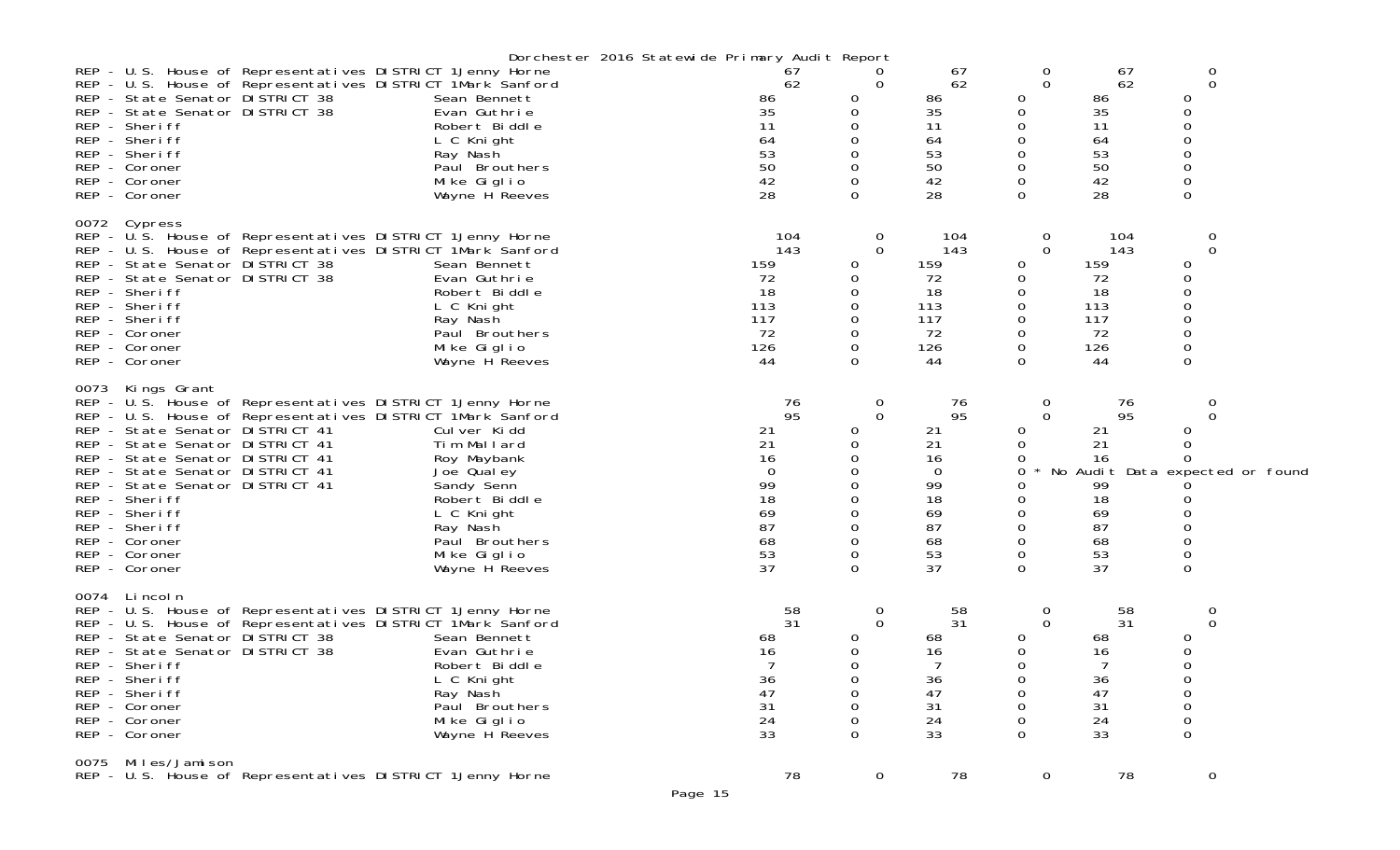|                 |                                                                                                                                                                                                                                                                                                                                                                                                                                                       | Dorchester 2016 Statewide Primary Audit Report                                                                              |                                                                             |                                                                                    |                                                                             |                                                                                       |                                                                             |                                          |                       |
|-----------------|-------------------------------------------------------------------------------------------------------------------------------------------------------------------------------------------------------------------------------------------------------------------------------------------------------------------------------------------------------------------------------------------------------------------------------------------------------|-----------------------------------------------------------------------------------------------------------------------------|-----------------------------------------------------------------------------|------------------------------------------------------------------------------------|-----------------------------------------------------------------------------|---------------------------------------------------------------------------------------|-----------------------------------------------------------------------------|------------------------------------------|-----------------------|
|                 | REP - U.S. House of Representatives DISTRICT 1Mark Sanford<br>REP - State Senator DISTRICT 38<br>REP - State Senator DISTRICT 38<br>REP - State House of Representatives DISTRICT 94Katie Arrington<br>REP - State House of Representatives DISTRICT 94Carroll Duncan<br>REP - Sheriff<br>REP - Sheriff<br>REP - Sheriff<br>REP - Coroner<br>REP - Coroner<br>REP - Coroner                                                                           | Sean Bennett<br>Evan Guthrie<br>Robert Biddle<br>L C Knight<br>Ray Nash<br>Paul Brouthers<br>Mike Giglio<br>Wayne H Reeves  | 73<br>85<br>60<br>103<br>44<br>13<br>56<br>85<br>52<br>59<br>31             | 0<br>0<br>$\mathbf 0$<br>0<br>$\Omega$<br>0<br>0<br>$\Omega$<br>0<br>0<br>$\Omega$ | 73<br>85<br>60<br>103<br>44<br>13<br>56<br>85<br>52<br>59<br>31             | 0<br>0<br>$\mathbf 0$<br>$\mathbf 0$<br>$\Omega$<br>0<br>0<br>0<br>0<br>0<br>$\Omega$ | 73<br>85<br>60<br>103<br>44<br>13<br>56<br>85<br>52<br>59<br>31             | 0<br>0<br>0<br>0<br>0<br>0<br>$\Omega$   | 0<br>0<br>$\mathbf 0$ |
| 0076            | Oakbrook<br>REP - U.S. House of Representatives DISTRICT 1 Jenny Horne<br>REP - U.S. House of Representatives DISTRICT 1Mark Sanford<br>REP - State Senator DISTRICT 38<br>REP - State Senator DISTRICT 38<br>REP - Sheriff<br>REP - Sheriff<br>REP - Sheriff<br>REP - Coroner<br>REP - Coroner<br>REP - Coroner                                                                                                                                      | Sean Bennett<br>Evan Guthrie<br>Robert Biddle<br>L C Knight<br>Ray Nash<br>Paul Brouthers<br>Mike Giglio<br>Wayne H Reeves  | 72<br>51<br>67<br>48<br>14<br>39<br>69<br>44<br>49<br>23                    | 0<br>$\mathbf 0$<br>0<br>0<br>0<br>0<br>$\Omega$<br>0<br>0<br>$\Omega$             | 72<br>51<br>67<br>48<br>14<br>39<br>69<br>44<br>49<br>23                    | 0<br>$\mathbf 0$<br>0<br>0<br>0<br>0<br>0<br>0<br>0<br>$\Omega$                       | 72<br>51<br>67<br>48<br>14<br>39<br>69<br>44<br>49<br>23                    | 0<br>0<br>0                              | 0<br>$\Omega$         |
| 0077            | Patri ot<br>DEM - State Senator DISTRICT 42<br>DEM - State Senator DISTRICT 42<br>REP - U.S. House of Representatives DISTRICT 1 Jenny Horne<br>REP - U.S. House of Representatives DISTRICT 1Mark Sanford<br>REP - Sheriff<br>REP - Sheriff<br>REP - Sheriff<br>REP - Coroner<br>REP - Coroner<br>REP - Coroner                                                                                                                                      | Robert Ford<br>Marlon Kimpson<br>Robert Biddle<br>L C Knight<br>Ray Nash<br>Paul Brouthers<br>Mike Giglio<br>Wayne H Reeves | 9<br>29<br>13<br>16<br>11<br>19<br>11<br>8<br>12                            | 0<br>$\mathbf 0$<br>0<br>$\Omega$<br>0<br>0<br>0<br>0<br>0<br>$\Omega$             | 9<br>29<br>13<br>16<br>11<br>19<br>11<br>8<br>12                            | 0<br>$\Omega$<br>0<br>$\Omega$<br>0<br>0<br>0<br>0<br>0<br>$\Omega$                   | 9<br>29<br>13<br>16<br>-11<br>19<br>11<br>8<br>12                           | 0<br>$\Omega$<br>Ω<br>0<br>0<br>$\Omega$ | O<br>$\Omega$         |
| 0078<br>$REP -$ | Sawmill Branch<br>REP - U.S. House of Representatives DISTRICT 1 Jenny Horne<br>REP - U.S. House of Representatives DISTRICT 1Mark Sanford<br>State Senator DISTRICT 38<br>REP - State Senator DISTRICT 38<br>REP - State House of Representatives DISTRICT 94Katie Arrington<br>REP - State House of Representatives DISTRICT 94Carroll Duncan<br>REP - Sheriff<br>REP - Sheriff<br>REP - Sheriff<br>REP - Coroner<br>REP - Coroner<br>REP - Coroner | Sean Bennett<br>Evan Guthrie<br>Robert Biddle<br>L C Knight<br>Ray Nash<br>Paul Brouthers<br>Mike Giglio<br>Wayne H Reeves  | 132<br>135<br>169<br>89<br>116<br>146<br>28<br>129<br>114<br>91<br>91<br>69 | 0<br>0<br>0<br>$\mathbf 0$<br>0<br>$\Omega$<br>0<br>0<br>Ω<br>0<br>0<br>0          | 132<br>135<br>169<br>89<br>116<br>146<br>28<br>129<br>114<br>91<br>91<br>69 | 0<br>$\mathbf 0$<br>0<br>$\mathbf 0$<br>0<br>0<br>0<br>0<br>0<br>0<br>$\Omega$        | 132<br>135<br>169<br>89<br>116<br>146<br>28<br>129<br>114<br>91<br>91<br>69 | 0<br>0<br>0<br>0<br>0<br>0<br>0<br>0     | 0<br>0<br>$\Omega$    |
|                 | 0079 Coastal 2<br>REP - U.S. House of Representatives DISTRICT 1Jenny Horne                                                                                                                                                                                                                                                                                                                                                                           |                                                                                                                             | 88                                                                          | 0                                                                                  | 88                                                                          | $\mathbf 0$                                                                           | 88                                                                          |                                          | 0                     |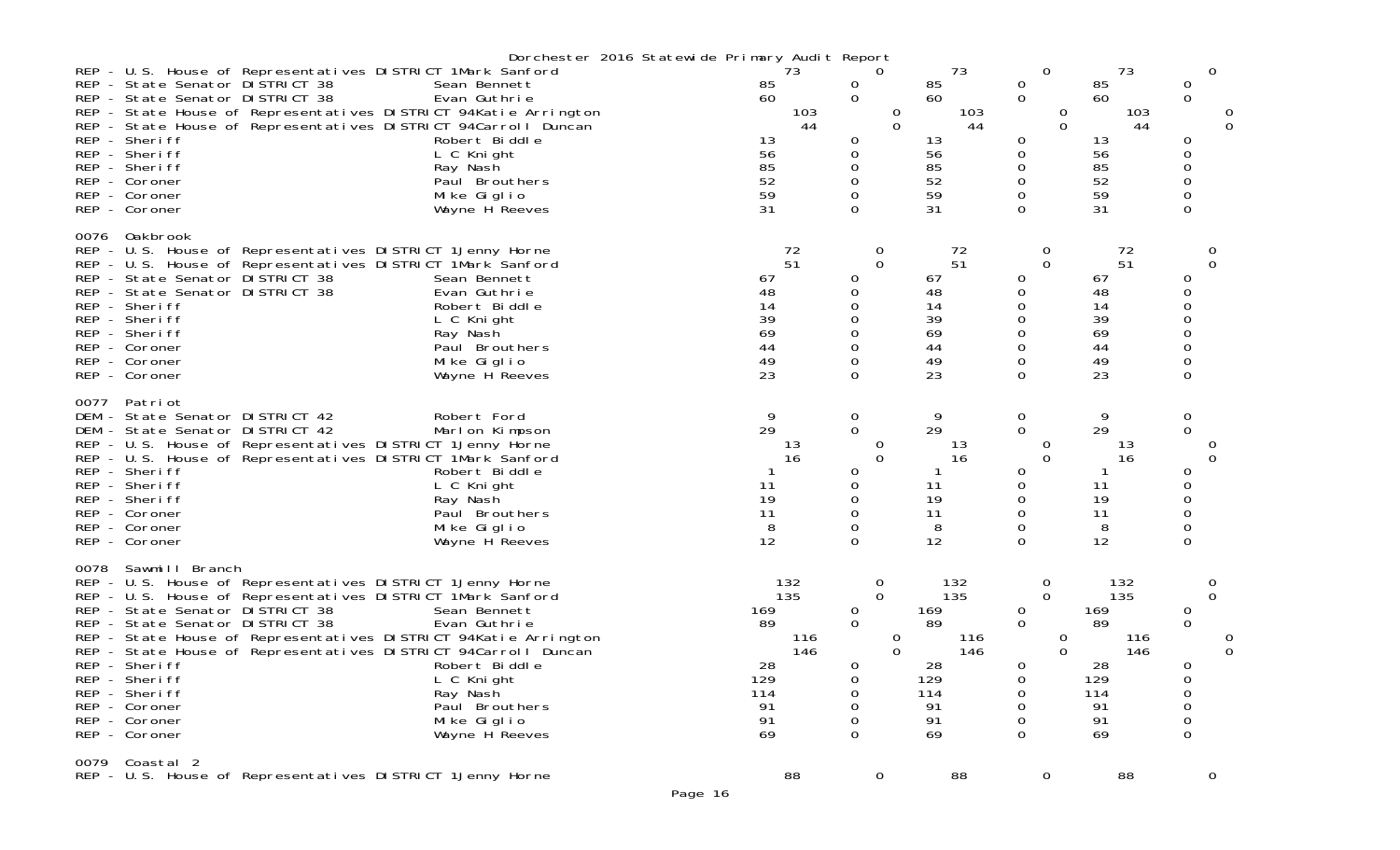|         |                                                                                                                                                                                                                                                                                                                                                                                                                                                       | Dorchester 2016 Statewide Primary Audit Report                                                                                                                       |                                                                        |                                                              |                                                                           |                                                                                  |                                                                          |                                                                                       |  |
|---------|-------------------------------------------------------------------------------------------------------------------------------------------------------------------------------------------------------------------------------------------------------------------------------------------------------------------------------------------------------------------------------------------------------------------------------------------------------|----------------------------------------------------------------------------------------------------------------------------------------------------------------------|------------------------------------------------------------------------|--------------------------------------------------------------|---------------------------------------------------------------------------|----------------------------------------------------------------------------------|--------------------------------------------------------------------------|---------------------------------------------------------------------------------------|--|
| $REP -$ | REP - U.S. House of Representatives DISTRICT 1Mark Sanford<br>REP - State Senator DISTRICT 38<br>REP - State Senator DISTRICT 38<br>REP - State House of Representatives DISTRICT 94Katie Arrington<br>REP - State House of Representatives DISTRICT 94Carroll Duncan<br>Sheri ff<br>REP - Sheriff<br>REP - Sheriff<br>REP - Coroner<br>REP - Coroner<br>REP - Coroner                                                                                | Sean Bennett<br>Evan Guthrie<br>Robert Biddle<br>L C Knight<br>Ray Nash<br>Paul Brouthers<br>Mike Giglio<br>Wayne H Reeves                                           | 76<br>82<br>79<br>64<br>23<br>12<br>65<br>93<br>63<br>56<br>41         | 0<br>0<br>0<br>$\Omega$<br>0<br>0<br>0<br>$\Omega$           | 76<br>82<br>79<br>64<br>23<br>12<br>65<br>93<br>63<br>56<br>41            | 0<br>0<br>$\mathbf 0$<br>0<br>$\Omega$<br>0<br>0<br>0<br>0<br>0<br>$\Omega$      | 76<br>82<br>79<br>$^{64}_{23}$<br>12<br>65<br>93<br>63<br>56<br>41       | 0<br>0<br>$\mathbf 0$<br>0<br>$\Omega$<br>0<br>0<br>0<br>$\mathbf 0$<br>$\Omega$      |  |
| 0080    | Coastal 3<br>REP - U.S. House of Representatives DISTRICT 1Jenny Horne<br>REP - U.S. House of Representatives DISTRICT 1Mark Sanford<br>REP - State Senator DISTRICT 38<br>REP - State Senator DISTRICT 38<br>REP - State House of Representatives DISTRICT 94Katie Arrington<br>REP - State House of Representatives DISTRICT 94Carroll Duncan<br>REP - Sheriff<br>REP - Sheriff<br>REP - Sheriff<br>REP - Coroner<br>REP - Coroner<br>REP - Coroner | Sean Bennett<br>Evan Guthrie<br>Robert Biddle<br>L C Knight<br>Ray Nash<br>Paul Brouthers<br>Mike Giglio<br>Wayne H Reeves                                           | $\frac{35}{21}$<br>28<br>26<br>24<br>18<br>35<br>21<br>26              | 0<br>$\Omega$<br>0<br>0<br>O<br>$\Omega$<br>0<br>0<br>0<br>0 | 35<br>21<br>28<br>26<br>24<br>6<br>18<br>35<br>21<br>26                   | 0<br>$\Omega$<br>0<br>$\mathbf 0$<br>0<br>$\Omega$<br>0<br>0<br>0<br>0<br>0<br>0 | $\frac{35}{21}$<br>28<br>26<br>24<br>6<br>18<br>35<br>21<br>26           | 0<br>0<br>0<br>$\mathbf 0$<br>0<br>0<br>0<br>0<br>$\Omega$<br>$\mathbf 0$<br>$\Omega$ |  |
| 0081    | Archdale 2<br>REP - U.S. House of Representatives DISTRICT 1 Jenny Horne<br>REP - U.S. House of Representatives DISTRICT 1Mark Sanford<br>REP - State Senator DISTRICT 41<br>REP - State Senator DISTRICT 41<br>REP - State Senator DISTRICT 41<br>REP - State Senator DISTRICT 41<br>REP - State Senator DISTRICT 41<br>REP - Sheriff<br>REP - Sheriff<br>REP - Sheriff<br>REP - Coroner<br>REP - Coroner<br>REP - Coroner                           | Culver Kidd<br>Tim Mallard<br>Roy Maybank<br>Joe Qual ey<br>Sandy Senn<br>Robert Biddle<br>L C Knight<br>Ray Nash<br>Paul Brouthers<br>Mike Giglio<br>Wayne H Reeves | 57<br>72<br>9<br>25<br>$\mathbf 0$<br>83<br>60<br>61<br>39<br>39<br>40 | 0<br>$\Omega$<br>0<br>0<br>0<br>0<br>0                       | 57<br>72<br>9<br>25<br>$\overline{0}$<br>83<br>60<br>61<br>39<br>39<br>40 | 0<br>$\Omega$<br>0<br>0<br>0<br>0<br>0<br>0<br>$\Omega$                          | 57<br>72<br>9<br>25<br>$\mathcal{L}$<br>83<br>60<br>61<br>39<br>39<br>40 | 0<br>$\Omega$<br>0<br>0<br>∩<br>No Audit Data expected or found<br>$\mathbf 0$<br>0   |  |
|         | 0082 Ashborough E 2<br>REP - U.S. House of Representatives DISTRICT 1 Jenny Horne<br>REP - U.S. House of Representatives DISTRICT 1Mark Sanford<br>REP - State Senator DISTRICT 38<br>REP - State Senator DISTRICT 38<br>REP - Sheriff<br>REP - Sheriff<br>REP - Sheriff<br>REP - Coroner<br>REP - Coroner<br>REP - Coroner                                                                                                                           | Sean Bennett<br>Evan Guthrie<br>Robert Biddle<br>L C Knight<br>Ray Nash<br>Paul Brouthers<br>Mike Giglio<br>Wayne H Reeves                                           | 82<br>139<br>165<br>49<br>12<br>86<br>128<br>73<br>66<br>72            | 0<br>$\Omega$<br>0                                           | 82<br>139<br>165<br>49<br>12<br>86<br>128<br>73<br>66<br>72               | 0<br>0<br>0<br>0                                                                 | 82<br>139<br>165<br>49<br>12<br>86<br>128<br>73<br>66<br>72              | 0<br>0<br>0<br>0                                                                      |  |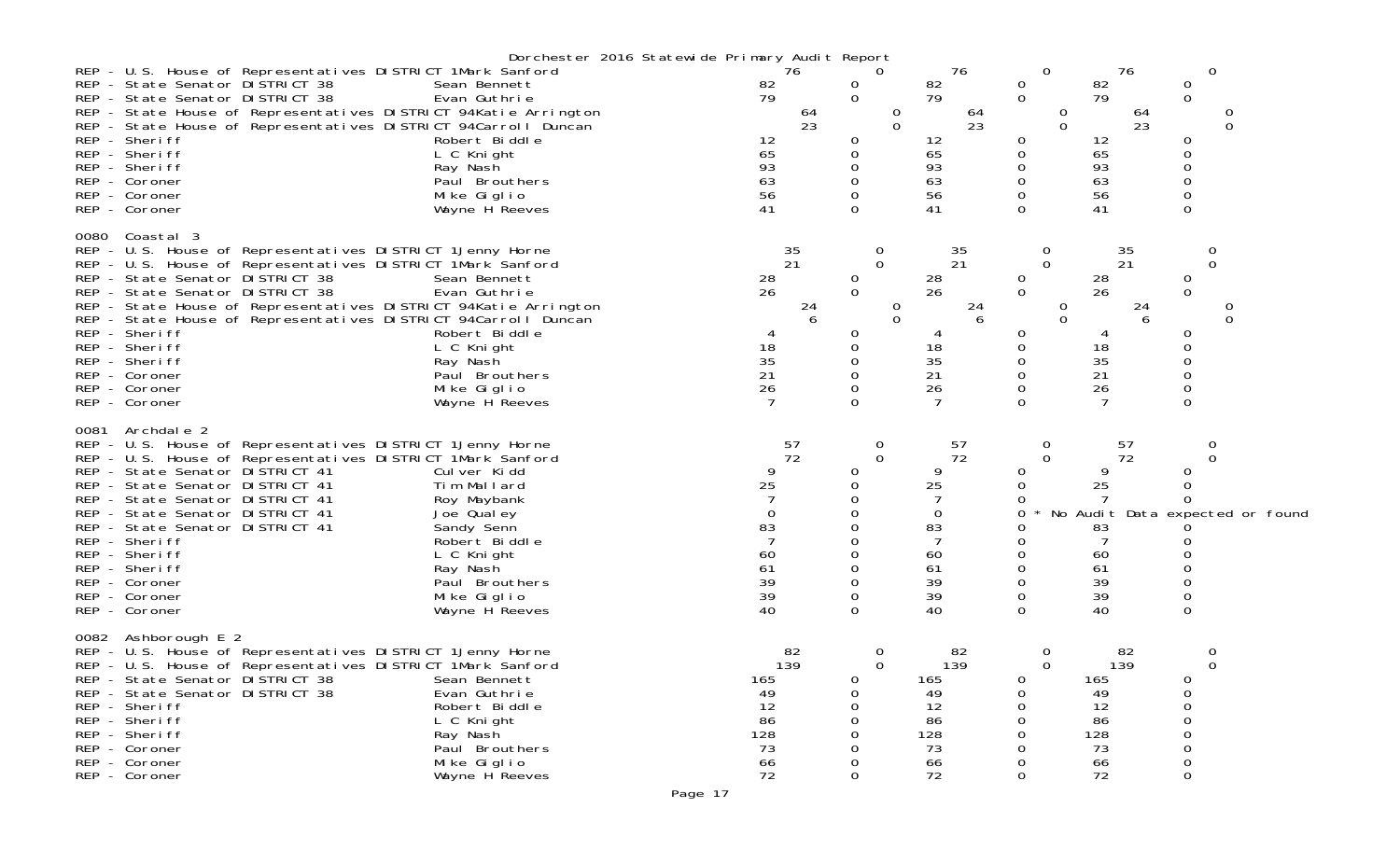| 0083 | Ashborough W 2<br>REP - U.S. House of Representatives DISTRICT 1 Jenny Horne<br>REP - U.S. House of Representatives DISTRICT 1Mark Sanford<br>REP - State Senator DISTRICT 41<br>REP - State Senator DISTRICT 41<br>REP - State Senator DISTRICT 41<br>REP - State Senator DISTRICT 41<br>REP - State Senator DISTRICT 41<br>REP - Sheriff<br>REP - Sheriff<br>REP - Sheriff<br>REP - Coroner<br>REP - Coroner<br>REP - Coroner        | Culver Kidd<br>Tim Mallard<br>Roy Maybank<br>Joe Qualey<br>Sandy Senn<br>Robert Biddle<br>L C Knight<br>Ray Nash<br>Paul Brouthers<br>Mike Giglio<br>Wayne H Reeves | 94<br>127<br>49<br>30<br>18<br>3<br>111<br>13<br>86<br>124<br>64<br>51<br>94 | 0<br>$\mathbf 0$<br>0<br>$\Omega$<br>$\Omega$<br>$\Omega$<br>$\Omega$<br>0<br>0<br>$\Omega$<br>$\Omega$<br>0<br>0 | 94<br>127<br>49<br>30<br>18<br>3<br>111<br>13<br>86<br>124<br>64<br>51<br>94 | 0<br>$\Omega$<br>0<br>0<br>0<br>$\mathbf 0$<br>$\Omega$<br>0<br>0<br>$\Omega$<br>$\Omega$<br>0<br>0 | 94<br>127<br>49<br>30<br>18<br>3<br>111<br>13<br>86<br>124<br>64<br>51<br>94 | 0<br>$\mathbf 0$<br>0<br>$\Omega$<br>$\Omega$<br>0<br>$\Omega$<br>0<br>$\Omega$<br>0<br>0<br>0 |
|------|----------------------------------------------------------------------------------------------------------------------------------------------------------------------------------------------------------------------------------------------------------------------------------------------------------------------------------------------------------------------------------------------------------------------------------------|---------------------------------------------------------------------------------------------------------------------------------------------------------------------|------------------------------------------------------------------------------|-------------------------------------------------------------------------------------------------------------------|------------------------------------------------------------------------------|-----------------------------------------------------------------------------------------------------|------------------------------------------------------------------------------|------------------------------------------------------------------------------------------------|
| 0084 | Beech Hill 2<br>REP - U.S. House of Representatives DISTRICT 1Jenny Horne<br>REP - U.S. House of Representatives DISTRICT 1Mark Sanford<br>REP - State Senator DISTRICT 38<br>REP - State Senator DISTRICT 38<br>REP - Sheriff<br>REP - Sheriff<br>REP - Sheriff<br>REP - Coroner<br>REP - Coroner<br>REP - Coroner                                                                                                                    | Sean Bennett<br>Evan Guthrie<br>Robert Biddle<br>L C Knight<br>Ray Nash<br>Paul Brouthers<br>Mike Giglio<br>Wayne H <sup>o</sup> Reeves                             | 101<br>89<br>121<br>67<br>15<br>59<br>118<br>56<br>92<br>36                  | 0<br>$\Omega$<br>0<br>0<br>0<br>$\Omega$<br>0<br>$\Omega$<br>0<br>$\Omega$                                        | 101<br>89<br>121<br>67<br>15<br>59<br>118<br>56<br>92<br>36                  | 0<br>$\Omega$<br>0<br>0<br>0<br>$\Omega$<br>$\mathbf 0$<br>0<br>$\boldsymbol{0}$<br>$\Omega$        | 101<br>89<br>121<br>67<br>15<br>59<br>118<br>56<br>92<br>36                  | 0<br>$\Omega$<br>0<br>0<br>0<br>$\Omega$<br>0<br>0<br>0<br>$\Omega$                            |
| 0085 | Brandymill 2<br>REP - U.S. House of Representatives DISTRICT 1 Jenny Horne<br>REP - U.S. House of Representatives DISTRICT 1Mark Sanford<br>REP - State Senator DISTRICT 38<br>REP - State Senator DISTRICT 38<br>REP - Sheriff<br>REP - Sheriff<br>REP - Sheriff<br>REP - Coroner<br>REP - Coroner<br>REP - Coroner                                                                                                                   | Sean Bennett<br>Evan Guthrie<br>Robert Biddle<br>L C Knight<br>Ray Nash<br>Paul Brouthers<br>Mike Giglio<br>Wayne H Reeves                                          | 74<br>77<br>94<br>53<br>18<br>53<br>87<br>59<br>48<br>40                     | 0<br>$\Omega$<br>0<br>0<br>0<br>$\Omega$<br>0<br>0<br>0<br>$\Omega$                                               | 74<br>77<br>94<br>53<br>18<br>53<br>87<br>59<br>48<br>40                     | 0<br>$\Omega$<br>0<br>0<br>$\boldsymbol{0}$<br>0<br>0<br>$\boldsymbol{0}$<br>0<br>$\Omega$          | 74<br>77<br>94<br>53<br>18<br>53<br>87<br>59<br>48<br>40                     | 0<br>$\mathbf{0}$<br>0<br>$\Omega$<br>$\Omega$<br>0<br>0<br>0<br>0<br>$\Omega$                 |
| 0086 | Briarwood 2<br>REP - U.S. House of Representatives DISTRICT 1Jenny Horne<br>REP - U.S. House of Representatives DISTRICT 1Mark Sanford<br>REP - State Senator DISTRICT 38<br>REP - State Senator DISTRICT 38<br>REP - State House of Representatives DISTRICT 94Katie Arrington<br>REP - State House of Representatives DISTRICT 94Carroll Duncan<br>REP - Sheriff<br>REP - Sheriff<br>REP - Sheriff<br>REP - Coroner<br>REP - Coroner | Sean Bennett<br>Evan Guthrie<br>Robert Biddle<br>L C Knight<br>Ray Nash<br>Paul Brouthers<br>Mike Giglio                                                            | 58<br>82<br>83<br>50<br>86<br>49<br>10<br>73<br>65<br>48<br>55               | 0<br>$\Omega$<br>0<br>$\Omega$<br>$\boldsymbol{0}$<br>$\Omega$<br>0<br>$\Omega$<br>$\Omega$<br>0<br>$\Omega$      | 58<br>82<br>83<br>50<br>86<br>49<br>10<br>73<br>65<br>48<br>55               | 0<br>$\Omega$<br>0<br>$\mathbf 0$<br>0<br>$\Omega$<br>0<br>0<br>0<br>$\Omega$<br>0                  | 58<br>82<br>83<br>50<br>86<br>49<br>10<br>73<br>65<br>48<br>55               | 0<br>$\Omega$<br>0<br>$\Omega$<br>0<br>0<br>$\Omega$<br>0<br>0<br>0                            |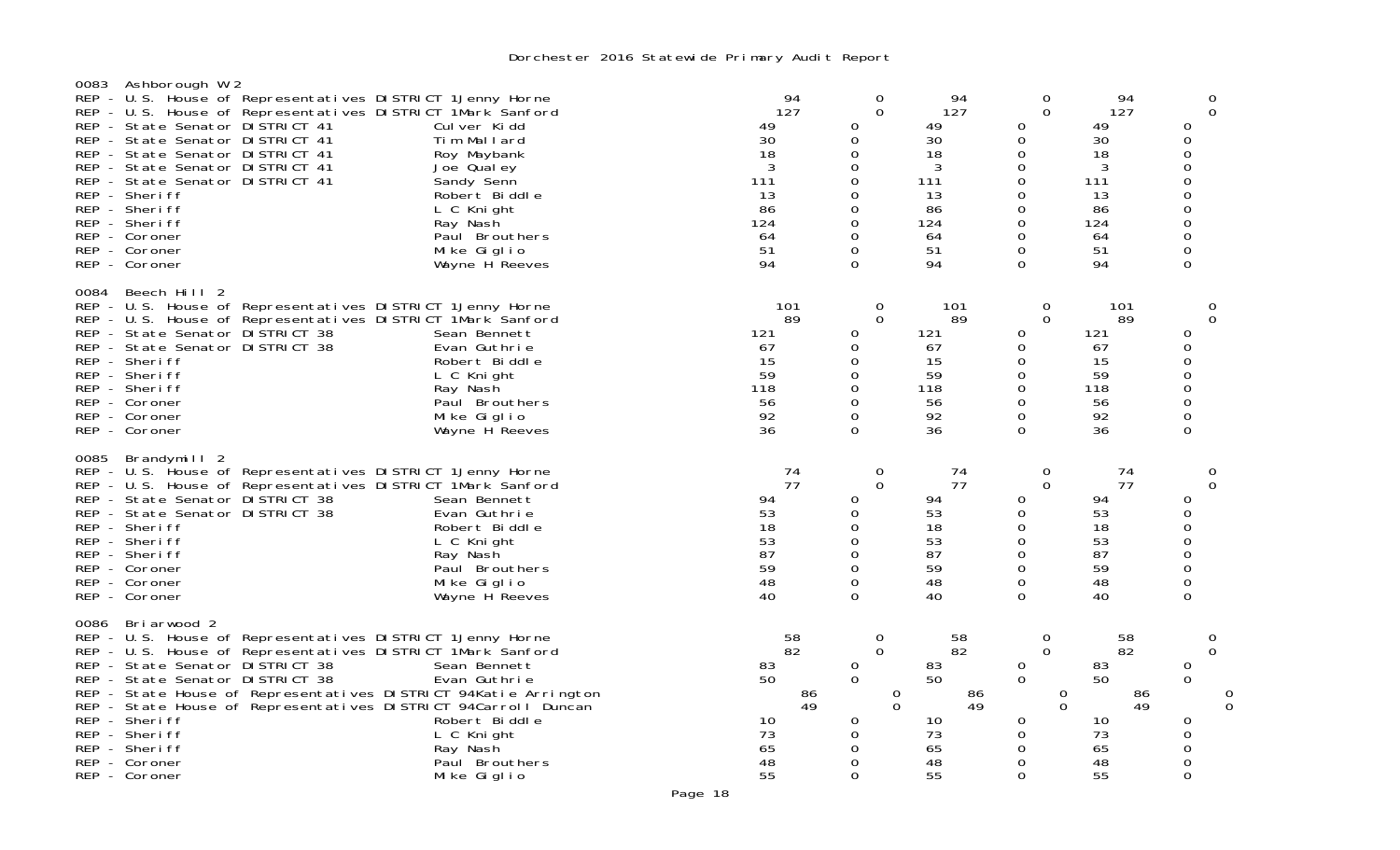|                      | REP - Coroner                                                                                                                                                                                                                                                                                                                                                                                                                                      | Dorchester 2016 Statewide Primary Audit Report<br>Wayne H Reeves                                                           | 39                                                                        | $\Omega$                                                                                                               | 39                                                                        | 0                                                                                                                 | 39                                                                        | 0                                                                             |
|----------------------|----------------------------------------------------------------------------------------------------------------------------------------------------------------------------------------------------------------------------------------------------------------------------------------------------------------------------------------------------------------------------------------------------------------------------------------------------|----------------------------------------------------------------------------------------------------------------------------|---------------------------------------------------------------------------|------------------------------------------------------------------------------------------------------------------------|---------------------------------------------------------------------------|-------------------------------------------------------------------------------------------------------------------|---------------------------------------------------------------------------|-------------------------------------------------------------------------------|
| 0087<br>REP.<br>REP. | Briarwood 3<br>REP - U.S. House of Representatives DISTRICT 1 Jenny Horne<br>REP - U.S. House of Representatives DISTRICT 1Mark Sanford<br>- State Senator DISTRICT 38<br>- State Senator DISTRICT 38<br>REP - Sheriff<br>REP - Sheriff<br>REP - Sheriff<br>REP - Coroner<br>REP - Coroner<br>REP - Coroner                                                                                                                                        | Sean Bennett<br>Evan Guthrie<br>Robert Biddle<br>L C Knight<br>Ray Nash<br>Paul Brouthers<br>Mike Giglio<br>Wayne H Reeves | 48<br>81<br>70<br>52<br>7<br>34<br>90<br>43<br>48<br>36                   | 0<br>$\Omega$<br>0<br>0<br>$\Omega$<br>0<br>$\Omega$<br>0<br>0<br>$\mathbf 0$                                          | 48<br>81<br>70<br>52<br>7<br>34<br>90<br>43<br>48<br>36                   | 0<br>$\Omega$<br>0<br>0<br>0<br>$\mathbf 0$<br>$\mathbf 0$<br>$\mathbf 0$<br>$\mathbf 0$<br>$\Omega$              | 48<br>81<br>70<br>52<br>7<br>34<br>90<br>43<br>48<br>36                   | 0<br>$\mathbf 0$<br>0<br>0<br>0<br>$\Omega$<br>0<br>$\Omega$<br>0<br>$\Omega$ |
| 0088<br>REP.         | Central 2<br>REP - U.S. House of Representatives DISTRICT 1 Jenny Horne<br>REP - U.S. House of Representatives DISTRICT 1Mark Sanford<br>REP - State Senator DISTRICT 38<br>REP - State Senator DISTRICT 38<br>- State House of Representatives DISTRICT 94Katie Arrington<br>REP - State House of Representatives DISTRICT 94Carroll Duncan<br>REP - Sheriff<br>REP - Sheriff<br>REP - Sheriff<br>REP - Coroner<br>REP - Coroner<br>REP - Coroner | Sean Bennett<br>Evan Guthrie<br>Robert Biddle<br>L C Knight<br>Ray Nash<br>Paul Brouthers<br>Mike Giglio<br>Wayne H Reeves | 104<br>117<br>118<br>97<br>142<br>73<br>11<br>90<br>123<br>75<br>82<br>62 | 0<br>$\Omega$<br>$\mathbf{0}$<br>$\mathbf 0$<br>0<br>$\mathbf 0$<br>0<br>0<br>$\Omega$<br>$\mathbf 0$<br>0<br>$\Omega$ | 104<br>117<br>118<br>97<br>142<br>73<br>11<br>90<br>123<br>75<br>82<br>62 | 0<br>$\Omega$<br>0<br>$\mathbf 0$<br>0<br>$\overline{0}$<br>0<br>$\mathbf 0$<br>0<br>$\mathbf 0$<br>0<br>$\Omega$ | 104<br>117<br>118<br>97<br>142<br>73<br>11<br>90<br>123<br>75<br>82<br>62 | 0<br>$\mathbf 0$<br>0<br>0<br>Ω<br>0<br>$\Omega$<br>0<br>0<br>0<br>0          |
| 0089<br>REP.<br>REP. | Clemson 2<br>REP - U.S. House of Representatives DISTRICT 1Jenny Horne<br>REP - U.S. House of Representatives DISTRICT 1Mark Sanford<br>- State Senator DISTRICT 38<br>- State Senator DISTRICT 38<br>REP - Sheriff<br>REP - Sheriff<br>REP - Sheriff<br>REP - Coroner<br>REP - Coroner<br>REP - Coroner                                                                                                                                           | Sean Bennett<br>Evan Guthrie<br>Robert Biddle<br>L C Knight<br>Ray Nash<br>Paul Brouthers<br>Mike Giglio<br>Wayne H Reeves | 103<br>103<br>114<br>87<br>14<br>84<br>109<br>55<br>101<br>49             | 0<br>$\Omega$<br>0<br>0<br>0<br>0<br>0<br>0<br>0<br>$\Omega$                                                           | 103<br>103<br>114<br>87<br>14<br>84<br>109<br>55<br>101<br>49             | $\mathbf 0$<br>$\Omega$<br>0<br>0<br>$\mathbf 0$<br>$\mathbf 0$<br>0<br>0<br>0<br>$\Omega$                        | 103<br>103<br>114<br>87<br>14<br>84<br>109<br>55<br>101<br>49             | 0<br>$\Omega$<br>0<br>0<br>0<br>0<br>0<br>0<br>0<br>0                         |
| 0090<br>REP.<br>REP. | Clemson 3<br>REP - U.S. House of Representatives DISTRICT 1Jenny Horne<br>REP - U.S. House of Representatives DISTRICT 1Mark Sanford<br>- State Senator DISTRICT 38<br>- State Senator DISTRICT 38<br>REP - Sheriff<br>REP - Sheriff<br>REP - Sheriff<br>REP - Coroner<br>REP - Coroner<br>REP - Coroner                                                                                                                                           | Sean Bennett<br>Evan Guthrie<br>Robert Biddle<br>L C Knight<br>Ray Nash<br>Paul Brouthers<br>Mike Giglio<br>Wayne H Reeves | 56<br>79<br>71<br>54<br>11<br>64<br>64<br>63<br>41<br>31                  | 0<br>$\Omega$<br>0<br>0<br>0<br>$\Omega$<br>0<br>0<br>$\Omega$<br>$\Omega$                                             | 56<br>79<br>71<br>54<br>11<br>64<br>64<br>63<br>41<br>31                  | 0<br>$\Omega$<br>0<br>0<br>$\mathbf 0$<br>$\Omega$<br>0<br>0<br>0<br>$\Omega$                                     | 56<br>79<br>71<br>54<br>11<br>64<br>64<br>63<br>41<br>31                  | 0<br>$\mathbf 0$<br>0<br>0<br>O<br>0<br>$\Omega$<br>0<br>$\Omega$<br>0        |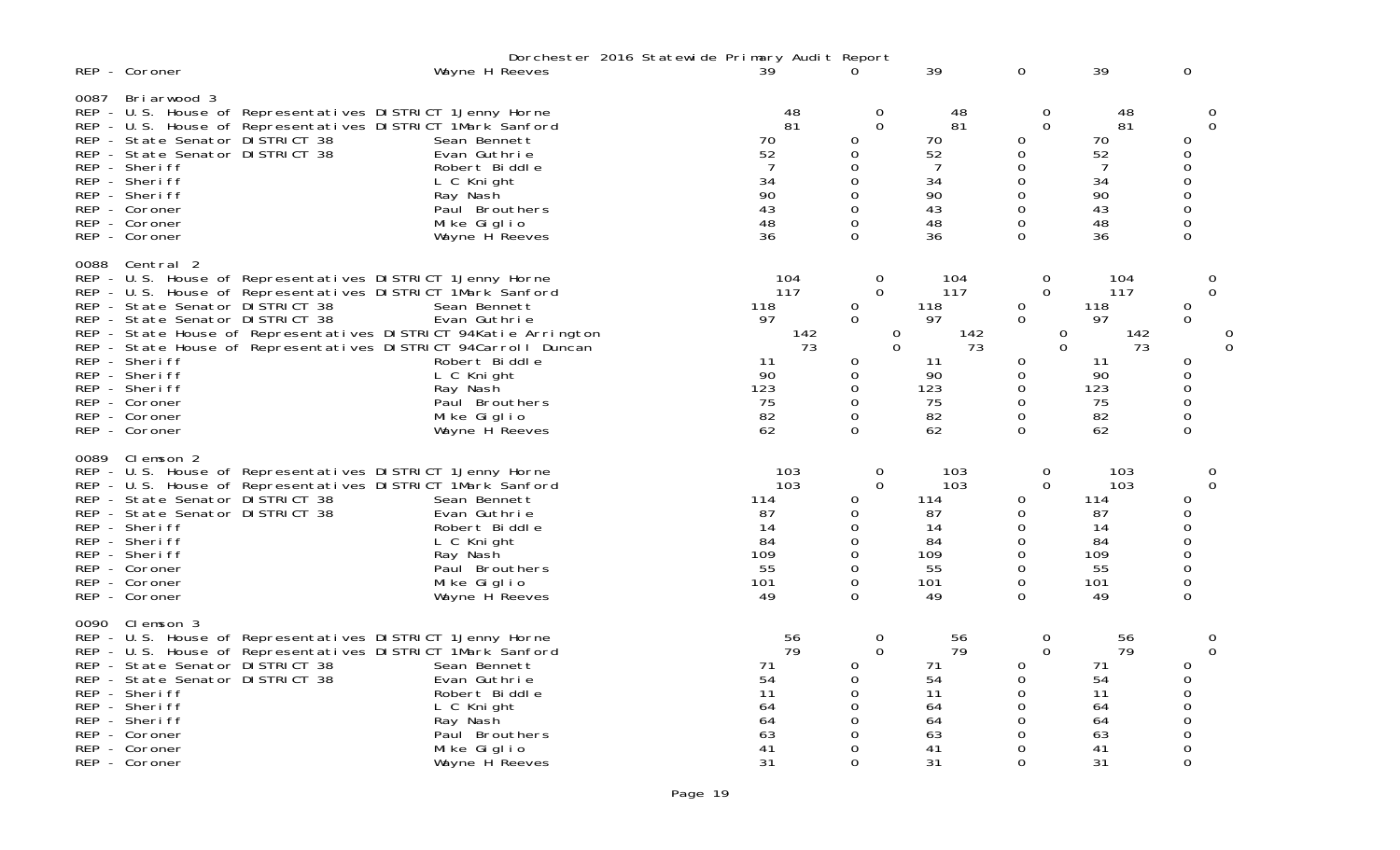| 0091<br>$REP -$ | Coosaw 2<br>REP - U.S. House of Representatives DISTRICT 1 Jenny Horne<br>REP - U.S. House of Representatives DISTRICT 1Mark Sanford<br>REP - State Senator DISTRICT 38<br>State Senator DI STRICT 38<br>REP - Sheriff<br>REP - Sheriff<br>REP - Sheriff<br>REP - Coroner<br>REP - Coroner<br>REP - Coroner                                                                                                                                              | Sean Bennett<br>Evan Guthrie<br>Robert Biddle<br>L C Knight<br>Ray Nash<br>Paul Brouthers<br>Mike Giglio<br>Wayne H Reeves | 45<br>55<br>70<br>26<br>11<br>47<br>45<br>33<br>38<br>28                    | 0<br>$\mathbf 0$<br>0<br>$\Omega$<br>0<br>$\Omega$<br>$\Omega$<br>$\Omega$<br>$\Omega$<br>$\mathbf 0$    | 45<br>55<br>70<br>26<br>11<br>47<br>45<br>33<br>38<br>28                    | 0<br>$\Omega$<br>0<br>0<br>$\mathbf 0$<br>$\Omega$<br>$\mathbf 0$<br>$\Omega$<br>$\Omega$<br>$\mathbf 0$        | 45<br>55<br>70<br>26<br>11<br>47<br>45<br>33<br>38<br>28                    | 0<br>$\mathbf 0$<br>0<br>0<br>0<br>$\Omega$<br>$\Omega$<br>$\Omega$<br>$\Omega$<br>$\Omega$ |
|-----------------|----------------------------------------------------------------------------------------------------------------------------------------------------------------------------------------------------------------------------------------------------------------------------------------------------------------------------------------------------------------------------------------------------------------------------------------------------------|----------------------------------------------------------------------------------------------------------------------------|-----------------------------------------------------------------------------|----------------------------------------------------------------------------------------------------------|-----------------------------------------------------------------------------|-----------------------------------------------------------------------------------------------------------------|-----------------------------------------------------------------------------|---------------------------------------------------------------------------------------------|
| 0092            | Dorchester 2<br>REP - U.S. House of Representatives DISTRICT 1Jenny Horne<br>REP - U.S. House of Representatives DISTRICT 1Mark Sanford<br>REP - State Senator DISTRICT 38<br>REP - State Senator DISTRICT 38<br>REP - State House of Representatives DISTRICT 94Katie Arrington<br>REP - State House of Representatives DISTRICT 94Carroll Duncan<br>REP - Sheriff<br>REP - Sheriff<br>REP - Sheriff<br>REP - Coroner<br>REP - Coroner<br>REP - Coroner | Sean Bennett<br>Evan Guthrie<br>Robert Biddle<br>L C Knight<br>Ray Nash<br>Paul Brouthers<br>Mike Giglio<br>Wayne H Reeves | 168<br>167<br>266<br>66<br>171<br>164<br>18<br>249<br>75<br>180<br>63<br>81 | 0<br>$\Omega$<br>0<br>$\mathbf 0$<br>0<br>$\Omega$<br>0<br>$\mathbf 0$<br>0<br>$\Omega$<br>0<br>$\Omega$ | 168<br>167<br>266<br>66<br>171<br>164<br>18<br>249<br>75<br>180<br>63<br>81 | $\Omega$<br>$\Omega$<br>0<br>$\mathbf 0$<br>0<br>$\Omega$<br>0<br>0<br>$\mathbf 0$<br>$\Omega$<br>0<br>$\Omega$ | 168<br>167<br>266<br>66<br>171<br>164<br>18<br>249<br>75<br>180<br>63<br>81 | 0<br>$\mathbf 0$<br>0<br>0<br>0<br>0<br>0<br>0<br>$\Omega$<br>0<br>$\Omega$                 |
| 0093            | Flowertown 2<br>REP - U.S. House of Representatives DISTRICT 1Jenny Horne<br>REP - U.S. House of Representatives DISTRICT 1Mark Sanford<br>REP - State Senator DISTRICT 38<br>REP - State Senator DISTRICT 38<br>REP - Sheriff<br>REP - Sheriff<br>REP - Sheriff<br>REP - Coroner<br>REP - Coroner<br>REP - Coroner                                                                                                                                      | Sean Bennett<br>Evan Guthrie<br>Robert Biddle<br>L C Knight<br>Ray Nash<br>Paul Brouthers<br>Mike Giglio<br>Wayne H Reeves | 84<br>116<br>104<br>81<br>17<br>107<br>83<br>66<br>66<br>67                 | 0<br>$\Omega$<br>0<br>0<br>0<br>$\Omega$<br>0<br>$\Omega$<br>0<br>$\Omega$                               | 84<br>116<br>104<br>81<br>17<br>107<br>83<br>66<br>66<br>67                 | $\Omega$<br>$\Omega$<br>0<br>0<br>$\Omega$<br>$\Omega$<br>0<br>$\Omega$<br>$\mathbf 0$<br>$\Omega$              | 84<br>116<br>104<br>81<br>17<br>107<br>83<br>66<br>66<br>67                 | 0<br>$\Omega$<br>0<br>0<br>0<br>$\Omega$<br>0<br>$\Omega$<br>0<br>0                         |
| 0094            | Gi vhans 2<br>REP - State Senator DISTRICT 38<br>REP - State Senator DISTRICT 38<br>REP - Sheriff<br>REP - Sheriff<br>REP - Sheriff<br>REP - Coroner<br>REP - Coroner<br>REP - Coroner                                                                                                                                                                                                                                                                   | Sean Bennett<br>Evan Guthrie<br>Robert Biddle<br>L C Knight<br>Ray Nash<br>Paul Brouthers<br>Mike Giglio<br>Wayne H Reeves | 109<br>51<br>10<br>120<br>53<br>61<br>58<br>57                              | $\mathbf 0$<br>0<br>$\Omega$<br>0<br>$\Omega$<br>$\Omega$<br>0<br>$\Omega$                               | 109<br>51<br>10<br>120<br>53<br>61<br>58<br>57                              | $\mathbf 0$<br>$\mathbf 0$<br>$\Omega$<br>$\mathbf 0$<br>0<br>$\Omega$<br>$\mathbf 0$<br>$\Omega$               | 109<br>51<br>10<br>120<br>53<br>61<br>58<br>57                              | $\mathbf 0$<br>0<br>$\overline{0}$<br>0<br>$\Omega$<br>0<br>0<br>$\Omega$                   |
| 0095            | Indian Field 2<br>REP - Sheriff<br>REP - Sheriff<br>REP - Sheriff                                                                                                                                                                                                                                                                                                                                                                                        | Robert Biddle<br>L C Knight<br>Ray Nash                                                                                    | 5<br>115<br>53                                                              | $\mathbf 0$<br>$\mathbf 0$<br>$\Omega$                                                                   | 5<br>115<br>53                                                              | 0<br>$\Omega$<br>$\Omega$                                                                                       | 5<br>115<br>53                                                              | 0<br>0<br>0                                                                                 |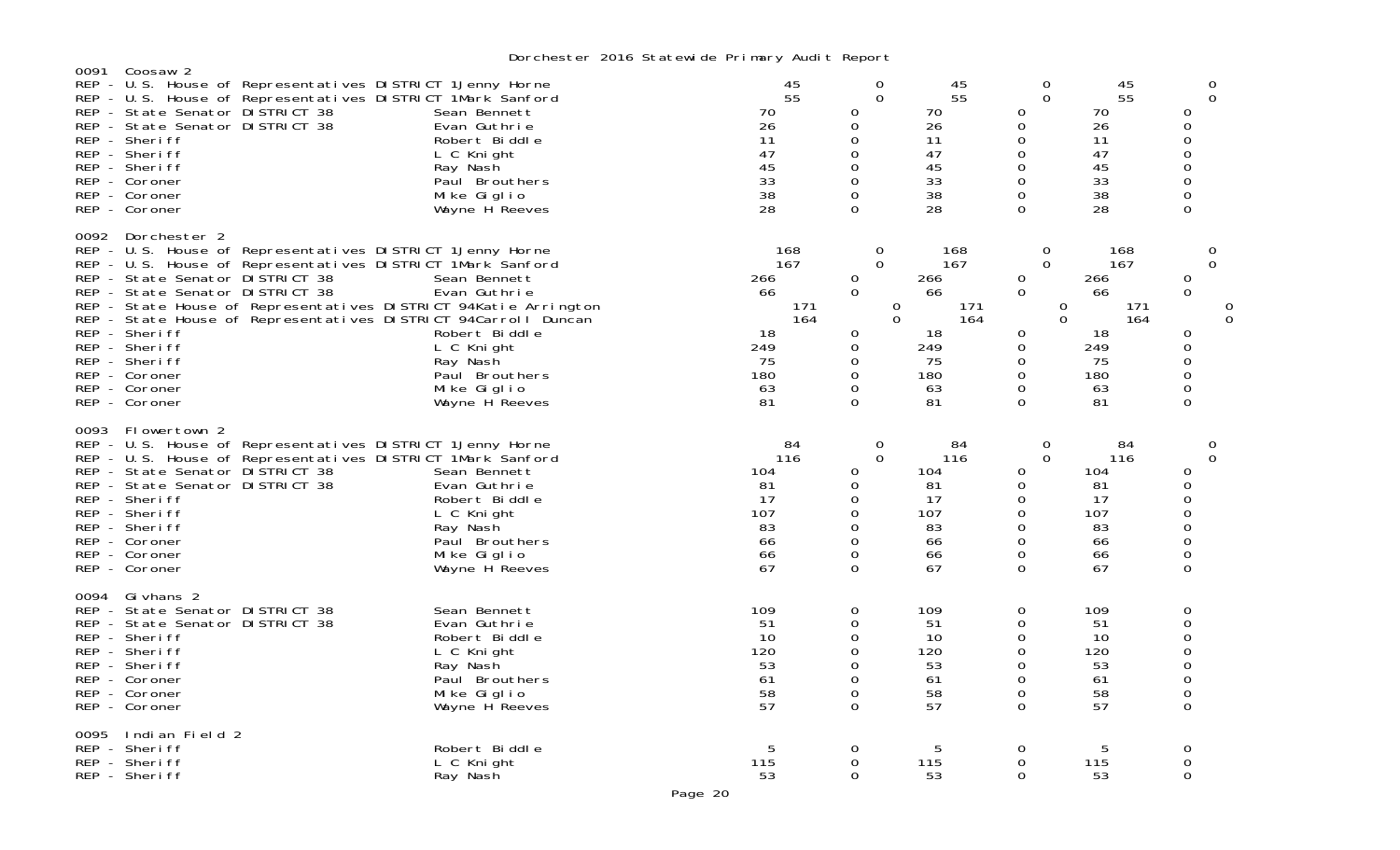|                                                          |                                                                                                                                                                                                                                                                                                                                                                                                                                                         | Dorchester 2016 Statewide Primary Audit Report                                                                                                                      |                                                                               |                                                                                            |                                                                               |                                                                                                                      |                                                                                            |                                                          |
|----------------------------------------------------------|---------------------------------------------------------------------------------------------------------------------------------------------------------------------------------------------------------------------------------------------------------------------------------------------------------------------------------------------------------------------------------------------------------------------------------------------------------|---------------------------------------------------------------------------------------------------------------------------------------------------------------------|-------------------------------------------------------------------------------|--------------------------------------------------------------------------------------------|-------------------------------------------------------------------------------|----------------------------------------------------------------------------------------------------------------------|--------------------------------------------------------------------------------------------|----------------------------------------------------------|
|                                                          | REP - Coroner<br>REP - Coroner<br>REP - Coroner                                                                                                                                                                                                                                                                                                                                                                                                         | Paul Brouthers<br>Mike Giglio<br>Wayne H Reeves                                                                                                                     | 55<br>55<br>59                                                                | 0<br>0<br>$\Omega$                                                                         | 55<br>55<br>59                                                                | 0<br>0<br>$\Omega$                                                                                                   | 55<br>55<br>59                                                                             | 0<br>0<br>0                                              |
| 0096                                                     | lrongate 2<br>REP - U.S. House of Representatives DISTRICT 1 Jenny Horne<br>REP - U.S. House of Representatives DISTRICT 1Mark Sanford<br>REP - State Senator DISTRICT 38<br>REP - State Senator DISTRICT 38<br>REP - State House of Representatives DISTRICT 94Katie Arrington<br>REP - State House of Representatives DISTRICT 94Carroll Duncan<br>REP - Sheriff<br>REP - Sheriff<br>REP - Sheriff<br>REP - Coroner<br>REP - Coroner<br>REP - Coroner | Sean Bennett<br>Evan Guthrie<br>Robert Biddle<br>L C Knight<br>Ray Nash<br>Paul Brouthers<br>Mike Giglio<br>Wayne H Reeves                                          | 20<br>33<br>24<br>29<br>39<br>14<br>5<br>23<br>27<br>18<br>12<br>22           | 0<br>$\mathbf 0$<br>0<br>0<br>$\mathbf 0$<br>$\Omega$<br>0<br>0<br>0<br>0<br>0<br>$\Omega$ | 20<br>33<br>24<br>29<br>39<br>14<br>5<br>23<br>27<br>18<br>12<br>22           | 0<br>0<br>$\overline{0}$<br>$\mathbf 0$<br>$\overline{0}$<br>$\Omega$<br>0<br>0<br>0<br>0<br>$\mathbf 0$<br>$\Omega$ | 20<br>33<br>24<br>29<br>39<br>14<br>5<br>23<br>27<br>18<br>12<br>22                        | 0<br>$\mathbf 0$<br>0<br>0<br>0<br>0<br>0<br>0<br>0<br>0 |
| 0097<br>REP.                                             | lrongate 3<br>REP - U.S. House of Representatives DISTRICT 1 Jenny Horne<br>REP - U.S. House of Representatives DISTRICT 1Mark Sanford<br>REP - State Senator DISTRICT 38<br>- State Senator DISTRICT 38<br>REP - State House of Representatives DISTRICT 94Katie Arrington<br>REP - State House of Representatives DISTRICT 94Carroll Duncan<br>REP - Sheriff<br>REP - Sheriff<br>REP - Sheriff<br>REP - Coroner<br>REP - Coroner<br>REP - Coroner     | Sean Bennett<br>Evan Guthrie<br>Robert Biddle<br>L C Knight<br>Ray Nash<br>Paul Brouthers<br>Mike Giglio<br>Wayne H Reeves                                          | 56<br>51<br>61<br>40<br>8<br>4<br>7<br>33<br>67<br>42<br>44<br>17             | O<br>$\Omega$<br>0<br>0<br>0<br>$\mathbf 0$<br>0<br>0<br>0<br>0<br>0<br>0                  | 56<br>51<br>61<br>40<br>8<br>4<br>33<br>67<br>42<br>44<br>17                  | 0<br>$\Omega$<br>0<br>$\Omega$<br>0<br>$\Omega$<br>0<br>0<br>0<br>$\Omega$<br>0<br>$\Omega$                          | 56<br>51<br>61<br>40<br>8<br>$\overline{4}$<br>7<br>33<br>67<br>42<br>44<br>17             | 0<br>$\Omega$<br>0<br>0<br>0<br>0<br>0<br>0<br>0         |
| 0098<br>REP.<br>REP.<br><b>REP</b><br>REP.<br>REP<br>REP | Kings Grant 2<br>REP - U.S. House of Representatives DISTRICT 1 Jenny Horne<br>- U.S. House of Representatives DISTRICT 1Mark Sanford<br>- State Senator DISTRICT 41<br>- State Senator DISTRICT 41<br>- State Senator DISTRICT 41<br>- State Senator DISTRICT 41<br>- State Senator DISTRICT 41<br>REP - Sheriff<br>REP - Sheriff<br>REP - Sheriff<br>REP - Coroner<br>REP - Coroner<br>REP - Coroner                                                  | Culver Kidd<br>Tim Mallard<br>Roy Maybank<br>Joe Qualey<br>Sandy Senn<br>Robert Biddle<br>L C Knight<br>Ray Nash<br>Paul Brouthers<br>Mike Giglio<br>Wayne H Reeves | 114<br>134<br>30<br>38<br>34<br>2<br>136<br>15<br>80<br>157<br>65<br>84<br>86 | 0<br>$\Omega$<br>0<br>0<br>0<br>0<br>0<br>0<br>0<br>0<br>$\Omega$<br>0<br>$\Omega$         | 114<br>134<br>30<br>38<br>34<br>2<br>136<br>15<br>80<br>157<br>65<br>84<br>86 | $\overline{O}$<br>$\Omega$<br>0<br>0<br>0<br>0<br>0<br>0<br>0<br>0<br>$\Omega$<br>0<br>$\Omega$                      | 114<br>134<br>30<br>38<br>34<br>$\overline{2}$<br>136<br>15<br>80<br>157<br>65<br>84<br>86 | 0<br>$\Omega$<br>0<br>0<br>0<br>0<br>$\Omega$<br>0<br>0  |
| 0099                                                     | Newington 2<br>REP - U.S. House of Representatives DISTRICT 1 Jenny Horne<br>REP - U.S. House of Representatives DISTRICT 1Mark Sanford<br>REP - State Senator DISTRICT 38<br>REP - State Senator DISTRICT 38                                                                                                                                                                                                                                           | Sean Bennett<br>Evan Guthrie                                                                                                                                        | 69<br>85<br>98<br>55                                                          | 0<br>$\Omega$<br>0<br>$\mathbf{O}$                                                         | 69<br>85<br>98<br>55                                                          | 0<br>$\Omega$<br>0<br>0                                                                                              | 69<br>85<br>98<br>55                                                                       | 0<br>$\mathbf{0}$<br>0<br>0                              |

Page 21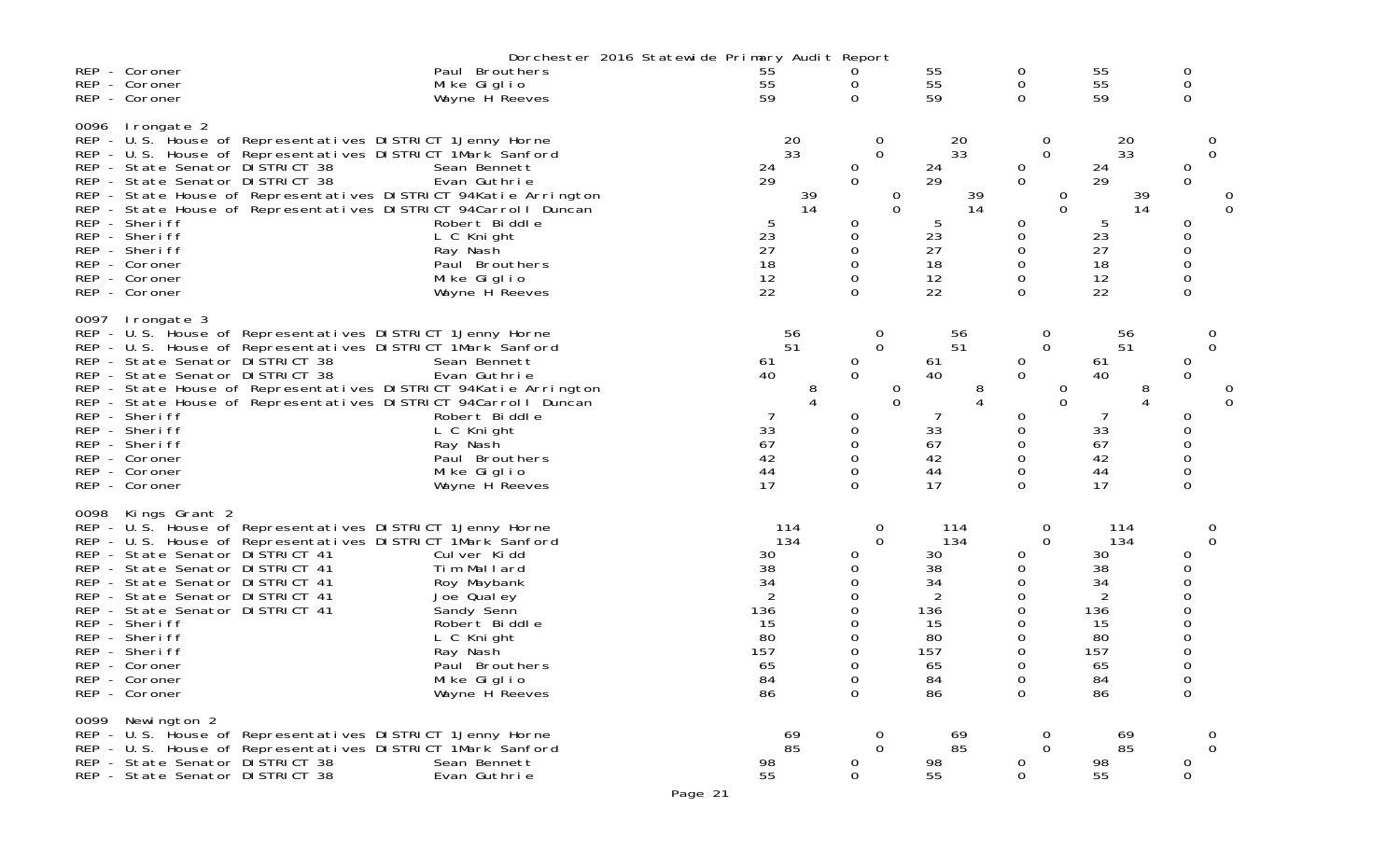|      |                                                                                                                                                                                                                                                                                                                                                                                                                                                          | Dorchester 2016 Statewide Primary Audit Report                                                                             |                                                                |                                                                                         |                                                                |                                                                                                     |                                                                |                                                           |
|------|----------------------------------------------------------------------------------------------------------------------------------------------------------------------------------------------------------------------------------------------------------------------------------------------------------------------------------------------------------------------------------------------------------------------------------------------------------|----------------------------------------------------------------------------------------------------------------------------|----------------------------------------------------------------|-----------------------------------------------------------------------------------------|----------------------------------------------------------------|-----------------------------------------------------------------------------------------------------|----------------------------------------------------------------|-----------------------------------------------------------|
|      | REP - State House of Representatives DISTRICT 94Katie Arrington<br>REP - State House of Representatives DISTRICT 94Carroll Duncan<br>REP - Sheriff<br>REP - Sheriff<br>REP - Sheriff<br>REP - Coroner<br>REP - Coroner<br>REP - Coroner                                                                                                                                                                                                                  | Robert Biddle<br>L C Knight<br>Ray Nash<br>Paul Brouthers<br>Mike Giglio<br>Wayne H Reeves                                 | 92<br>57<br>11<br>78<br>66<br>63<br>56<br>31                   | $\Omega$<br>0<br>0<br>0<br>0<br>$\Omega$<br>0<br>$\Omega$                               | 92<br>57<br>11<br>78<br>66<br>63<br>56<br>31                   | $\mathbf 0$<br>$\mathbf 0$<br>0<br>0<br>0<br>0<br>0<br>0                                            | 92<br>57<br>11<br>78<br>66<br>63<br>56<br>31                   | 0<br>$\Omega$<br>0<br>0<br>0<br>0<br>0<br>$\Omega$        |
| 0100 | North Summerville 2<br>REP - U.S. House of Representatives DISTRICT 1 Jenny Horne<br>REP - U.S. House of Representatives DISTRICT 1Mark Sanford<br>REP - Sheriff<br>REP - Sheriff<br>REP - Sheriff<br>REP - Coroner<br>REP - Coroner<br>REP - Coroner                                                                                                                                                                                                    | Robert Biddle<br>L C Knight<br>Ray Nash<br>Paul Brouthers<br>Mike Giglio<br>Wayne H Reeves                                 | 57<br>55<br>5<br>80<br>36<br>45<br>34<br>34                    | 0<br>$\Omega$<br>0<br>0<br>0<br>0<br>0<br>$\Omega$                                      | 57<br>55<br>5<br>80<br>36<br>45<br>34<br>34                    | 0<br>$\Omega$<br>0<br>0<br>0<br>0<br>0<br>$\Omega$                                                  | 57<br>55<br>5<br>80<br>36<br>45<br>34<br>34                    | O<br>$\Omega$<br>0<br>0<br>0<br>0<br>0<br>0               |
| 0101 | Ridgeville 2<br>REP - Sheriff<br>REP - Sheriff<br>REP - Sheriff<br>REP - Coroner<br>REP - Coroner<br>REP - Coroner                                                                                                                                                                                                                                                                                                                                       | Robert Biddle<br>L C Knight<br>Ray Nash<br>Paul Brouthers<br>Mike Giglio<br>Wayne H Reeves                                 | 91<br>34<br>40<br>39<br>44                                     | 0<br>0<br>0<br>0<br>0<br>$\Omega$                                                       | $\mathbf{1}$<br>91<br>34<br>40<br>39<br>44                     | 0<br>0<br>0<br>0<br>0<br>$\Omega$                                                                   | 91<br>34<br>40<br>39<br>44                                     | 0<br>0<br>0<br>0<br>0<br>0                                |
| 0102 | Tranquil <sub>2</sub><br>REP - U.S. House of Representatives DISTRICT 1Jenny Horne<br>REP - U.S. House of Representatives DISTRICT 1Mark Sanford<br>REP - State Senator DISTRICT 38<br>REP - State Senator DISTRICT 38<br>REP - Sheriff<br>REP - Sheriff<br>REP - Sheriff<br>REP - Coroner<br>REP - Coroner<br>REP - Coroner                                                                                                                             | Sean Bennett<br>Evan Guthrie<br>Robert Biddle<br>L C Knight<br>Ray Nash<br>Paul Brouthers<br>Mike Giglio<br>Wayne H Reeves | 41<br>28<br>31<br>36<br>9<br>23<br>38<br>9<br>46<br>15         | 0<br>$\Omega$<br>0<br>0<br>0<br>0<br>$\Omega$<br>0<br>0<br>$\Omega$                     | 41<br>28<br>31<br>36<br>9<br>23<br>38<br>9<br>46<br>15         | 0<br>$\Omega$<br>0<br>0<br>0<br>0<br>0<br>0<br>0<br>$\Omega$                                        | 41<br>28<br>31<br>36<br>9<br>23<br>38<br>9<br>46<br>15         | O<br>$\Omega$<br>O<br>0<br>$\Omega$<br>0<br>0<br>$\Omega$ |
| 0103 | Tupperway 2<br>REP - U.S. House of Representatives DISTRICT 1 Jenny Horne<br>REP - U.S. House of Representatives DISTRICT 1Mark Sanford<br>REP - State Senator DISTRICT 38<br>REP - State Senator DISTRICT 38<br>REP - State House of Representatives DISTRICT 94Katie Arrington<br>REP - State House of Representatives DISTRICT 94Carroll Duncan<br>REP - Sheriff<br>REP - Sheriff<br>REP - Sheriff<br>REP - Coroner<br>REP - Coroner<br>REP - Coroner | Sean Bennett<br>Evan Guthrie<br>Robert Biddle<br>L C Knight<br>Ray Nash<br>Paul Brouthers<br>Mike Giglio<br>Wayne H Reeves | 48<br>55<br>58<br>41<br>68<br>31<br>44<br>55<br>40<br>37<br>24 | 0<br>$\Omega$<br>0<br>$\Omega$<br>0<br>$\Omega$<br>0<br>0<br>0<br>0<br>0<br>$\mathbf 0$ | 48<br>55<br>58<br>41<br>68<br>31<br>44<br>55<br>40<br>37<br>24 | 0<br>$\mathbf 0$<br>$\overline{0}$<br>$\Omega$<br>0<br>$\overline{0}$<br>0<br>0<br>0<br>0<br>0<br>0 | 48<br>55<br>58<br>41<br>68<br>31<br>44<br>55<br>40<br>37<br>24 | 0<br>0<br>0<br>$\Omega$<br>0<br>$\mathbf 0$<br>O<br>0     |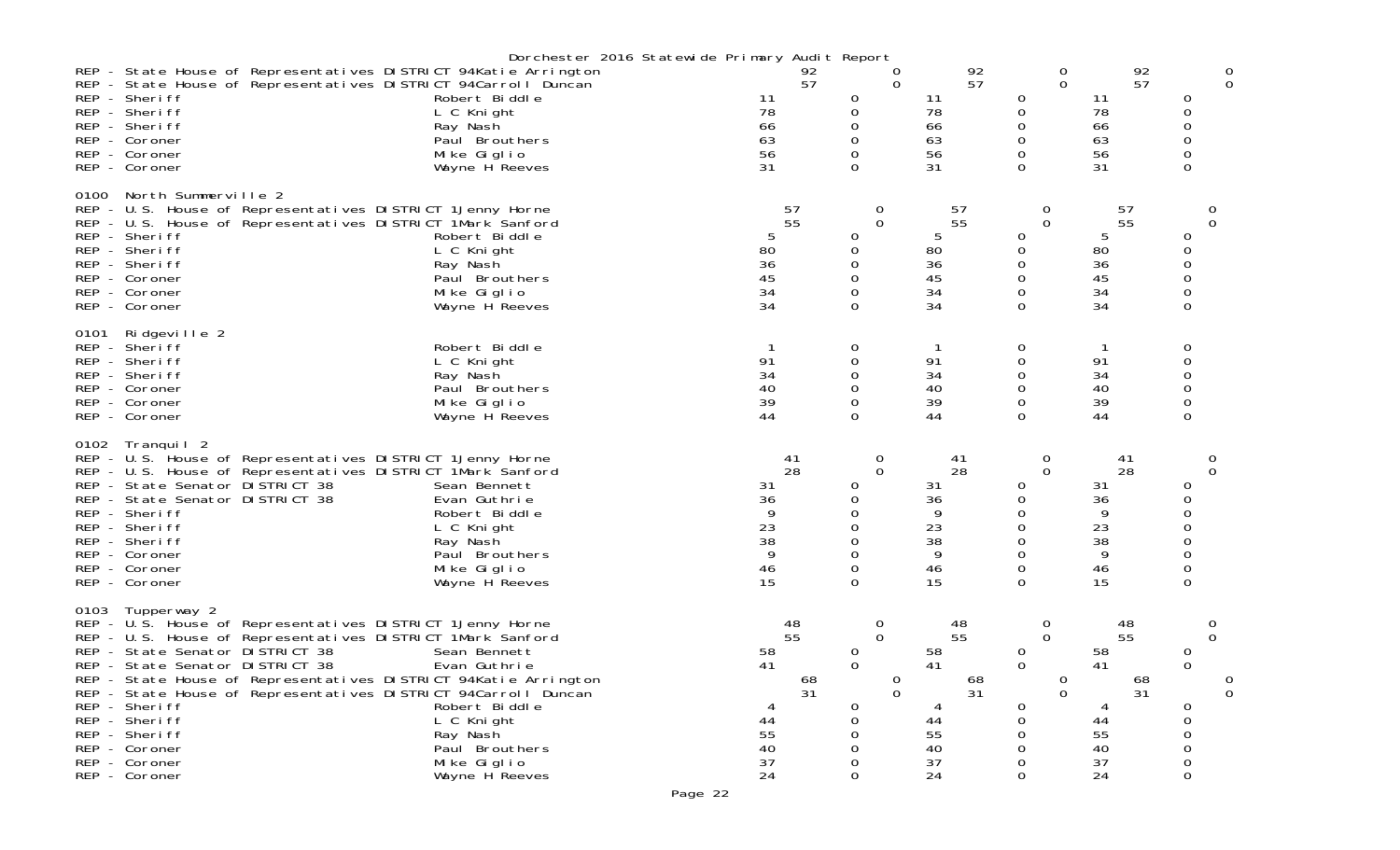| 0104 | Tranquil 3<br>REP - U.S. House of Representatives DISTRICT 1Jenny Horne<br>REP - U.S. House of Representatives DISTRICT 1Mark Sanford<br>REP - State Senator DISTRICT 38<br>REP - State Senator DISTRICT 38<br>REP - Sheriff<br>REP - Sheriff<br>REP - Sheriff<br>REP - Coroner<br>REP - Coroner<br>REP - Coroner                                                                                                                                            | Sean Bennett<br>Evan Guthrie<br>Robert Biddle<br>L C Knight<br>Ray Nash<br>Paul Brouthers<br>Mike Giglio<br>Wayne H Reeves | 23<br>41<br>35<br>29<br>5<br>28<br>35<br>23<br>23<br>20             | 0<br>$\Omega$<br>0<br>0<br>0<br>0<br>0<br>$\Omega$<br>0<br>$\mathbf 0$                   | 23<br>41<br>35<br>29<br>5<br>28<br>35<br>23<br>23<br>20             | 0<br>$\overline{0}$<br>0<br>0<br>0<br>$\mathbf 0$<br>$\overline{0}$<br>$\overline{0}$<br>0<br>$\Omega$   | $^{23}_{41}$<br>35<br>29<br>5<br>28<br>35<br>23<br>23<br>20         | 0<br>$\Omega$<br>0<br>0<br>$\Omega$<br>0<br>$\Omega$<br>$\Omega$<br>0<br>0           |
|------|--------------------------------------------------------------------------------------------------------------------------------------------------------------------------------------------------------------------------------------------------------------------------------------------------------------------------------------------------------------------------------------------------------------------------------------------------------------|----------------------------------------------------------------------------------------------------------------------------|---------------------------------------------------------------------|------------------------------------------------------------------------------------------|---------------------------------------------------------------------|----------------------------------------------------------------------------------------------------------|---------------------------------------------------------------------|--------------------------------------------------------------------------------------|
| 0105 | Bacons Bridge 2<br>REP - U.S. House of Representatives DISTRICT 1 Jenny Horne<br>REP - U.S. House of Representatives DISTRICT 1Mark Sanford<br>REP - State Senator DISTRICT 38<br>REP - State Senator DISTRICT 38<br>REP - State House of Representatives DISTRICT 94Katie Arrington<br>REP - State House of Representatives DISTRICT 94Carroll Duncan<br>REP - Sheriff<br>REP - Sheriff<br>REP - Sheriff<br>REP - Coroner<br>REP - Coroner<br>REP - Coroner | Sean Bennett<br>Evan Guthrie<br>Robert Biddle<br>L C Knight<br>Ray Nash<br>Paul Brouthers<br>Mike Giglio<br>Wayne H Reeves | 46<br>38<br>50<br>31<br>59<br>21<br>6<br>42<br>40<br>30<br>31<br>22 | 0<br>$\Omega$<br>0<br>0<br>0<br>$\Omega$<br>0<br>0<br>0<br>$\Omega$<br>0<br>$\Omega$     | 46<br>38<br>50<br>31<br>59<br>21<br>6<br>42<br>40<br>30<br>31<br>22 | 0<br>$\Omega$<br>0<br>$\Omega$<br>0<br>$\Omega$<br>0<br>0<br>0<br>$\Omega$<br>$\overline{0}$<br>$\Omega$ | 46<br>38<br>50<br>31<br>59<br>21<br>6<br>42<br>40<br>30<br>31<br>22 | 0<br>$\Omega$<br>0<br>$\Omega$<br>0<br>0<br>0<br>0<br>$\Omega$<br>0<br>$\Omega$      |
| 0106 | Coosaw 3<br>REP - U.S. House of Representatives DISTRICT 1 Jenny Horne<br>REP - U.S. House of Representatives DISTRICT 1Mark Sanford<br>REP - State Senator DISTRICT 38<br>REP - State Senator DISTRICT 38<br>REP - Sheriff<br>REP - Sheriff<br>REP - Sheriff<br>REP - Coroner<br>REP - Coroner<br>REP - Coroner                                                                                                                                             | Sean Bennett<br>Evan Guthrie<br>Robert Biddle<br>L C Knight<br>Ray Nash<br>Paul Brouthers<br>Mike Giglio<br>Wayne H Reeves | 66<br>43<br>67<br>40<br>11<br>52<br>46<br>53<br>38<br>17            | 0<br>$\Omega$<br>0<br>0<br>$\Omega$<br>0<br>$\Omega$<br>$\Omega$<br>$\Omega$<br>$\Omega$ | 66<br>43<br>67<br>40<br>11<br>52<br>46<br>53<br>38<br>17            | 0<br>$\Omega$<br>0<br>0<br>0<br>0<br>$\overline{0}$<br>0<br>$\Omega$<br>$\Omega$                         | 66<br>43<br>67<br>40<br>11<br>52<br>46<br>53<br>38<br>17            | 0<br>$\Omega$<br>$\Omega$<br>0<br>0<br>0<br>$\Omega$<br>$\mathbf 0$<br>$\Omega$<br>0 |
| 0107 | Cypress 2<br>REP - U.S. House of Representatives DISTRICT 1 Jenny Horne<br>REP - U.S. House of Representatives DISTRICT 1Mark Sanford<br>REP - State Senator DISTRICT 38<br>REP - State Senator DISTRICT 38<br>REP - Sheriff<br>REP - Sheriff<br>REP - Sheriff<br>REP - Coroner<br>REP - Coroner<br>REP - Coroner                                                                                                                                            | Sean Bennett<br>Evan Guthrie<br>Robert Biddle<br>L C Knight<br>Ray Nash<br>Paul Brouthers<br>Mike Giglio<br>Wayne H Reeves | 56<br>52<br>64<br>36<br>4<br>57<br>48<br>39<br>51<br>15             | 0<br>$\Omega$<br>ი<br>0<br>0<br>0<br>0<br>0<br>$\Omega$<br>$\Omega$                      | 56<br>52<br>64<br>36<br>4<br>57<br>48<br>39<br>51<br>15             | 0<br>$\Omega$<br>0<br>0<br>0<br>0<br>0<br>0<br>0<br>$\Omega$                                             | 56<br>52<br>64<br>36<br>4<br>57<br>48<br>39<br>51<br>15             | 0<br>$\Omega$<br>0<br>0<br>0<br>0<br>0<br>0<br>0                                     |

0108 Flowertown 3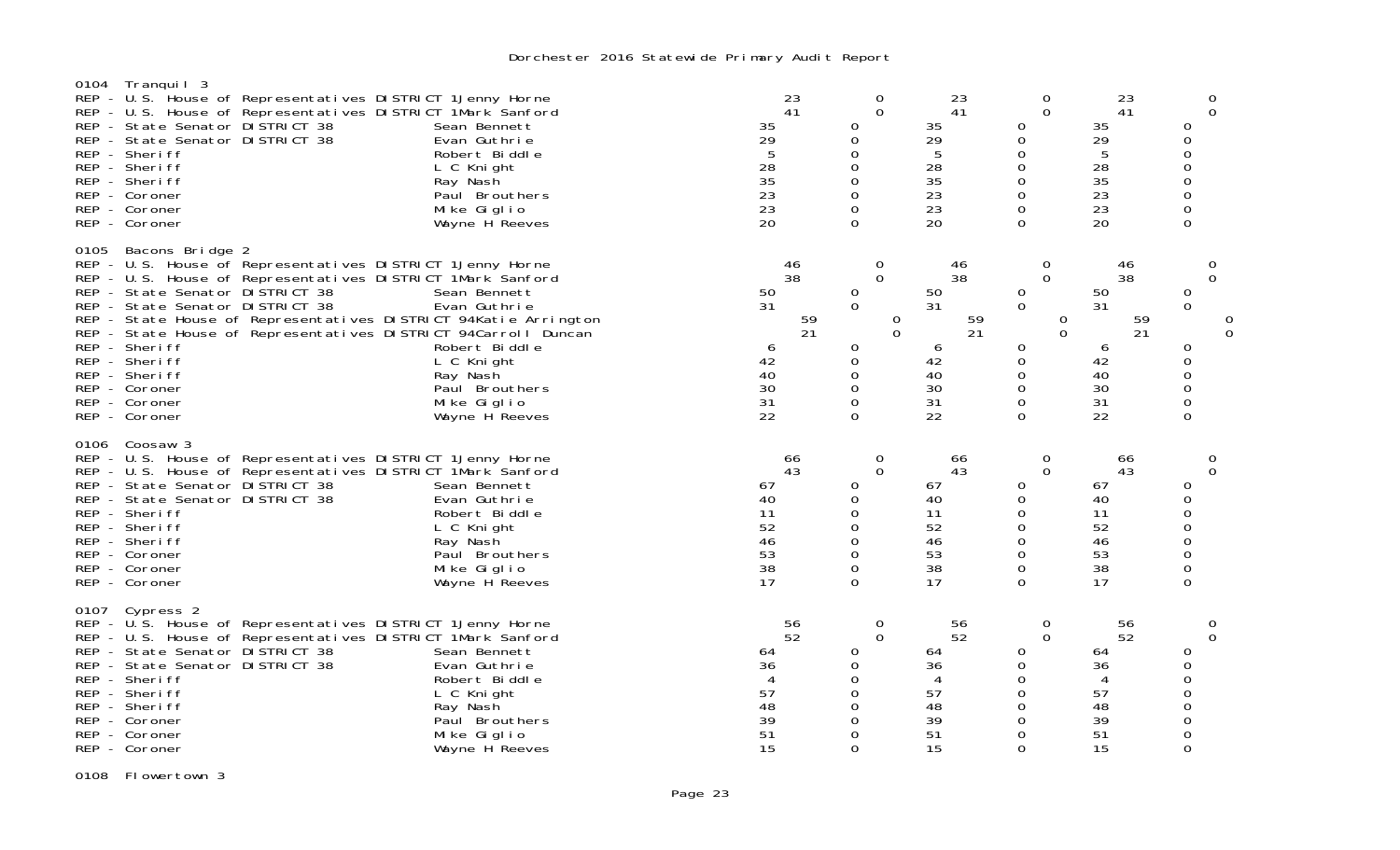|      |                                                                                                                                                                                                                                                                                                                                           |                                                                                                                                         | Dorchester 2016 Statewide Primary Audit Report |                                                                      |                                                                                                                                    |                                                          |                                                                                                                                     |                                                                          |                                                                   |                                                                                           |
|------|-------------------------------------------------------------------------------------------------------------------------------------------------------------------------------------------------------------------------------------------------------------------------------------------------------------------------------------------|-----------------------------------------------------------------------------------------------------------------------------------------|------------------------------------------------|----------------------------------------------------------------------|------------------------------------------------------------------------------------------------------------------------------------|----------------------------------------------------------|-------------------------------------------------------------------------------------------------------------------------------------|--------------------------------------------------------------------------|-------------------------------------------------------------------|-------------------------------------------------------------------------------------------|
|      | REP - U.S. House of Representatives DISTRICT 1Jenny Horne<br>REP - U.S. House of Representatives DISTRICT 1Mark Sanford<br>REP - State Senator DISTRICT 38<br>REP - State Senator DISTRICT 38<br>REP - Sheriff<br>REP - Sheriff<br>REP - Sheriff<br>REP - Coroner<br>REP - Coroner<br>REP - Coroner                                       | Sean Bennett<br>Evan Guthrie<br>Robert Biddle<br>L C Knight<br>Ray Nash<br>Paul Brouthers<br>Mike Giglio<br>Wayne H Reeves              |                                                | 72<br>65<br>70<br>63<br>$\overline{7}$<br>63<br>71<br>36<br>58<br>42 | 0<br>0<br>$\mathbf 0$<br>$\mathbf 0$<br>$\mathbf 0$<br>0<br>$\mathbf 0$<br>$\mathbf 0$<br>$\Omega$                                 | 72<br>65<br>70<br>63<br>7<br>63<br>71<br>36<br>58<br>42  | 0<br>$\overline{0}$<br>0<br>0<br>$\mathbf 0$<br>$\boldsymbol{0}$<br>$\boldsymbol{0}$<br>$\mathbf 0$<br>$\boldsymbol{0}$<br>$\Omega$ | 72<br>65<br>70<br>63<br>- 7<br>63<br>71<br>36<br>58<br>42                | 0<br>0<br>0<br>0<br>0<br>$\hbox{O}$<br>0<br>$\mathbf 0$           | $\mathbf 0$<br>$\overline{0}$                                                             |
| 0109 | Oakbrook 2<br>REP - U.S. House of Representatives DISTRICT 1Jenny Horne<br>REP - U.S. House of Representatives DISTRICT 1Mark Sanford<br>REP - State Senator DISTRICT 38<br>REP - State Senator DISTRICT 38<br>REP - Sheriff<br>REP - Sheriff<br>REP - Sheriff<br>REP - Coroner<br>REP - Coroner<br>REP - Coroner                         | Sean Bennett<br>Evan Guthrie<br>Robert Biddle<br>L C Knight<br>Ray Nash<br>Paul Brouthers<br>Mike Giglio<br>Wayne H <sup>o</sup> Reeves |                                                | 31<br>36<br>38<br>27<br>10<br>18<br>39<br>18<br>34<br>11             | 0<br>$\Omega$<br>0<br>$\mathbf 0$<br>0<br>$\mathbf 0$<br>$\overline{0}$<br>$\mathbf 0$<br>$\mathbf 0$<br>$\Omega$                  | 31<br>36<br>38<br>27<br>10<br>18<br>39<br>18<br>34<br>11 | 0<br>$\Omega$<br>0<br>0<br>0<br>$\boldsymbol{0}$<br>$\mathsf{O}\xspace$<br>$\mathbf 0$<br>$\mathbf 0$<br>$\Omega$                   | 31<br>36<br>38<br>27<br>10<br>18<br>39<br>18<br>34<br>11                 | 0<br>0<br>0<br>0<br>$\mathbf 0$<br>0<br>$\mbox{O}$<br>$\mathbf 0$ | 0<br>$\Omega$                                                                             |
|      | 0110 Windsor 2<br>REP - U.S. House of Representatives DISTRICT 1Jenny Horne<br>REP - U.S. House of Representatives DISTRICT 1Mark Sanford<br>REP - State Senator DISTRICT 38<br>REP - State Senator DISTRICT 38<br>REP - Sheriff<br>REP - Sheriff<br>REP - Sheriff<br>REP - Coroner<br>REP - Coroner<br>REP - Coroner                     | Sean Bennett<br>Evan Guthrie<br>Robert Biddle<br>L C Knight<br>Ray Nash<br>Paul Brouthers<br>Mike Giglio<br>Wayne H Reeves              |                                                | 19<br>25<br>31<br>10<br>5<br>17<br>21<br>17<br>17<br>9               | $\mathbf 0$<br>$\Omega$<br>$\Omega$<br>$\mathbf 0$<br>0<br>$\mathbf 0$<br>$\mathbf 0$<br>$\mathbf 0$<br>$\mathbf 0$<br>$\mathbf 0$ | 19<br>25<br>31<br>10<br>5<br>17<br>21<br>17<br>17<br>9   | 0<br>$\Omega$<br>0<br>0<br>0<br>0<br>$\mathsf{O}\xspace$<br>$\mathsf{O}\xspace$<br>0<br>$\Omega$                                    | 19<br>25<br>31<br>10<br>5<br>17<br>21<br>17<br>17<br>9                   | 0<br>0<br>0<br>0<br>0<br>0<br>$\boldsymbol{0}$<br>$\mathbf 0$     | 0<br>$\Omega$                                                                             |
| 0750 | Absentee<br>DEM - State Senator DISTRICT 42<br>DEM - State Senator DISTRICT 42                                                                                                                                                                                                                                                            | Robert Ford<br>Marlon Kimpson                                                                                                           |                                                | $\mathbf{1}$<br>2                                                    | $\mathbf 0$<br>2                                                                                                                   | $\mathbf 0$                                              |                                                                                                                                     | * No Audit Data for optical.                                             | 0                                                                 | * All votes cast for this candidate<br>* in this precient are optical.                    |
|      | REP - U.S. House of Representatives DISTRICT 1Jenny Horne<br>REP - U.S. House of Representatives DISTRICT 1Mark Sanford<br>REP - State Senator DISTRICT 38<br>REP - State Senator DISTRICT 38<br>REP - State Senator DISTRICT 41<br>REP - State Senator DISTRICT 41<br>REP - State Senator DISTRICT 41<br>REP - State Senator DISTRICT 41 | Sean Bennett<br>Evan Guthrie<br>Culver Kidd<br>Tim Mallard<br>Roy Maybank<br>Joe Qualey                                                 |                                                | 516<br>660<br>651<br>260<br>9<br>15<br>12<br>$\mathbf{1}$            | 161<br>232<br>211<br>97<br>6<br>5<br>4<br>$\mathbf{1}$                                                                             | 355<br>428<br>440<br>163<br>3<br>10<br>8<br>$\Omega$     | 0<br>$\overline{0}$<br>0<br>0<br>$\boldsymbol{0}$<br>0<br>$\Omega$                                                                  | 355<br>428<br>440<br>163<br>3<br>10<br>8<br>* No Audit Data for optical. | 0<br>0<br>0<br>$\mathbf 0$<br>$\Omega$                            | O<br>$\overline{0}$<br>All votes cast for this candidate<br>in this precient are optical. |

Page 24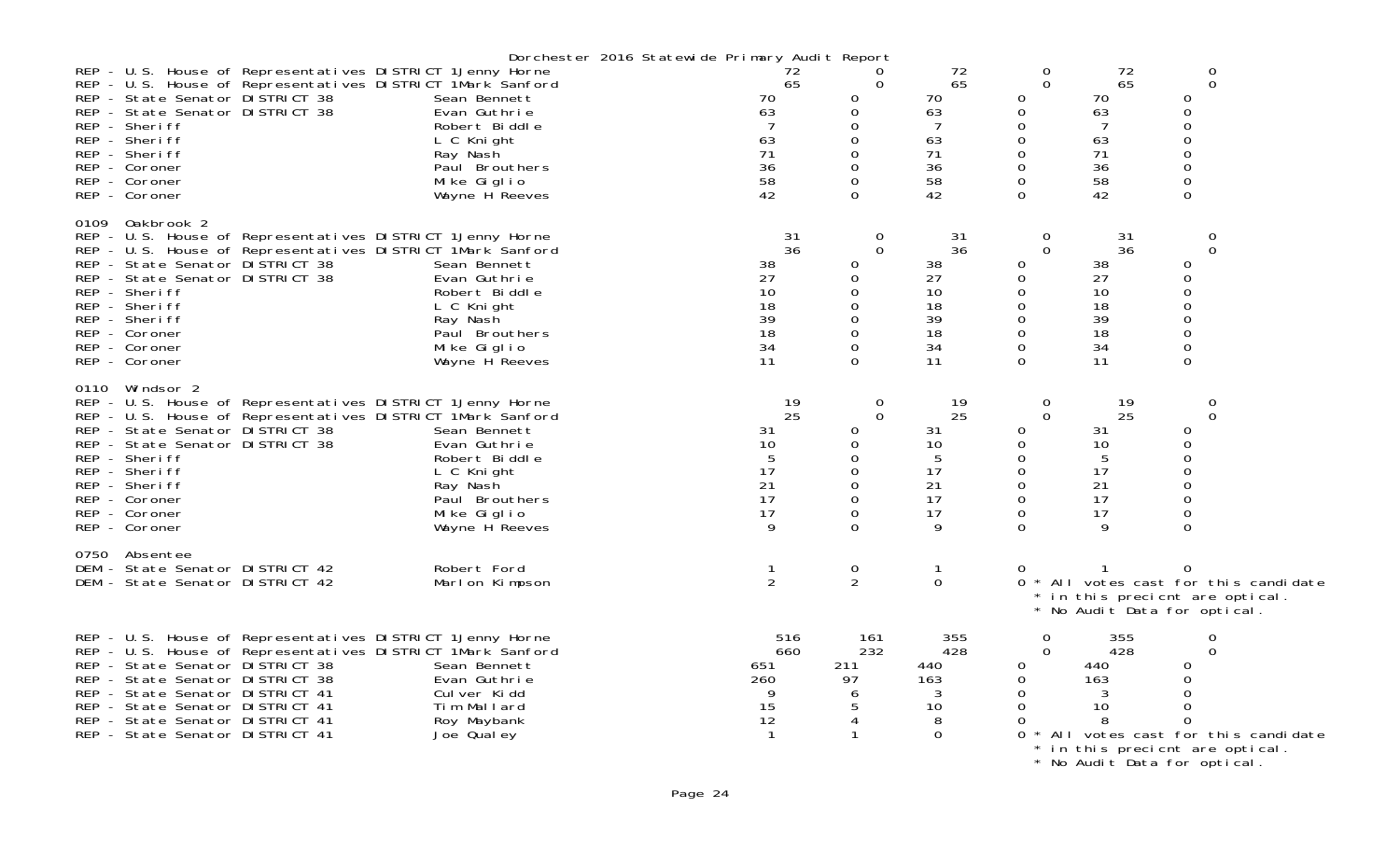|                    |                                                                                                                                                                                                                                                                                                                                                                                    |                                                                                                          | Dorchester 2016 Statewide Primary Audit Report |                                             |            |                                             |             |                                             |            |                                 |               |                                             |            |                                                                                                                                                                                                                                                                                 |          |  |
|--------------------|------------------------------------------------------------------------------------------------------------------------------------------------------------------------------------------------------------------------------------------------------------------------------------------------------------------------------------------------------------------------------------|----------------------------------------------------------------------------------------------------------|------------------------------------------------|---------------------------------------------|------------|---------------------------------------------|-------------|---------------------------------------------|------------|---------------------------------|---------------|---------------------------------------------|------------|---------------------------------------------------------------------------------------------------------------------------------------------------------------------------------------------------------------------------------------------------------------------------------|----------|--|
|                    | REP - State Senator DISTRICT 41<br>REP - State House of Representatives DISTRICT 94Katie Arrington<br>REP - State House of Representatives DISTRICT 94Carroll Duncan<br>REP - Sheriff<br>REP - Sheriff<br>REP - Sheriff<br>REP - Coroner<br>REP - Coroner<br>REP - Coroner                                                                                                         | Sandy Senn<br>Robert Biddle<br>L C Knight<br>Ray Nash<br>Paul Brouthers<br>Mike Giglio<br>Wayne H Reeves |                                                | 42<br>42<br>964<br>440<br>545<br>378<br>455 | 207<br>291 | 26<br>24<br>267<br>165<br>164<br>111<br>147 | 74<br>64    | 16<br>18<br>697<br>275<br>381<br>267<br>308 | 133<br>227 | 0<br>0<br>0<br>O<br>O<br>0<br>0 | 0<br>$\Omega$ | 16<br>18<br>697<br>275<br>381<br>267<br>308 | 133<br>227 | $\mathbf{0}$<br>0<br>$\Omega$<br>0<br>0<br>$\Omega$<br>0                                                                                                                                                                                                                        | 0        |  |
| found              | 0850 Failsafe<br>DEM - State Senator DISTRICT 42<br>DEM - State Senator DISTRICT 42<br>REP - U.S. House of Representatives DISTRICT 1 Jenny Horne                                                                                                                                                                                                                                  | Robert Ford<br>Marlon Kimpson                                                                            |                                                | $\mathbf 0$<br>$\Omega$                     | $\Omega$   | 0<br>$\mathbf 0$                            | 0           | $\boldsymbol{0}$<br>$\mathbf 0$             | 0          |                                 |               |                                             |            | 0 * No Audit Data expected or found<br>0 * No Audit Data expected or found<br>0 * No Audit Data expected or                                                                                                                                                                     |          |  |
| found              | REP - U.S. House of Representatives DISTRICT 1Mark Sanford<br>REP - State Senator DISTRICT 38<br>REP - State Senator DISTRICT 38<br>REP - State Senator DISTRICT 41<br>REP - State Senator DISTRICT 41<br>REP - State Senator DISTRICT 41<br>REP - State Senator DISTRICT 41<br>REP - State Senator DISTRICT 41<br>REP - State House of Representatives DISTRICT 94Katie Arrington | Sean Bennett<br>Evan Guthrie<br>Culver Kidd<br>Tim Mallard<br>Roy Maybank<br>Joe Qualey<br>Sandy Senn    |                                                | 0<br>0<br>0<br>$\mathbf 0$<br>$\mathbf 0$   | 2<br>0     | 0<br>$\Omega$<br>$\Omega$<br>$\Omega$<br>0  | 0           | 0<br>$\Omega$<br>O<br>0<br>0<br>$\Omega$    | 0          | 0<br>0 *                        | 0             | $\overline{1}$                              |            | 0 * No Audit Data expected or found<br>$\Omega$<br>0 * No Audit Data expected or found<br>0 * No Audit Data expected or found<br>0 * No Audit Data expected or found<br>No Audit Data expected or found<br>0 * No Audit Data expected or found<br>0 * No Audit Data expected or |          |  |
|                    | REP - State House of Representatives DISTRICT 94Carroll Duncan<br>REP - Sheriff<br>REP - Sheriff<br>REP - Sheriff<br>REP - Coroner                                                                                                                                                                                                                                                 | Robert Biddle<br>L C Knight<br>Ray Nash<br>Paul Brouthers                                                |                                                | 0<br>6<br>3<br>2                            | 1          | 0<br>$\overline{c}$<br>-1<br>$\overline{2}$ | $\mathbf 0$ | $\mathbf 0$<br>4<br>2<br>$\Omega$           | 1          | 0<br>0<br>0<br>0                | 0             | 4<br>$\overline{2}$                         |            | * No Audit Data expected or found<br>$\Omega$<br>All votes cast for this candidate<br>in this precient are optical.<br>* No Audit Data for optical.                                                                                                                             | $\Omega$ |  |
|                    | REP - Coroner<br>REP - Coroner                                                                                                                                                                                                                                                                                                                                                     | Mike Giglio<br>Wayne H Reeves                                                                            |                                                | 4<br>$\overline{2}$                         |            | $\overline{O}$<br>$\mathbf{1}$              |             | 4<br>$\mathbf{1}$                           |            | $\circ$<br>$\mathbf 0$          |               |                                             |            | 0<br>$\mathbf 0$                                                                                                                                                                                                                                                                |          |  |
| 0900<br>candi date | Provi si onal<br>DEM - State Senator DISTRICT 42<br>DEM - State Senator DISTRICT 42<br>REP - U.S. House of Representatives DISTRICT 1 Jenny Horne                                                                                                                                                                                                                                  | Robert Ford<br>Marlon Kimpson                                                                            |                                                | 0<br>0                                      | -1         | 0<br>0                                      | -1          | $\overline{0}$<br>$\mathbf 0$               | $\Omega$   |                                 |               |                                             |            | 0 * No Audit Data expected or found<br>0 * No Audit Data expected or found<br>0 * All votes cast for this                                                                                                                                                                       |          |  |
|                    |                                                                                                                                                                                                                                                                                                                                                                                    |                                                                                                          |                                                |                                             |            |                                             |             |                                             |            |                                 |               |                                             |            | * in this precient are optical.<br>* No Audit Data for optical.                                                                                                                                                                                                                 |          |  |
| candi date         | REP - U.S. House of Representatives DISTRICT 1Mark Sanford                                                                                                                                                                                                                                                                                                                         |                                                                                                          |                                                |                                             | 4          |                                             | 4           |                                             | $\Omega$   |                                 |               |                                             |            | 0 * All votes cast for this                                                                                                                                                                                                                                                     |          |  |
|                    |                                                                                                                                                                                                                                                                                                                                                                                    |                                                                                                          |                                                |                                             |            |                                             |             |                                             |            |                                 |               |                                             |            | * in this precient are optical.<br>* No Audit Data for optical.                                                                                                                                                                                                                 |          |  |
|                    | REP - State Senator DISTRICT 38                                                                                                                                                                                                                                                                                                                                                    | Sean Bennett                                                                                             |                                                | 3                                           |            | 3                                           |             | $\mathsf{O}$                                |            |                                 |               |                                             |            | 0 * All votes cast for this candidate<br>* in this precient are optical.<br>* No Audit Data for optical.                                                                                                                                                                        |          |  |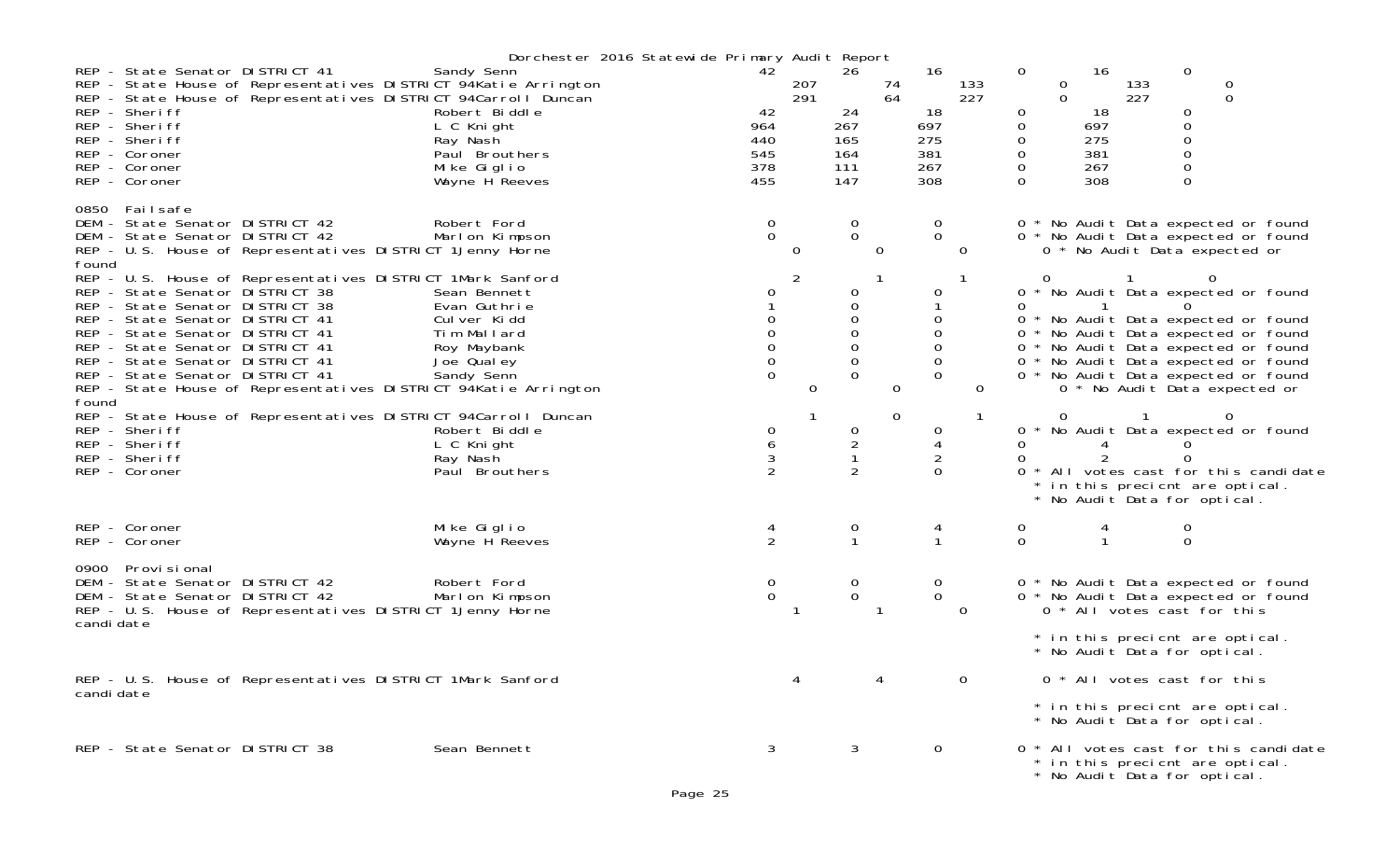| REP - State Senator DISTRICT 38                                                                       | Evan Guthrie                              |                     | $\mathbf{1}$           | $\mathsf{O}$                        | 0 * All votes cast for this candidate<br>* in this precient are optical.<br>* No Audit Data for optical.                                                                               |
|-------------------------------------------------------------------------------------------------------|-------------------------------------------|---------------------|------------------------|-------------------------------------|----------------------------------------------------------------------------------------------------------------------------------------------------------------------------------------|
| REP - State Senator DISTRICT 41<br>REP - State Senator DISTRICT 41<br>REP - State Senator DISTRICT 41 | Culver Kidd<br>Tim Mallard<br>Roy Maybank | 0<br>0              | 0<br>0<br>$\mathbf{1}$ | $\sigma$<br>$\mathbf 0$<br>$\Omega$ | 0 * No Audit Data expected or found<br>0 * No Audit Data expected or found<br>0 * All votes cast for this candidate<br>* in this precient are optical.<br>* No Audit Data for optical. |
| REP - State Senator DISTRICT 41<br>REP - State Senator DISTRICT 41                                    | Joe Qualey<br>Sandy Senn                  | 0                   | 0<br>$\mathbf{1}$      | 0<br>$\Omega$                       | 0 * No Audit Data expected or found<br>0 * All votes cast for this candidate<br>* in this precient are optical.<br>* No Audit Data for optical.                                        |
| REP - State House of Representatives DISTRICT 94Katie Arrington<br>candi date                         |                                           |                     |                        | -1                                  | $\mathbf 0$<br>0 * All votes cast for this                                                                                                                                             |
|                                                                                                       |                                           |                     |                        |                                     | * in this precient are optical.<br>* No Audit Data for optical.                                                                                                                        |
| REP - State House of Representatives DISTRICT 94Carroll Duncan<br>candi date                          |                                           |                     |                        | $\mathbf{1}$                        | $\mathsf{O}$<br>0 * All votes cast for this                                                                                                                                            |
|                                                                                                       |                                           |                     |                        |                                     | * in this precient are optical.<br>* No Audit Data for optical.                                                                                                                        |
| REP - Sheriff<br>REP - Sheriff                                                                        | Robert Biddle<br>L C Knight               | 0<br>6              | 0<br>6                 | 0<br>$\Omega$                       | 0 * No Audit Data expected or found<br>0 * All votes cast for this candidate<br>* in this precient are optical.<br>* No Audit Data for optical.                                        |
| REP - Sheriff                                                                                         | Ray Nash                                  | 1                   | $\mathbf{1}$           | $\overline{0}$                      | 0 * All votes cast for this candidate<br>* in this precient are optical.<br>* No Audit Data for optical.                                                                               |
| REP - Coroner<br>REP - Coroner                                                                        | Paul Brouthers<br>Mike Giglio             | 0<br>$\overline{2}$ | 0<br>$\overline{2}$    | $\mathbf 0$<br>$\overline{0}$       | 0 * No Audit Data expected or found<br>0 * All votes cast for this candidate<br>* in this precient are optical.<br>* No Audit Data for optical.                                        |
| REP - Coroner                                                                                         | Wayne H Reeves                            | $\mathfrak{Z}$      | $\mathbf{3}$           | $\overline{0}$                      | 0 * All votes cast for this candidate<br>* in this precient are optical.                                                                                                               |

\* No Audit Data for optical.

There was no unmatched audit data

How to read this report.

This is the vote level report. It compares the number of votes cast for each candidate in the tabulation report with the number of ballots cast in the audit data for each candidates in each preci nct.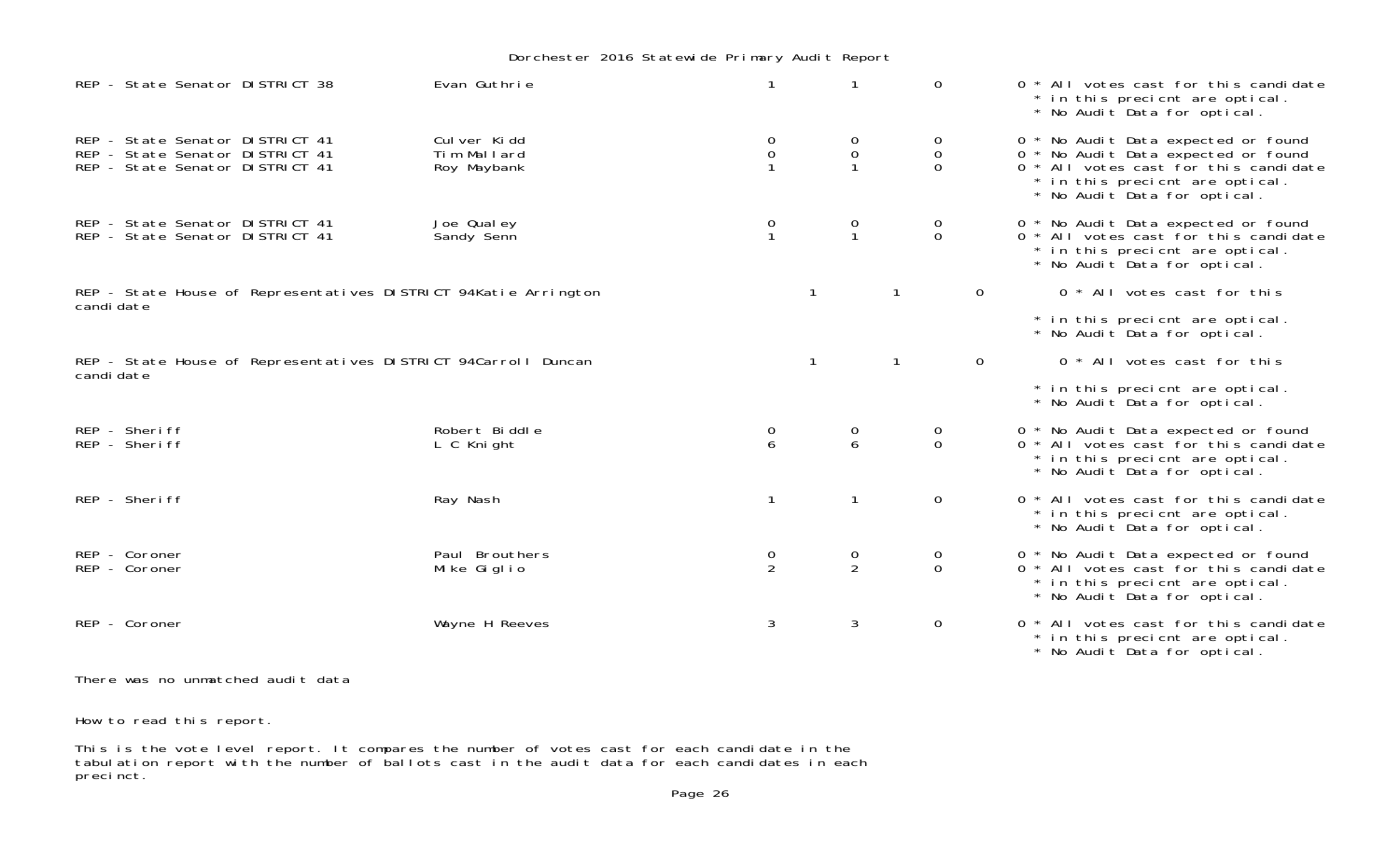The tabulated values as read from the EL30A report are reported in four categories; Total, Optical (Opt), iVotronic (iVo) and Flash. None of these values on each line are calculated but parsed from the actual report. In the EL30A report all Write-in votes are added together and reported as one candidate name - Write-in. The EL30A does not report individual Write-in candidates.

The Opt totals are the total number of votes cast on paper ballots that were scanned into the optical scanner and transferred to the tabulation computer via memory stick or ZipDisk (depending on the type of device, M100 or M650 used to scan the ballots.) Optical totals should exist only in some but not all of the Virtual Precincts at the bottom of the table.

The iVo totals are the results gathered from the PEBs (Personal Electronic Ballot) which are used to open and close an iVotronic voting machine and, after the polls have closed, gather the ballots cast for transmission to the tabulation system.

The Flash totals are the totals that are read from the flash cards in the rare event that the ballotscannot be copied from the machine to the PEB or from the PEB to the tabulating machine.

The values on the Audit side come from the iVotronic audit data that is read from the flash cards as part of the audit process. That process combines the individual machine data into a master audit file, the EL155 Vote image log.

The EL155 contains a record of all the votes cast on a ballot. The vote images indicate the machine 0counting the number of times a candidate name for a contest appears in a precint we get the number of votes cast in that precinct for that candidates. That number should always match the number of votes cast for that candidate in that contest in the iVo column on the EL30A side of the report.

Optical ballots do not have electonically readable audit files. So if the audit data iVotronic total votes does not match the EL30A iVo value one of two things will occur. The first is if the iVotronic tabulated is zero and the Total tabulated votes match the tabulated Optical votes the following comment is made in the Audit side of the report; All votes cast for this candidate in this precicnt are optical No Audit Data for optical, or secondly, if the iVotronic total is not zero, a notation indicating which data Audit data In the event a candidate or the combined Write-in candidates did not receive any votes in a precinct the EL30A will report a zero vote count. If there are no votes for this candidate in a precinct in the audit data, the following comment will be placed into the audit report by the auditing software; No Audit Data expected or found.

Finaly the audit software will search the audit data for any votes that were not found on the EL30A report. If it finds some, it will report those vote totals by contest, candidate name and precinct. if it does not find any unmatched audit data it will report; There was no unmatched audit data

Dorchester EL30A45A Comparison Report Election: 2016 Statewide Primary Audit Date: 14:42:52, Thu Jun 16, 2016

|        |       |     | +-------------FI 304------------- |                             |           |  |            | ----+----------------EL45A------------------- |
|--------|-------|-----|-----------------------------------|-----------------------------|-----------|--|------------|-----------------------------------------------|
| Office | Party | Tot | <u>LLUVI</u>                      | <sup>**</sup> Opt iVo Flash | , Tot Opt |  | i Vo Flash | Del ta                                        |
|        |       |     |                                   |                             |           |  |            |                                               |
|        |       |     |                                   |                             |           |  |            |                                               |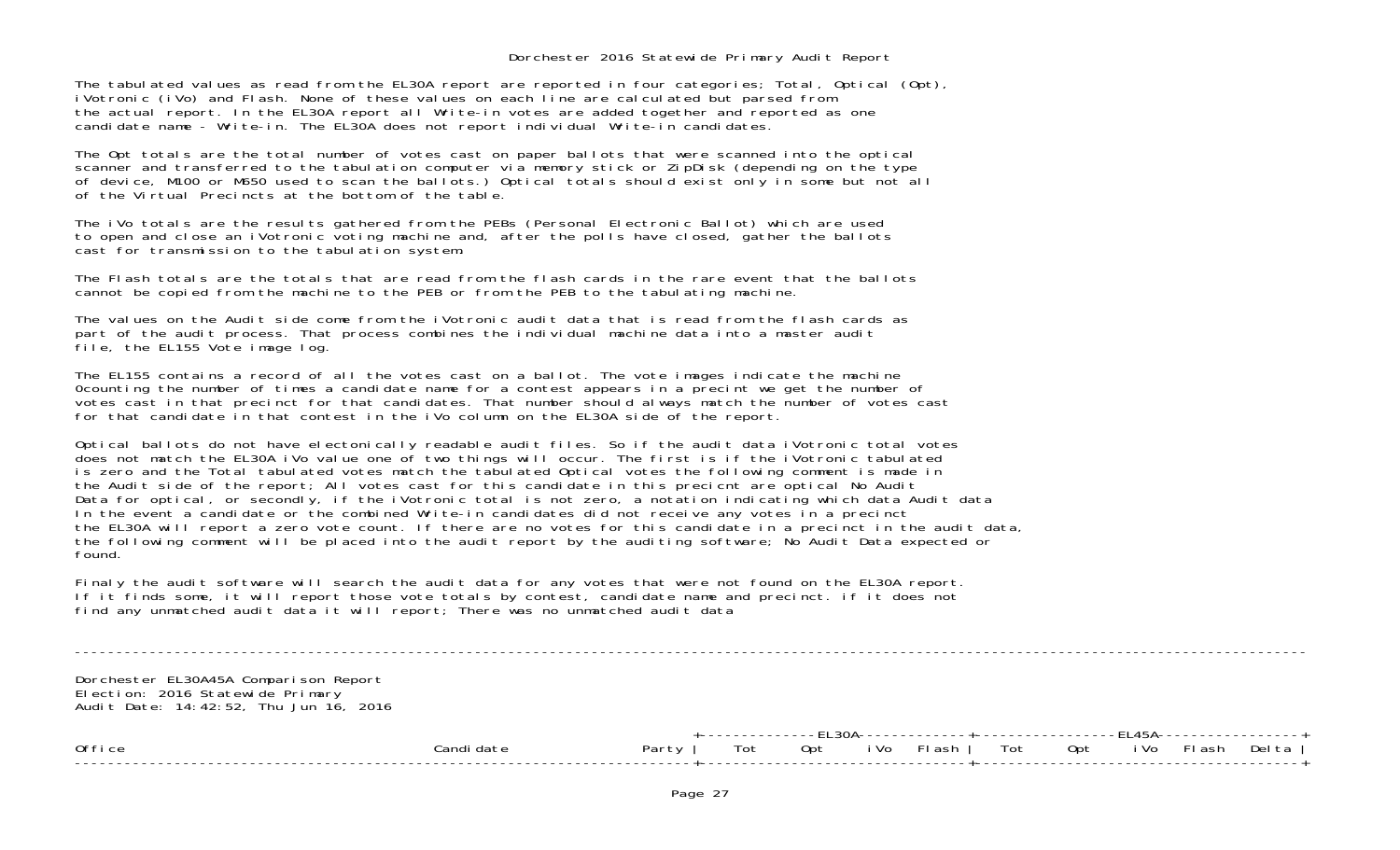|                                                            |                               | Dorchester 2016 Statewide Primary Audit Report |                |              |              |              |            |              |                     |                  |
|------------------------------------------------------------|-------------------------------|------------------------------------------------|----------------|--------------|--------------|--------------|------------|--------------|---------------------|------------------|
| Sheri ff<br>Sheri ff                                       | Robert Biddle<br>L C Knight   | 810<br>7326                                    | -24<br>275     | 786<br>7051  | 0<br>0       | 810<br>7326  | 24<br>275  | 786<br>7051  | 0<br>0              | 0<br>0           |
| Sheri ff                                                   | Ray Nash                      | 5912                                           | 167            | 5745         | $\mathsf{O}$ | 5912         | 167        | 5745         | $\mathbf 0$         | 0                |
| Coroner<br>Coroner                                         | Paul Brouthers<br>Mike Giglio | 4895<br>4424                                   | 166<br>113     | 4729<br>4311 | 0<br>0       | 4895<br>4424 | 166<br>113 | 4729<br>4311 | 0<br>0              | $\mathbf 0$<br>0 |
| Coroner                                                    | Wayne H Reeves                | 4106                                           | 151            | 3955         | 0            | 4106         | 151        | 3955         | $\mathbf 0$         | 0                |
| U.S. House of Representatives DISTRICT 1                   | Jenny Horne                   | 5294                                           | 162            | 5132         | $\mathbf{0}$ | 5294         | 162        | 5132         | $\mathbf 0$         | 0                |
| U.S. House of Representatives DISTRICT 1                   | Mark Sanford                  | 5726                                           | 237            | 5489         | 0            | 5726         | 237        | 5489         | $\mathbf 0$         | 0                |
| State Senator DISTRICT 41                                  | Culver Kidd                   | 188                                            | 6              | 182          | 0            | 188          | O          | 182          | 0                   | 0                |
| State Senator DISTRICT 41<br>State Senator DISTRICT 41     | Tim Mallard<br>Roy Maybank    | 190<br>150                                     |                | 185<br>145   | 0<br>0       | 190<br>150   | 5          | 185<br>145   | $\mathbf 0$<br>0    | 0<br>0           |
| State Senator DISTRICT 41                                  | Joe Qualey                    | 11                                             |                | 10           | $\mathbf 0$  | 11           |            | 10           | $\mathsf{O}\xspace$ | 0                |
| State Senator DISTRICT 41                                  | Sandy Senn                    | 648                                            | 27             | 621          | 0            | 648          | 27         | 621          | $\mathbf 0$         | 0                |
| State Senator DISTRICT 38                                  | Sean Bennett                  | 5594                                           | 214            | 5380         | 0            | 5594         | 214        | 5380         | 0                   | 0                |
| State Senator DISTRICT 38                                  | Evan Guthrie                  | 3196                                           | 98             | 3098         | 0            | 3196         | 98         | 3098         | $\mathbf 0$         | 0                |
| State House of Representatives DISTRICT 94 Katie Arrington |                               | 2428                                           | 75             | 2353         | 0            | 2428         | 75         | 2353         | 0                   | 0                |
| State House of Representatives DISTRICT 94 Carroll Duncan  |                               | 1669                                           | 65             | 1604         | $\mathsf{O}$ | 1669         | 65         | 1604         | $\mathbf 0$         | 0                |
| State Senator DISTRICT 42                                  | Robert Ford                   | 10                                             | $\overline{0}$ | 10           | 0            | 10           | 0          | 10           | 0                   | $\mathbf 0$      |
| State Senator DISTRICT 42                                  | Marlon Kimpson                | 31                                             | $\mathcal{D}$  | 29           | $\Omega$     | 31           | 2          | 29           | 0                   | 0                |

## How to read this report.

This is EL30A EL45A Crosscheck Report. It sums each candidates vote totals in each precinct in the EL30A Precinct Detail Report and compares it to the EL45A Election Summary Report that contains the tabulated total for each candidate in the county.

The values read from the EL30A report are reported in four categories; Total, Optical (Opt), iVotronic (iVo) and Flash. None of these values on each line are calculated but parsed from the actual report. The total lines are the calculated sums of the individual precince line values.

The Opt totals are the total number of votes cast on paper ballots that were scanned into the optical scanner and transferred to the tabulation computer via memory stick or ZipDisk (depending on the type of device, M100 or M650 used to scan the ballots.) Optical totals should exist only in some but not all of the Virtual Precincts at the bottom of the table.

The iVo totals are the results gathered from the PEBs (Personal Electronic Ballot) which are used to open and close an iVotronic voting machine and, after the polls have closed, gather the ballots cast for transmission to the tabulation system.

The Flash totals are the totals that are read from the flash cards in the rare event that the ballots cannot be copied from the machine to the PEB or from the PEB to the tabulating machine.

The values read from the EL45A report are reported in same four categories; Total, Optical (Opt),<br>iVotronic (iVo) and Flash as the EL30A. Like the EL30A they are parsed from the actual EL45A report.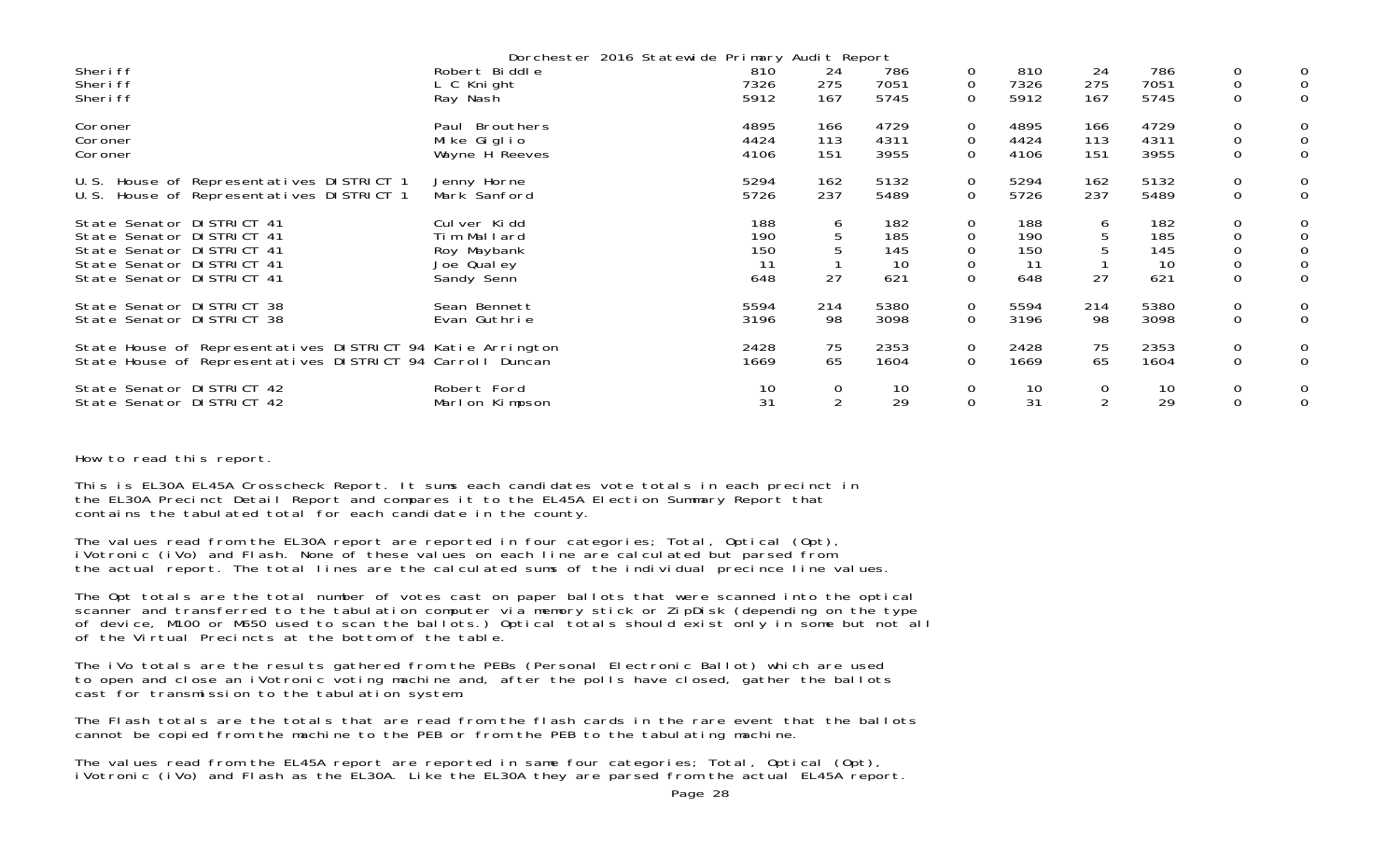Dorchester 2016 Statewide Primary Audit Report The summary candidate totals are compared against the calculated sums for each candidate from, the EL30A report. Each of the values in each line on the EL30A side must match the same value on the EL45A side and the Delta value must be zero.

----------------------------------------------------------------------------------------------------------------------------------------------------

Dorchester PEB Use Report Election: 2016 Statewide Primary Audit Date: 14:40:27, Thu Jun 16, 2016

| Precinct                   | PEBs Used        | Comments |
|----------------------------|------------------|----------|
| Rosi nville                | 144056           |          |
| St. George No. 2           | 143971           |          |
| St. George No. 1           | 115629           |          |
| Grover                     | 118478           |          |
| Reevesville                | 142397           |          |
| Harleyville                | 149398           |          |
| Four Hole                  | 138562           |          |
| Rosses                     | 111195           |          |
| Ri dgevi I I e<br>Gi vhans | 146598<br>145811 |          |
| Delemars                   | 156656           |          |
| Saul Dam                   | 119534           |          |
| Coastal                    | 145154           |          |
| Trol I ey                  | 112823           |          |
| Tranqui I                  | 106148           |          |
| Beech Hill                 | 119534           |          |
| Flowertown                 | 134895           |          |
| Knightsville               | 150671           |          |
| CI emson                   | 150846           |          |
| Germantown                 | 151101           |          |
| Greenwave                  | 134895           |          |
| Newi ngton                 | 118423           |          |
| Carol i na                 | 136853           |          |
| Dorchester                 | 151101           |          |
| Archdal e                  | 124080           |          |
| Stallsville                | 117407           |          |
| Indian Field               | 147966           |          |
| Spann                      | 137154           |          |
| North Summerville          | 124924           |          |
| Tupperway                  | 134895           |          |
| I rongate                  | 112749           |          |
| Greenhurst                 | 137154           |          |
| Ashborough E               | 113509           |          |
| Ashborough W               | 153778           |          |
| Ashl ey River<br>Wi ndsor  | 123040<br>154759 |          |
|                            | 119534           |          |
| Bacons Bridge              | 145289           |          |
| Brandymill<br>Bri arwood   | 112823           |          |
|                            |                  |          |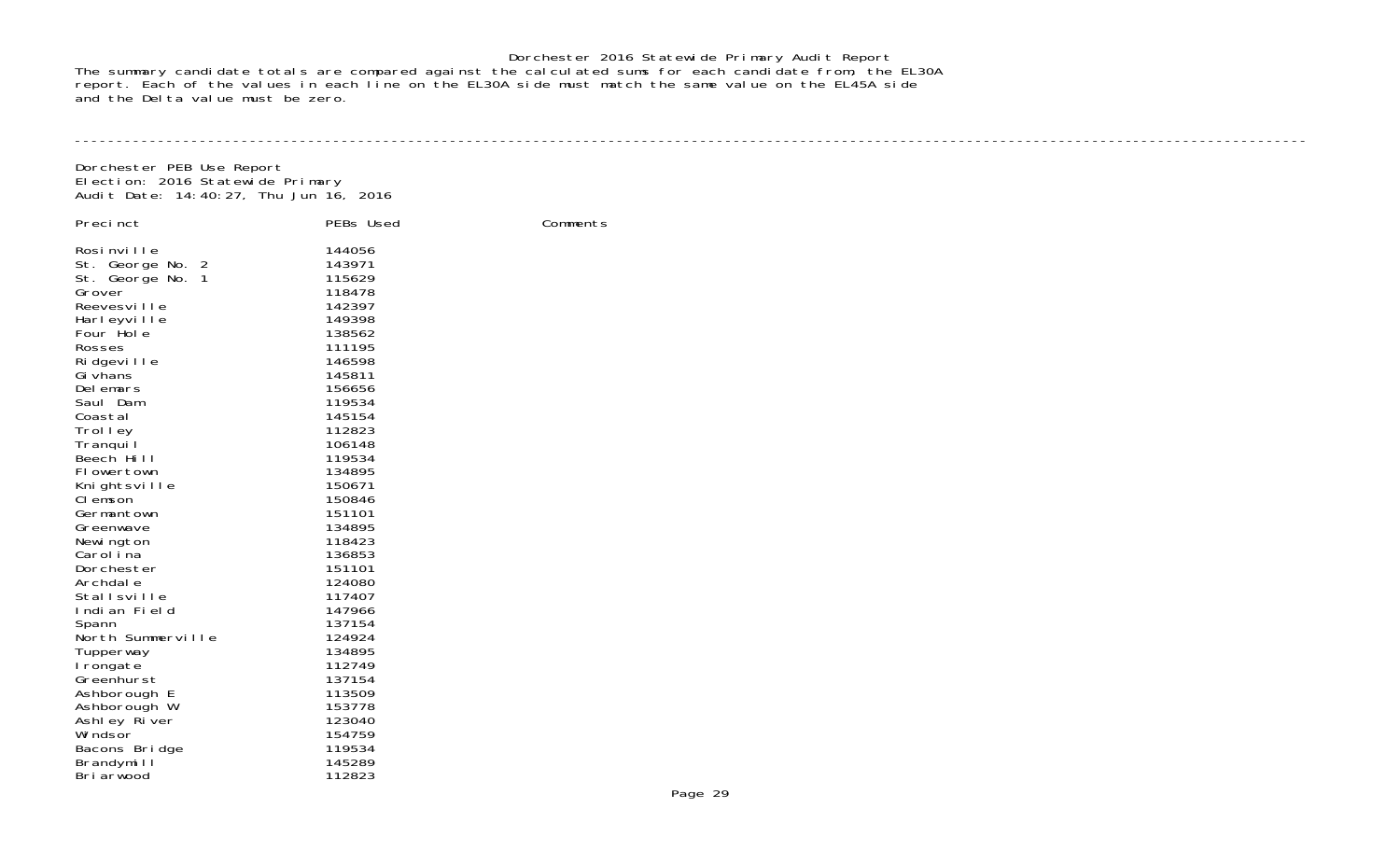| Butternut           | 144894 |        |  |  |                                             |  |
|---------------------|--------|--------|--|--|---------------------------------------------|--|
| Central             | 155108 |        |  |  |                                             |  |
| Coosaw              | 118435 |        |  |  |                                             |  |
| Cypress             | 150671 |        |  |  |                                             |  |
| Kings Grant         | 149918 |        |  |  |                                             |  |
| Li ncol n           | 154759 |        |  |  |                                             |  |
| Miles/Jamison       | 145154 |        |  |  |                                             |  |
| <b>Oakbrook</b>     | 150651 |        |  |  |                                             |  |
| Patri ot            | 124080 |        |  |  |                                             |  |
| Sawmill Branch      | 118815 |        |  |  |                                             |  |
| Coastal 2           | 145154 |        |  |  |                                             |  |
| Coastal 3           | 145154 |        |  |  |                                             |  |
| Archdale 2          | 124080 |        |  |  |                                             |  |
| Ashborough E 2      | 113509 |        |  |  |                                             |  |
| Ashborough W 2      | 153778 |        |  |  |                                             |  |
| Beech Hill 2        | 119534 |        |  |  |                                             |  |
| Brandymill 2        | 145289 |        |  |  |                                             |  |
| Briarwood 2         | 112823 |        |  |  |                                             |  |
| Briarwood 3         | 112823 |        |  |  |                                             |  |
| Central 2           | 155108 |        |  |  |                                             |  |
| Clemson 2           | 150846 |        |  |  |                                             |  |
| Clemson 3           | 150846 |        |  |  |                                             |  |
| Coosaw <sub>2</sub> | 118435 |        |  |  |                                             |  |
| Dorchester 2        | 151101 |        |  |  |                                             |  |
| Flowertown 2        | 134895 |        |  |  |                                             |  |
| Gi vhans 2          | 145811 |        |  |  |                                             |  |
| Indian Field 2      | 147966 |        |  |  |                                             |  |
| I rongate 2         | 112749 |        |  |  |                                             |  |
| I rongate 3         | 112749 |        |  |  |                                             |  |
| Kings Grant 2       | 149918 |        |  |  |                                             |  |
| Newington 2         | 118423 |        |  |  |                                             |  |
| North Summerville 2 | 124924 |        |  |  |                                             |  |
| Ridgeville 2        | 146598 |        |  |  |                                             |  |
| Tranqui   2         | 106148 |        |  |  |                                             |  |
| Tupperway 2         | 134895 |        |  |  |                                             |  |
| Tranqui I 3         | 106148 |        |  |  |                                             |  |
| Bacons Bridge 2     | 119534 |        |  |  |                                             |  |
| Coosaw 3            | 118435 |        |  |  |                                             |  |
| Cypress 2           | 150671 |        |  |  |                                             |  |
| Flowertown 3        | 134895 |        |  |  |                                             |  |
| Oakbrook 2          | 150651 |        |  |  |                                             |  |
| Windsor 2           | 154759 |        |  |  |                                             |  |
| Absentee            | 116782 | 139512 |  |  | WARNING: 2 PEBs used to open/close machines |  |
| Fai I safe          | 116782 | 139512 |  |  | WARNING: 2 PEBs used to open/close machines |  |
|                     |        |        |  |  |                                             |  |

83 precincts processed

How to read this report.

This is the PEB Used report. It lists the precints found in the Audit data and lists all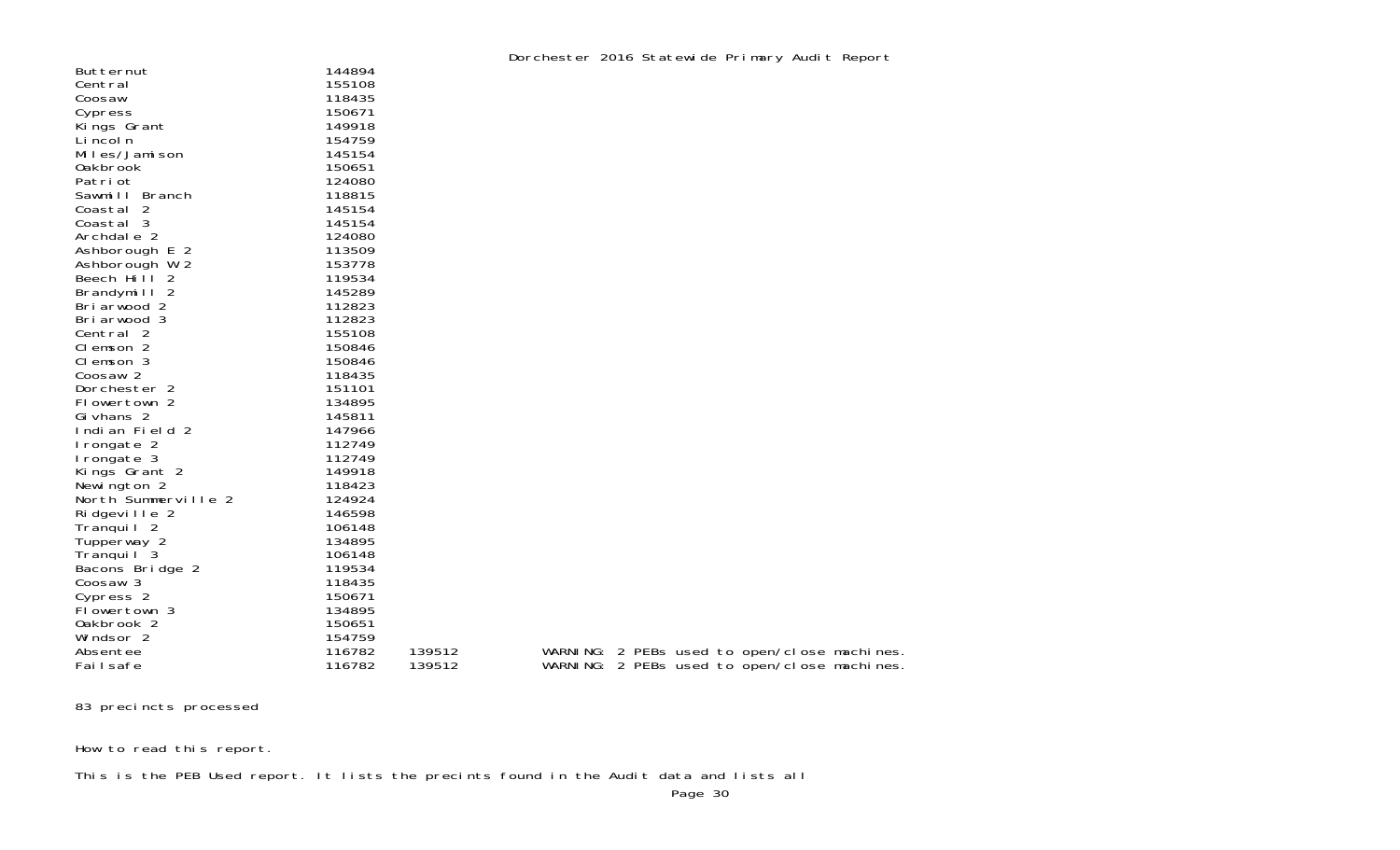Dorchester 2016 Statewide Primary Audit Report the PEBs that were used by the poll workers to open and close the iVotronic machines in that. precinct.

If more than one PEB is used to open and close all the iVotronic machines in a precinct, then the County Election Commission must read ALL the PEBs used in that precinct to assure that they have collected all the ballots from that precinct. A county whose report shows a precinct that has machines open or closed by more than one PEB should double check the Ballot Audit Report against the iVotronic paper tapes and the Poll Book to make sure that all the ballots have been collected and tabulated.

Dorchester PEB Exceptions Report Election: 2016 Statewide Primary Election date: 06/14/2016Audit Date: 14:40:27, Thu Jun 16, 2016 iVo # Op PEB Open Time Cl PEB Close Time Exception Type Precinct - Ballots Cast 5104401 116782 06/06/2016 07:50:05 116782 06/14/2016 19:10:41 >>Open Date<< Absentee - 60 5104401 116782 06/06/2016 07:50:05 116782 06/14/2016 19:10:41 Open Time Absentee - 60 5121761 116782 06/06/2016 07:50:48 116782 06/14/2016 19:01:34 >>Open Date<< Absentee - 106 5121761 116782 06/06/2016 07:50:48 116782 06/14/2016 19:01:34 Open Time Absentee - 106 5124041 116782 06/06/2016 07:58:16 Failsafe - 15124041 116782 06/06/2016 07:58:16 116782 06/14/2016 19:05:08 Open Time Absentee - 204 Failsafe - 1Absentee - 21 5126365 139512 05/12/2016 12:11:22 139512 06/14/2016 19:05:58 >>Open Date<< Absentee - 21 5126365 139512 05/12/2016 12:11:22 139512 06/14/2016 19:05:58 Open Time Absentee - 21 5127385 155108 06/14/2016 07:11:35 155108 06/14/2016 19:02:25 0pen Time Central 2 - 335128199 116782 06/06/2016 07:47:16 116782 06/14/2016 19:10:42 >>Open Date<< Absentee - 8 5128199 116782 06/06/2016 07:47:16 116782 06/14/2016 19:10:42 Open Time Absentee - 8 5129427 116782 06/06/2016 07:56:25 116782 06/14/2016 19:04:13 >>Open Date<< Absentee - 128 5129427 116782 06/06/2016 07:56:25 116782 06/14/2016 19:04:13 Open Time Absentee - 128 5130045 112749 06/14/2016 08:33:17 Irongate 2 - 22 Irongate 3 - 31<br>Absentee - 7 5131322 116782 06/06/2016 07:53:47 116782 06/14/2016 19:08:24 >>Open Date<< Absentee - 7 5131322 116782 06/06/2016 07:53:47 116782 06/14/2016 19:08:24 Open Time Absentee - 7 5133061 116782 06/06/2016 07:52:06 116782 06/14/2016 19:13:19 >>Open Date<< Absentee - 173 5133061 116782 06/06/2016 07:52:06 116782 06/14/2016 19:13:19 Open Time Absentee - 173 5133563 144894 06/14/2016 10:01:52 144894 06/14/2016 19:09:51 Open Time Butternut - 24 5133704 139512 05/12/2016 12:09:30 Failsafe - 55133704 139512 05/12/2016 12:09:30 139512 06/14/2016 19:11:54 Open Time Absentee - 214 Failsafe - 55136310 144894 06/14/2016 10:04:14 144894 06/14/2016 19:03:44 Open Time Butternut - 32 5136576 139512 05/12/2016 12:13:30 139512 06/14/2016 19:01:50 >>Open Date<< >>>No Ballots<<< 5136576 139512 05/12/2016 12:13:30 139512 06/14/2016 19:01:50 Open Time >>>No Ballots<<< 5140537 116782 06/06/2016 07:56:43

----------------------------------------------------------------------------------------------------------------------------------------------------